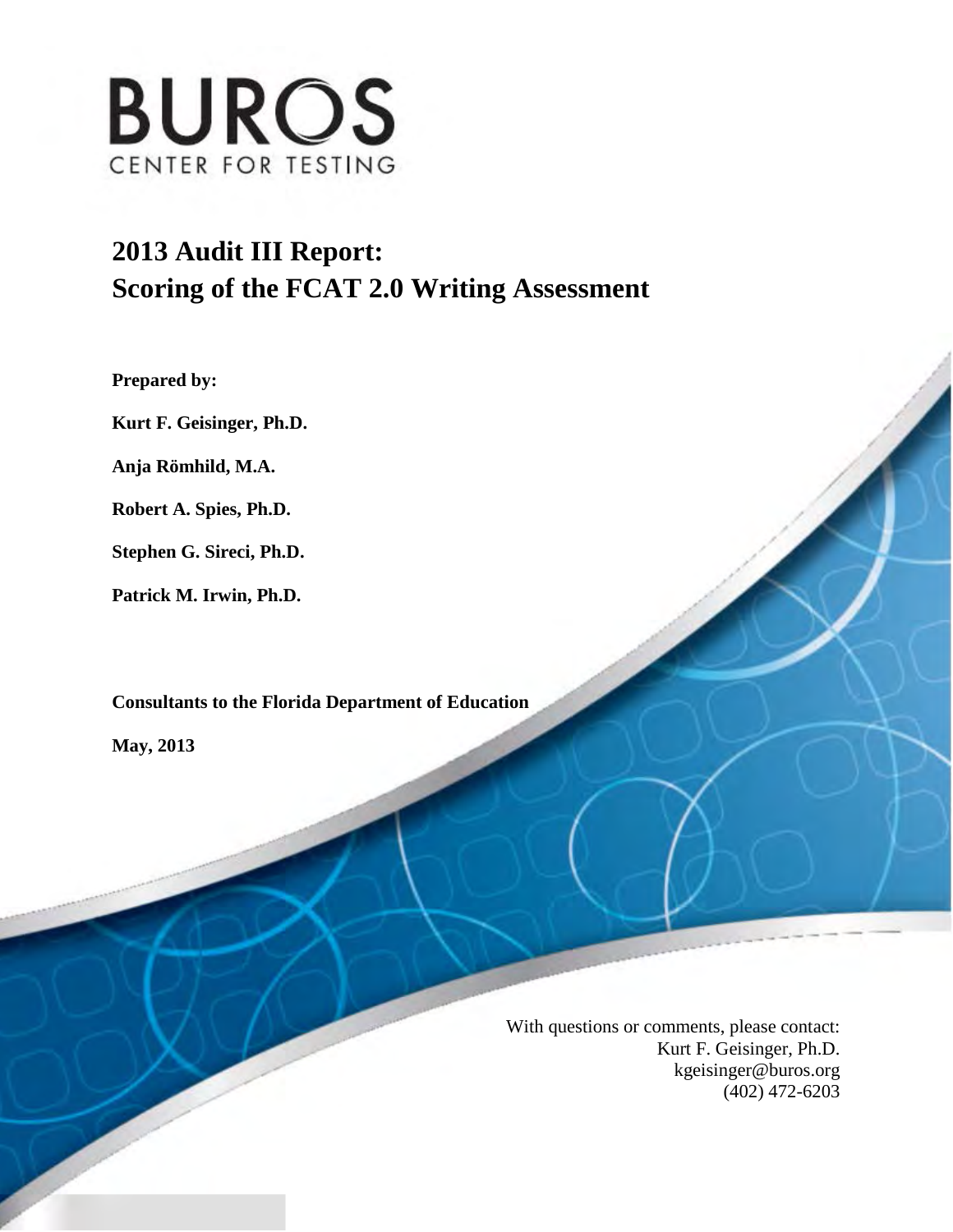#### **Introduction**

As part of an annual review of selected components of Florida's statewide assessment system, the Buros Center for Testing (Buros) conducted a targeted review of the FCAT 2.0 Writing handscoring process from February through April 2013. The review activities included a review of the *Handscoring Specifications* document and operational handscoring statistics, and extensive on-site monitoring during seven 3-day site visits. A site visit was conducted to observe the document preparation and scanning of the FCAT 2.0 Writing test documents at the Pearson scanning facility in Iowa City, Iowa from March 4 to 6. Two site visits were made to each of the three FCAT 2.0 Writing scoring centers in Jacksonville, FL (Grade 4); Auburn, WA (Grade 8); and Tucson, AZ (Grade 10) to observe the initial scorer candidate training from March 12 to 14, and subsequently to monitor ongoing operational scoring processes during March and April. Buros also participated in weekly (February 6 to 27) and daily conference calls (March 4 to April 29) with staff from Florida Department of Education (FDOE), Florida's Test Development Center (TDC), and Pearson. This report summarizes our observations and findings concerning the quality and integrity of operations for the scoring of FCAT 2.0 Writing responses and concludes with several recommendations and comments for FDOE to consider. Individual site visit reports are provided in the Appendix.

#### **Test Document Preparation and Scanning**

Buros conducted a site observation at Pearson's Iowa City, Iowa facility March 7-8 to observe the scanning of FCAT 2.0 Writing Test. As stated in the scanning report (Audit I) Buros found Pearson to be operating at or above industry standards. Buros did, however, have a question for FDOE related to transcribing the Braille responses. The current process requires Pearson to send the Braille documents to an external contractor to transcribe the Braille to print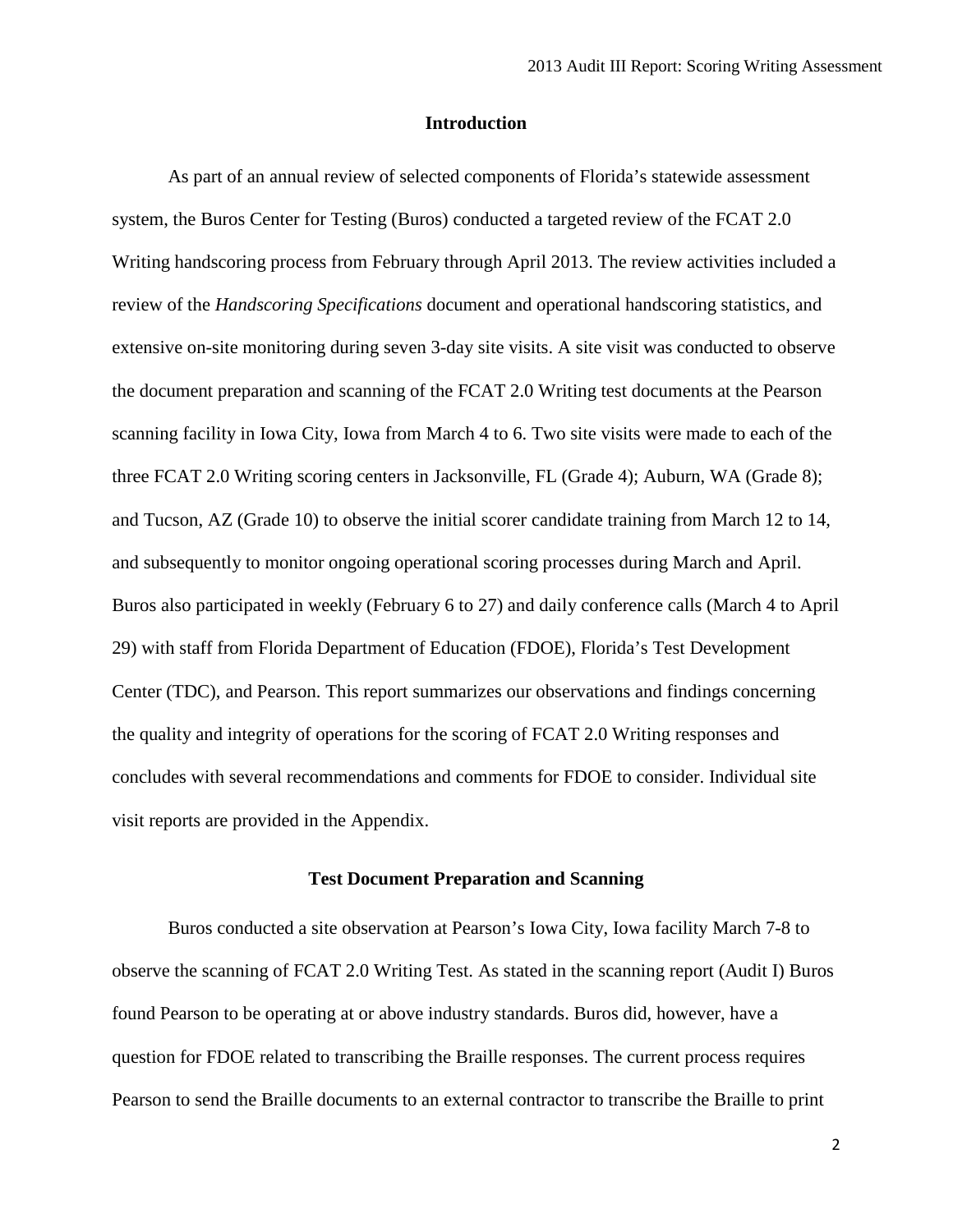format. In some cases the schools sent a print and Braille version of the students' work, but Pearson was still required to send the Braille work to be transcribed once again. It may be worth FDOE investigating the effort it would take the schools to send to Pearson both the print and Braille versions of the students' work for scoring. If FDOE still requires sending the documents to an external contractor, they could verify the two documents (print and Braille) instead of transcribing, or the transcription step could be completely eliminated. Pearson would still need to modify the documents to fit on the student answer sheets, but this step could save time (sending the documents to be transcribed) and resources. The FDOE contractor checklist for site visits is included in the Appendix.

#### **Scoring Time Frame and Timeline**

Operational scoring activities for FCAT 2.0 Writing were scheduled to begin March 4, 2013 and to be completed by April 26. Training of scoring supervisors occurred during the first week of the schedule from March 4 to 6, followed by the initial training of scorer candidates during the second week from March 12 to 14. Full operational scoring began around March 21 when the first large group of scorer candidates had passed the qualifying rounds. The scoring of Grade 8 and Grade 10 essays was completed within the scheduled scoring window. Grade 4 scoring required an additional full day plus weekend overtime to complete. Overall, the Pearson staff in collaboration with the TDC was proactive throughout the project to ensure timely completion of all activities. Pearson and TDC monitored completion rates on a daily basis throughout the project and implemented steps to stay on track. Early in the scoring process, additional training waves were held at the Jacksonville, FL and Tucson, AZ sites to increase the number of qualifying scorers. In addition, overtime was offered at all sites to highly qualified scorers and supervisors. With those measures in place, Pearson was able to stay within schedule.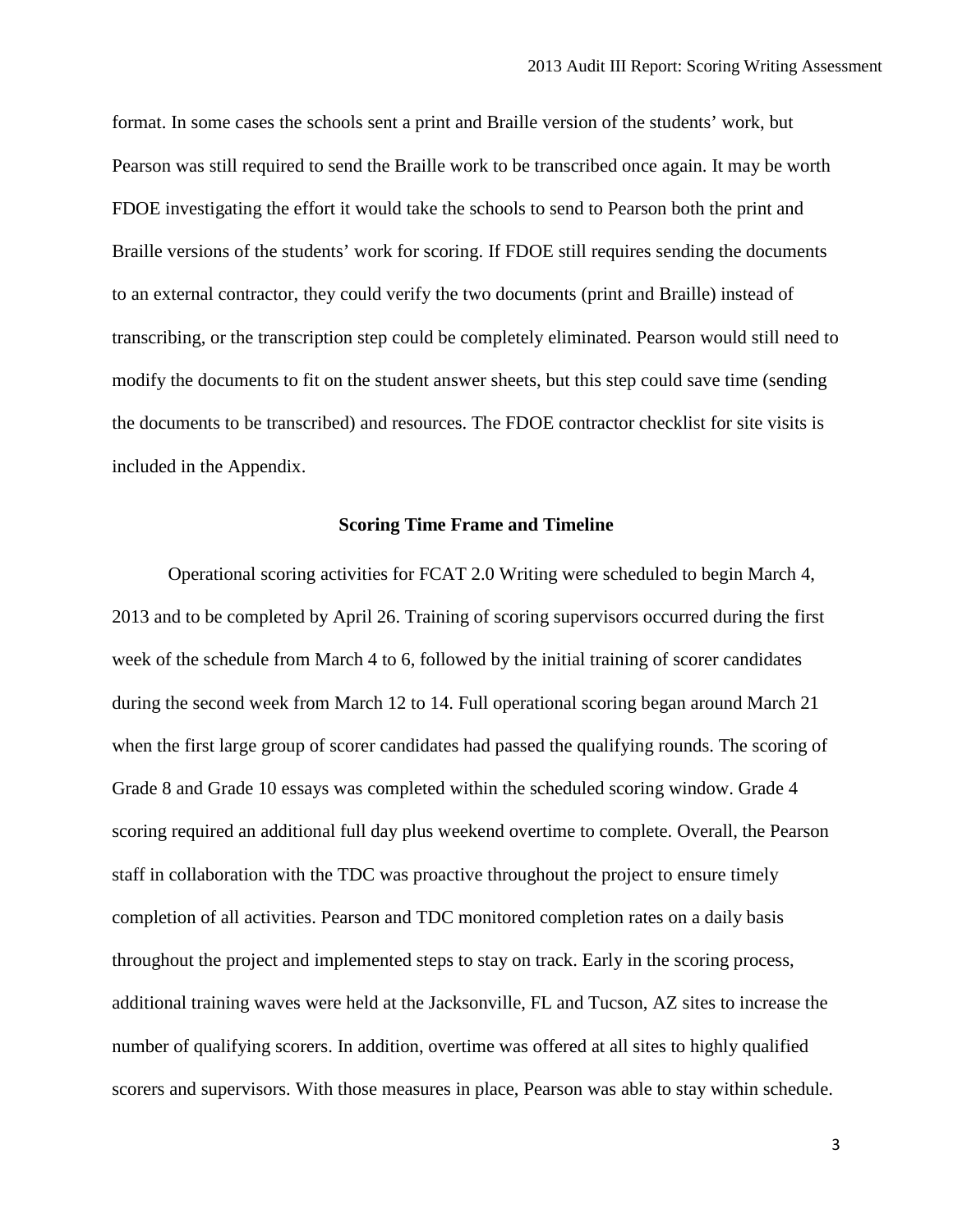#### **Scorer Recruitment and Training**

As in recent years, the scoring centers experienced an initial shortfall of scorer candidates able to meet the stringent qualification standards for FCAT scoring. Although all sites met or exceeded the target number of scorer candidates invited to the training, lower than expected numbers passed the qualifying rounds. For Grade 8 scoring in Auburn, WA, the qualification number was close to the original target of 172 with approximately 67% or 155 of the 230 candidates who attempted the qualifying scoring being able to pass. Fewer candidates qualified for the Grade 4 (96 of 214) and Grade 10 (103 of 283) scoring, which prompted a second wave of training potential raters for those grades during the fourth week (March 24 to 28) of the scoring window. The second training wave added 22 qualifying scorers to the Grade 10 pool, an addition that was deemed sufficient to keep project completion on track. For Grade 4, the somewhat unusual decision was made to conduct a third training wave at the Auburn, WA site to which 45 Grade 8 scorers were recruited from among the Grade 8 scorers. The third training wave (April 8 to 10) was very effective with a qualifying rate of over 75%. Thus, this "third wave" added 33 scorers and 3 supervisors to the pool. The 11 scorers who did not qualify for Grade 4 scoring went back to scoring Grade 8 after a brief period in pseudoscoring. Buros supports the actions that Pearson took in this regard to complete the scoring in a timely and appropriate fashion.

It is difficult to hypothesize what factors cause one training to be more successful than another as all training waves appear to have been conducted consistently, with the same quality materials, and by the same experienced scoring directors. It is likely that the Auburn site was more successful this year in recruiting experienced scorer candidates than the Jacksonville site. Fluctuating local economic conditions no doubt influence the availability of qualified scorer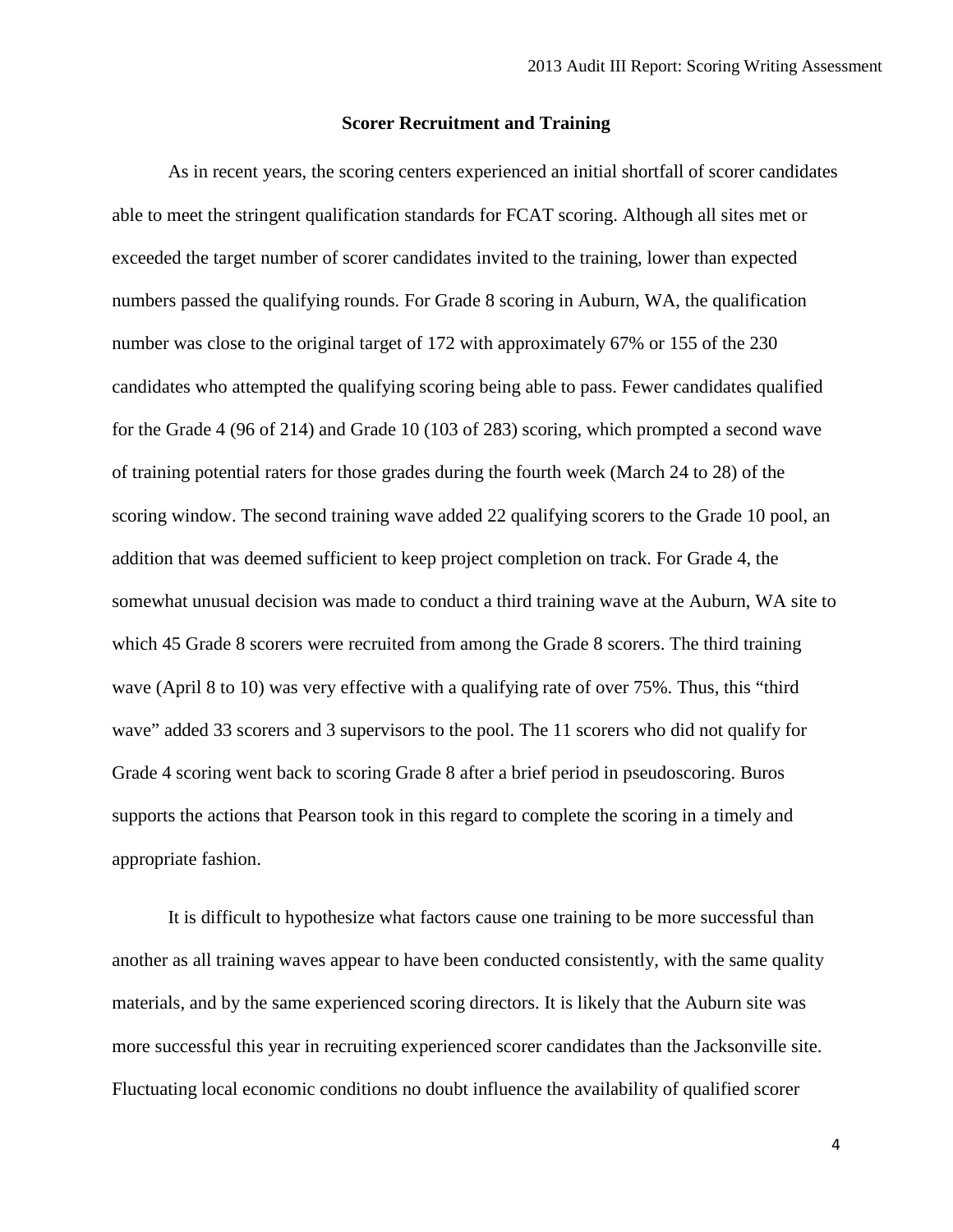candidates each year, and Pearson has little control over such factors. Given these circumstances, Buros believes Pearson has attempted to recruit scorers in an optimal fashion by using effective advertising strategies to reach a maximum of potential candidates.

The training process is generally highly standardized across the three sites and consists of a morning orientation that addresses logistical issues and provides an overview and context for the scoring project. All candidates were required to sign nondisclosure forms and were given instructions in a serious fashion on how to keep test materials secure. The lead scoring directors discussed the training materials, the training process, and introduced the quality management plan that details the qualification and maintenance requirements for operational scoring. Before introducing the grade-specific prompt and scoring rubric, instructions were given on reader bias. Prompt-specific training followed that introduced the prompt and the range of allowable interpretations, the holistic scoring method used to score FCAT 2.0 Writing, and gave a thorough explanation of the rubric and the four rubric elements (Focus, Organization, Support, and Conventions). Scorer candidates were also given instructions on how to approach the scoring training and scoring process successfully with reminders of what to do and what not to do. Buros found the segment that covered successful scoring strategies, such as reading supportively and considering the intent of the student writer, quite valuable. It was our observation that the scoring leaders reminded candidates of those strategies during training, but emphasizing this strategy even more may prove useful.

At the conclusion of the morning training, the lead scoring directors introduced the prompt-specific set of anchor papers consisting of 3 student essays per score point for a total of 18 essays. In most cases, the 3 essays for a given score point indicated the range for that given score point. For example, the three anchor papers for a score of "4" included a low 4, a modal 4,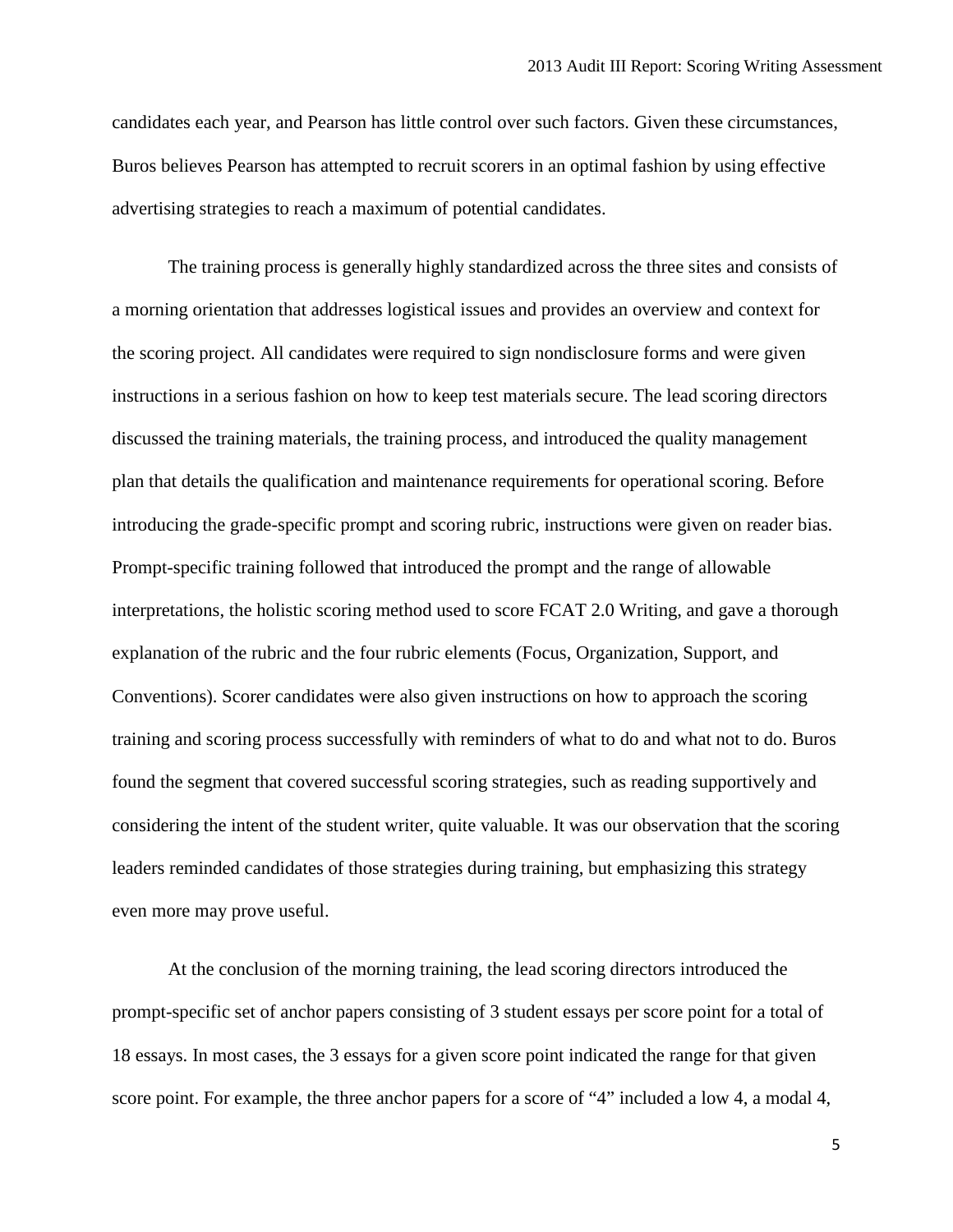and a high 4. The Grade 8 set included 17 essays with only two examples at score point 6. This minor reduction was not a concern for Buros because this occurred at the highest score point where suitable examples of student work can be difficult to find. Overall, the selection of anchor papers appears to have been performed with great care and seemingly resulted in clear examples of student work exhibiting a logical progression of student performance.

Each anchor paper was accompanied by a set of annotations that describe the rationale for the assigned score point in terms of the four rubric elements. Anchor papers and their annotations were read out loud by a scoring director who also provided additional commentary and clarifications. Once the complete anchor paper set had been introduced and discussed, candidates were given their first opportunity at essay scoring. The first three practice sets each consisted of five essays representing a limited score point range (1 to 3, 4 to 6, and 2 to 4). Candidates were informed of the score range in advance. The final two practice sets were longer and represented the entire range. After each practice round, score sheets were collected by supervisors who returned them to candidates with the percent of agreement (perfect and perfect plus adjacent) recorded on the sheet. Each practice paper set was then discussed in plenum by the scoring directors. These scoring directors had prepared notes with discussion points similar to annotations at their disposal to guide the review. During these discussions, questions from candidates were always encouraged.

Although the overall training process can be quite lengthy and repetitive at times, we found that scoring candidates generally remained attentive and alert, interested in the student essays, asking appropriate questions, and taking notes throughout. They appeared motivated to succeed at this task. Scoring directors responded competently and willingly to candidates' questions and kept an appropriate pace. Overall, Buros found that the entire training process was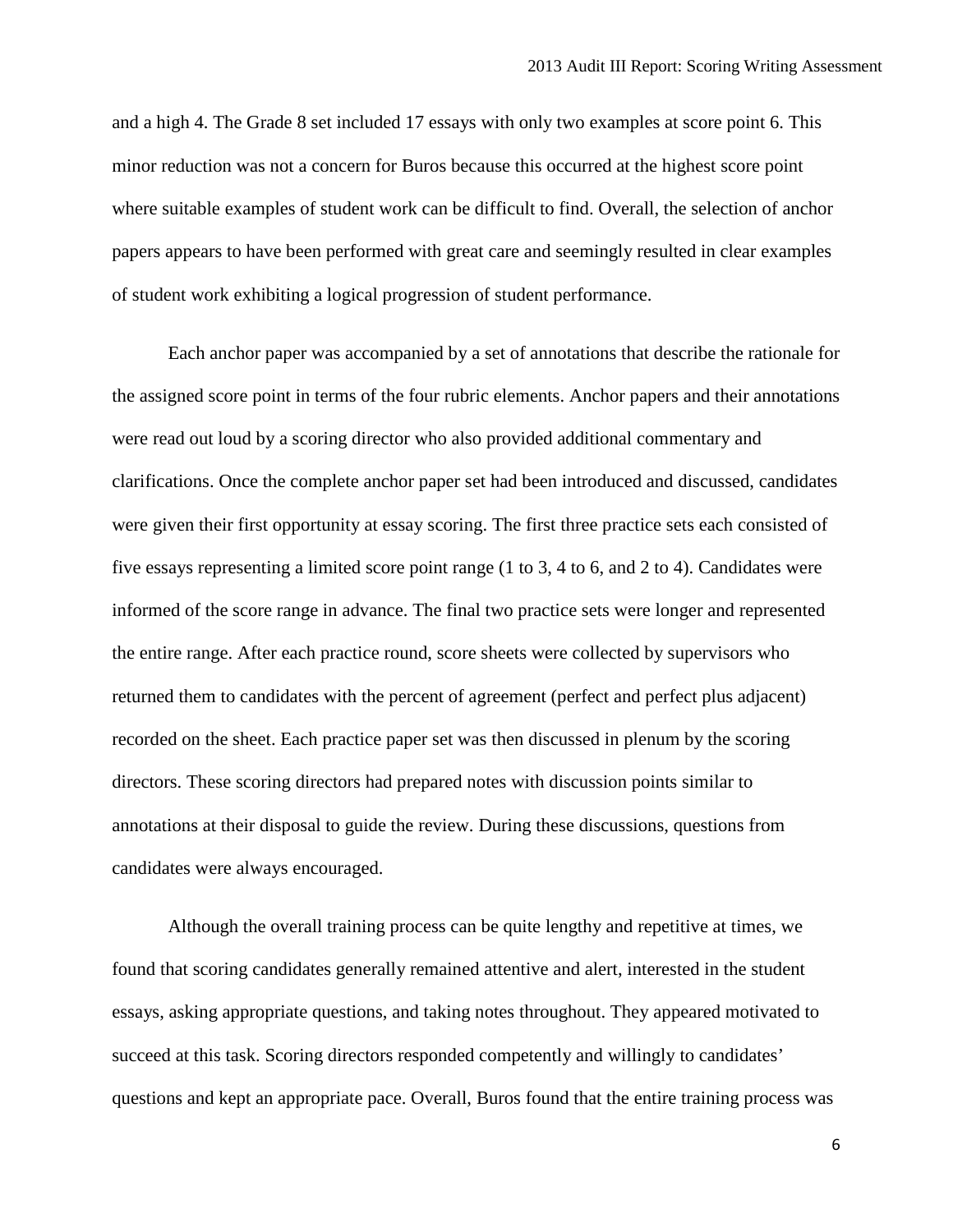very well organized and executed with great success. As an additional measure for improvement, Buros suggests that Florida and Pearson consider developing and administering a survey of candidates' experiences at the end of training. Such a survey should be administered to both successful and unsuccessful candidates and should focus on identifying the training elements that they found to be effective and those not so effective. The results should then be used to make further improvements to the current training format.

This year, a modification was introduced to the training process that resulted in extended practice opportunities for scorer candidates. After receiving instructions on the scoring process and completing five practice sets of student essays, candidates were given an additional prequalification set that mimicked the length of the qualification sets. In addition, candidates went through a minimum of 4 hours of pseudoscoring in the ePEN system allowing them to practice essay scoring on the computer and gaining familiarity with the tools available in ePEN. During the second and third wave trainings, candidates were no longer taking the prequalification set on paper. Instead they spend several hours pseudoscoring in ePEN where they practiced scoring of essays from the prequalification sets and from several calibration paper sets. Unlike previous years, the three qualification sets were also administered within ePEN. This change offers the advantage that scoring conditions during qualifying are more closely aligned with those during operational scoring. Buros is very supportive of the decision to include additional practice scoring opportunities in ePEN and to administer the qualification sets in the computer environment. Although ePEN may make scoring slightly more challenging due to the fact that scorers cannot revise already-scored essays, which is not the case when scoring on paper, the benefits gained through increased fidelity with operational conditions clearly outweigh this concern.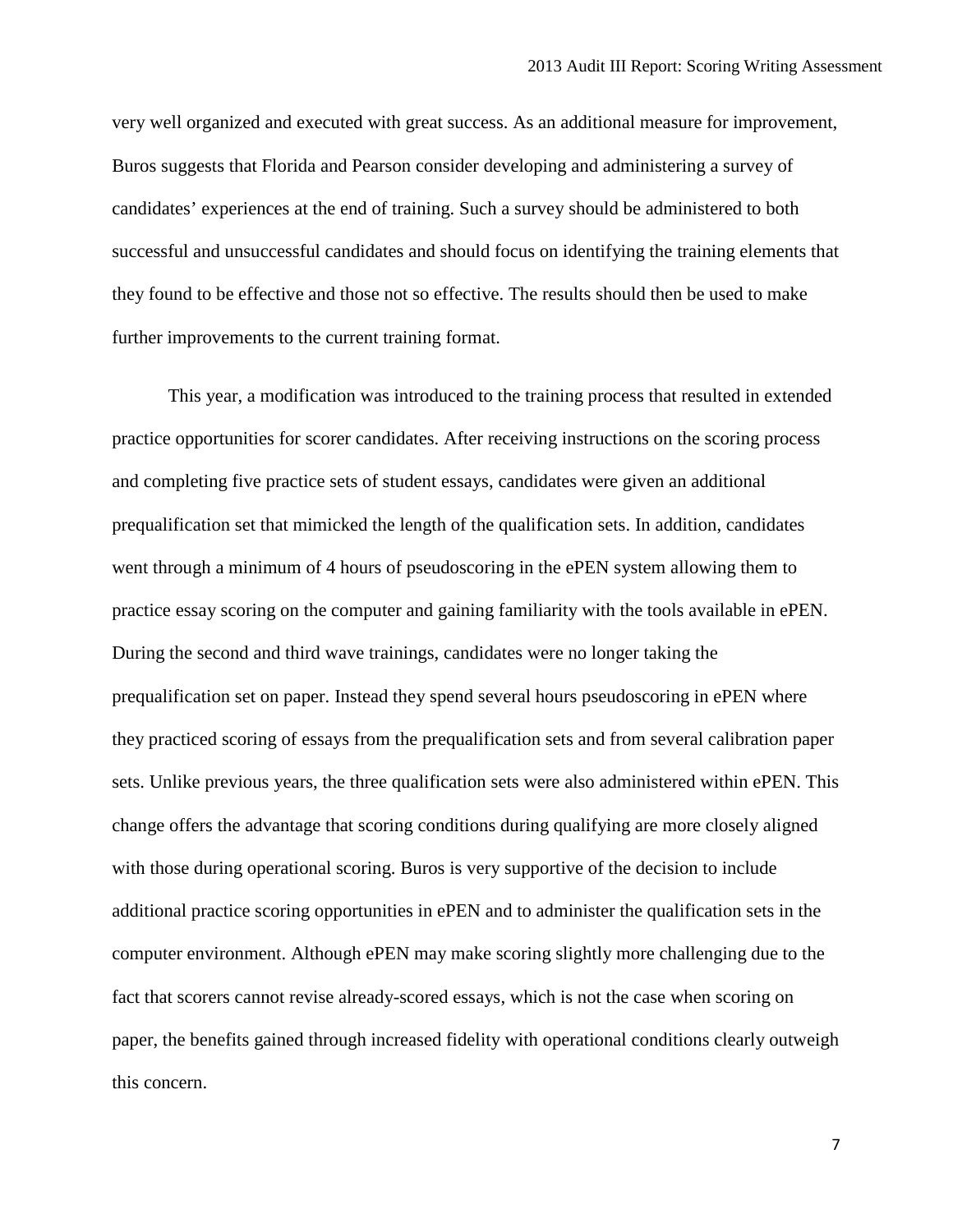#### **Operational Scoring Process**

All three scoring sites met or exceeded the project-wide quality criteria for interrater reliability (IRR), set at 60% for Grades 4 and 8 and 55% for Grade 10, and for validity agreement, which is set at 70% across all three grades. Both the Grade 4 and Grade 8 scoring sites met the IRR target of 60% and each exceeded the requirement for validity agreement with 76%. Scoring for Grade 10 was similarly successful exceeding both IRR (57%) and validity agreement (78%) targets. It is particularly noteworthy that these targets were reached fairly early in the scoring process and were sustained throughout – an indication that the quality of the scoring process was very stable.

The validity agreement rate is also used as a criterion to evaluate and monitor the scoring accuracy of individual scorers. Throughout the scoring project, scorers are expected to maintain a minimum validity agreement rate of 60% exact score match and a minimum of 90% exact or adjacent score agreement. Scorers who fall below these standards are issued a warning and receive remediation training. If scoring accuracy does not improve within the next 10 validity papers, scorers receive a 10-paper scorer exception set, which they must pass with a 70% exact and 100% exact/adjacent score agreement. Scorers who do not pass the scorer exception set are released from the project and their scores are reset. Buros believes this latter score adjustment is a strong statement in terms of how concerned both Florida and Pearson are about the accuracy of scoring.

Approximately one in every seven essays read by a scorer is a validity paper. Toward the end of this year's scoring project, the rate of insertion of validity papers in the essay queue was extended to 1 in 15 essays after it was apparent that the validity agreement rate had been consistently above the quality standard of 70% for all three grade level assessments. It is the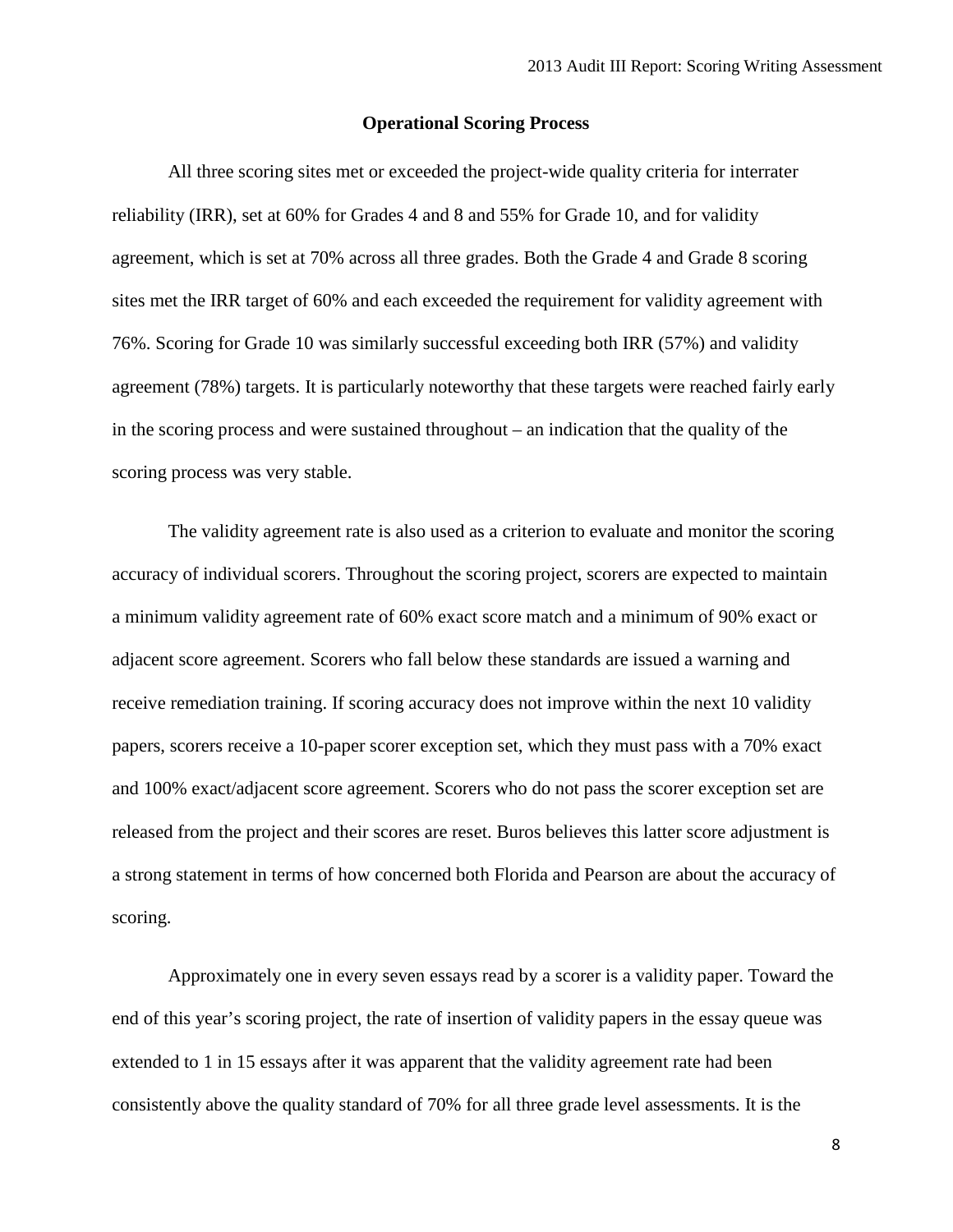impression of Buros that the change in the insertion rate is done foremost as a measure to alleviate some of the effort required to update continually the pool of validity papers with new papers; some of them are prepared with annotations. However, Buros is concerned that reducing the rate of insertion of validity papers makes it more difficult to monitor overall scoring accuracy, even when it can be assumed that scoring accuracy has been stable for some time. Research has shown that the further scorers are from training, the more likely they are to "stray" from the scoring rubric. Buros therefore suggests that the validity paper insertion rate remain constant throughout the project. Such a recommendation, of course, must be balanced against the need for timeliness in completing the scoring process, and Buros understands that Florida must consider this recommendation against that factor.

A second concern regards the frequency with which the validity paper pool is updated. During this year's scoring, some validity papers remained in the queue for too long and were consequently read more than twice by individual scorers. FDOE staff were generally very diligent about monitoring the total number of validity paper reads and Pearson responded promptly by removing papers when concerns were voiced. However, these measures could not altogether prevent that some papers exceeded the acceptable number of reads by individual scorers. Perhaps a more automated process could be implemented in ePEN in the future, which creates alerts or even prevents individual scorers from reading a validity paper more than a specified number of times.

Besides the validity agreement rate, Pearson uses a number of additional quality monitoring and training devices to ensure that scorers use the scoring rubric appropriately and with accuracy. Scoring supervisors monitor their scorers' interrater reliability (exact or adjacent score agreement) and backread approximately 5% of scored essays. Scoring directors monitor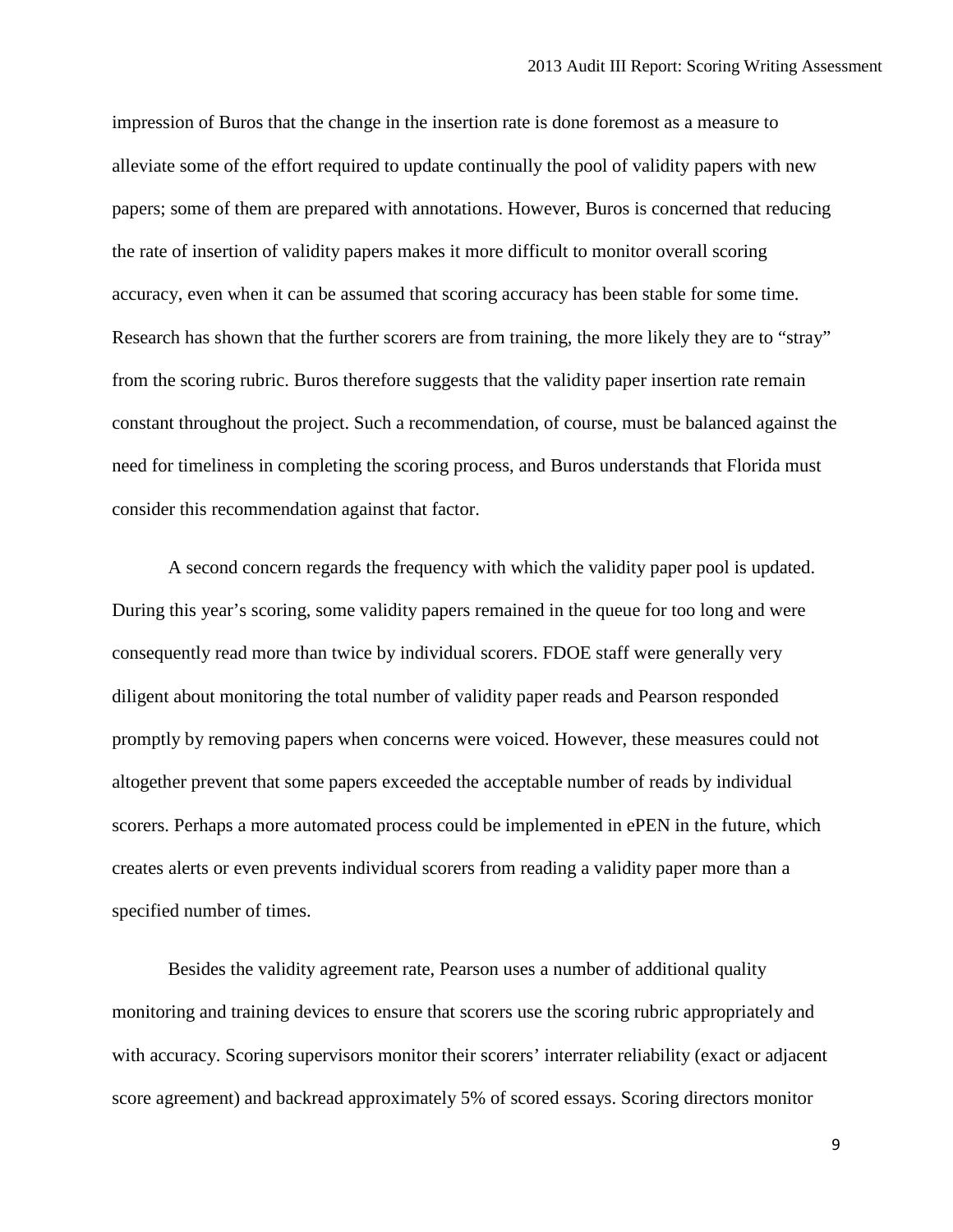the work of supervisors and scorers alike. They also identify specific calibration needs for the total pool of scorers and for smaller groups of scorers requiring targeted training. As a first activity during each day of the scoring process, focused anchor paper reviews were conducted by the scoring directors. In addition, calibration papers were administered via ePEN or on paper to all scorers or to smaller targeted groups. This year, scorers seemed to respond positively to oneon-one training with their scoring supervisors and scoring directors. As a result, scoring directors were quick to implement it as a regular training tool for providing targeted training where needed. Overall, Buros commends Pearson and its scoring directors for their exceptional efforts of providing quality training and instruction to the scorers throughout the project. It is clear that those efforts greatly contributed to the high scoring accuracy and consistency rates achieved at all three scoring sites.

During the reporting of the calibration set results on the daily conference calls, Buros was made aware that in a few rare instances a large majority of the scorer pool – in one case as many as 70% – converged on a score point that was different from the pre-assigned calibration score. For those rare instances, Buros suggests that the calibration paper be given a second review by one or more content specialists in order to determine if the pre-assigned calibration score is, in fact, accurate. It could also be useful to specify the conditions under which such a review is triggered, for example, by setting a threshold of 65% of the entire scorer pool before a second review is initiated.

#### **Scoring Conditions and Security**

As in previous years, all operational scoring takes place within the environment of the ePEN system, which is loaded onto desktop or laptop computers. During the site visits, Buros observed that scoring conditions appeared to be somewhat more optimal when scorers worked on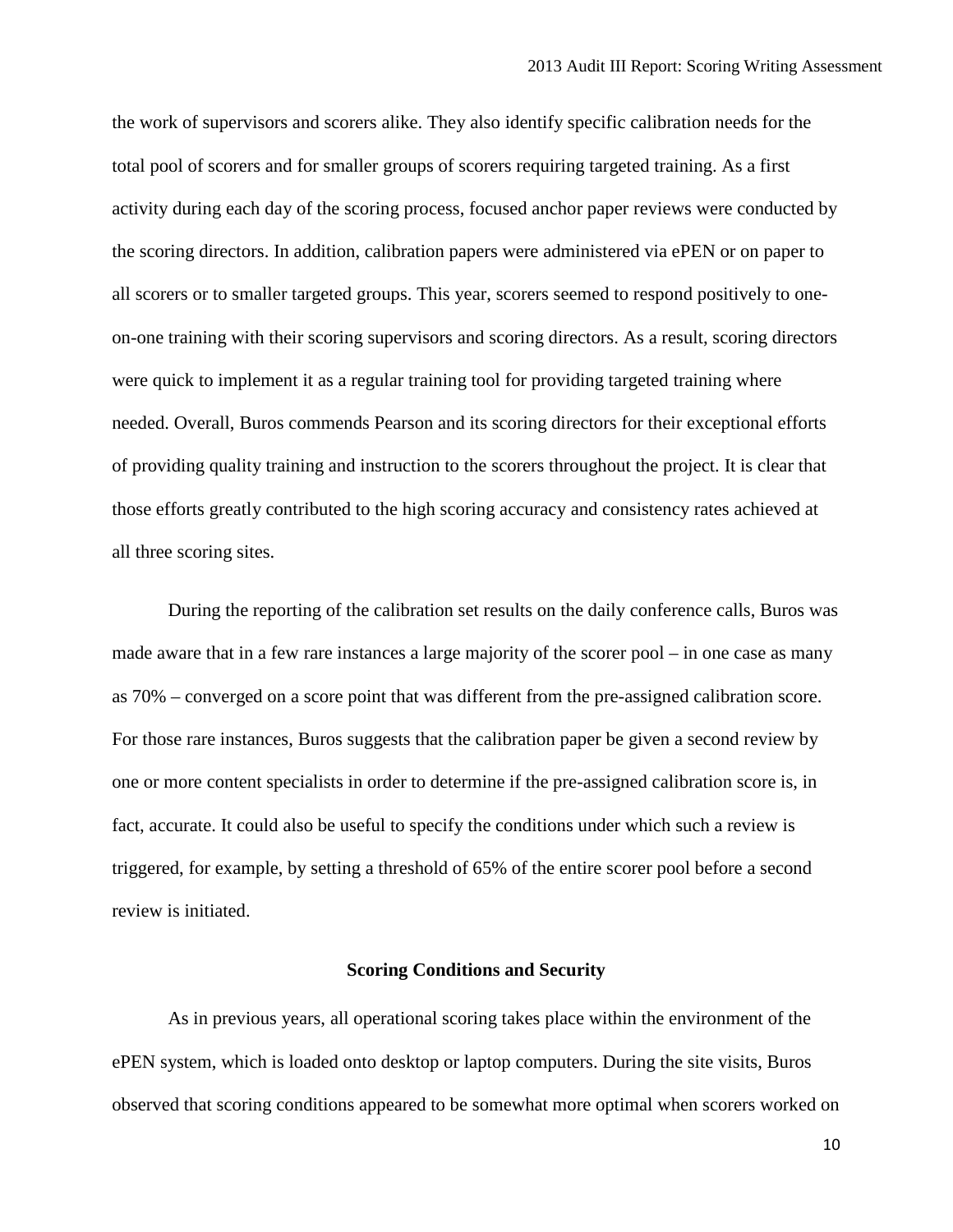desktop computers (in Tucson) rather than on laptops due to the larger screen size available for viewing the essays and for using the ePEN tools. To the extent that is practical and fiscally feasible, Buros recommends that the full-size monitors be used on scorers' work spaces instead of laptops.

All three scoring centers as well as the two off-site scorer training locations were set up in spacious facilities that allowed for quiet and pleasant work environments. All sites provided separate break rooms to scorers. Entrance ways and exits were continually monitored by the scoring center site staff who also enforced the security procedures at the site. All scoring personnel as well as Pearson project team members and visitors were required to wear id badges while on the premises. Sign-in and sign-out procedures ensured that only authorized individuals entered the sites. During scorer training, additional precautions were taken by keeping test materials securely locked overnight and by requiring nondisclosure agreements from all scorer candidates. Overall, Buros found that the security procedures were fully implemented and enforced ensuring the security of the test materials and test scores. Buros did not evaluate the security of the ePEN system, however.

#### **FCAT 2.0 Writing Scores**

In 2013, the overall performance of Florida's students on the FCAT 2.0 Writing assessment improved when compared to the 2012 administration of the FCAT Writing. The percentage of students scoring at or above 3.5 increased by 2 percentage points in Grades 8 and 10 and increased by 9 percentage points in Grade 4. Similar improvements within grades are also seen when the percentage of students scoring at or above 4.0 is considered (increases of 2 percentage points in Grades 8 and 10, and 10 percentage points in Grade 4).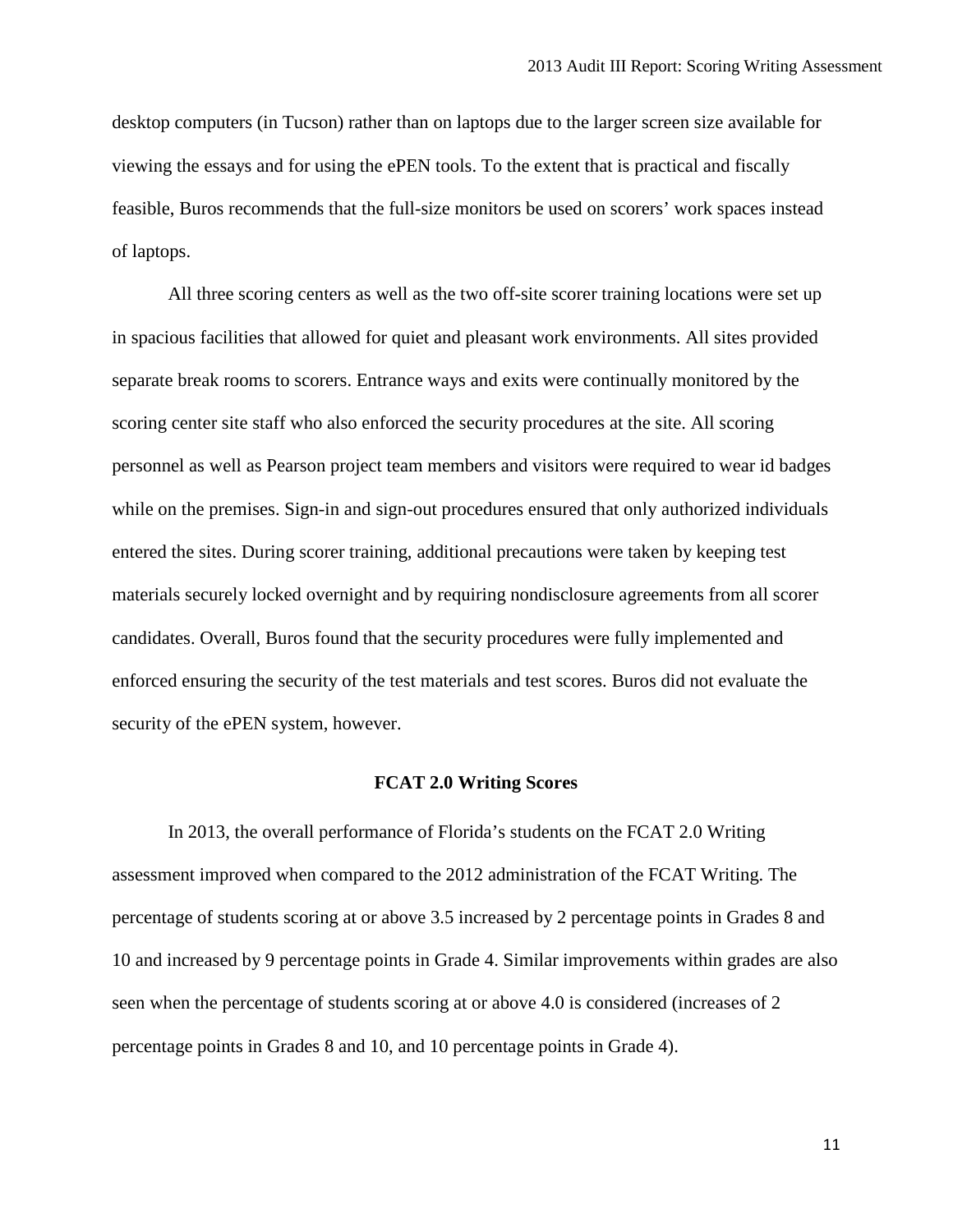Buros considers the observed across-year improvements in scores to be well within the range of score fluctuations that can be expected of assessments that are human scored. Furthermore, it is probable that an increase from 45 minutes to 60 minutes of allowable time to respond to the writing prompt contributed to the improved writing of the students. No other changes to the operational scoring process were made as far as Buros was able to observe, and the same stringent scoring criteria were implemented as in 2012. Nevertheless, the equating of essay scoring year-to-year is not possible in the manner it is with tests composed of multiplechoice questions. A few years ago, scores on the Writing Test dropped a few points from one year to the next. This year's increase, of course, is a more positive result than such a decline, but the state of the art and science of essay scoring is simply not at such a degree of accuracy that the Florida Department of Education can declare that writing has improved just because scores have. It is possible to investigate the impact of the 15-minute time extension on student performance in 2013 through a small research study in which the score distributions obtained from the field test administration and from an equally sized random sample from the state population are compared. Buros would recommend such a study as providing information that might be useful for setting future time limits. Because the field test administration of the 2013 prompt was conducted without the extra 15 minutes, any observed score differences would likely be attributable to the time extension, if the two groups are truly comparable.

#### **Procedures for Exceptional Papers**

Buros has observed in their operational procedures and in practice that the Florida DOE has developed procedures whereby essays written on specialized paper by students with disabilities can be read and scored as part of this process in a transparent manner. Buros believes that such a practice is exactly in keeping with the best intents of No Child Left Behind and Buros commends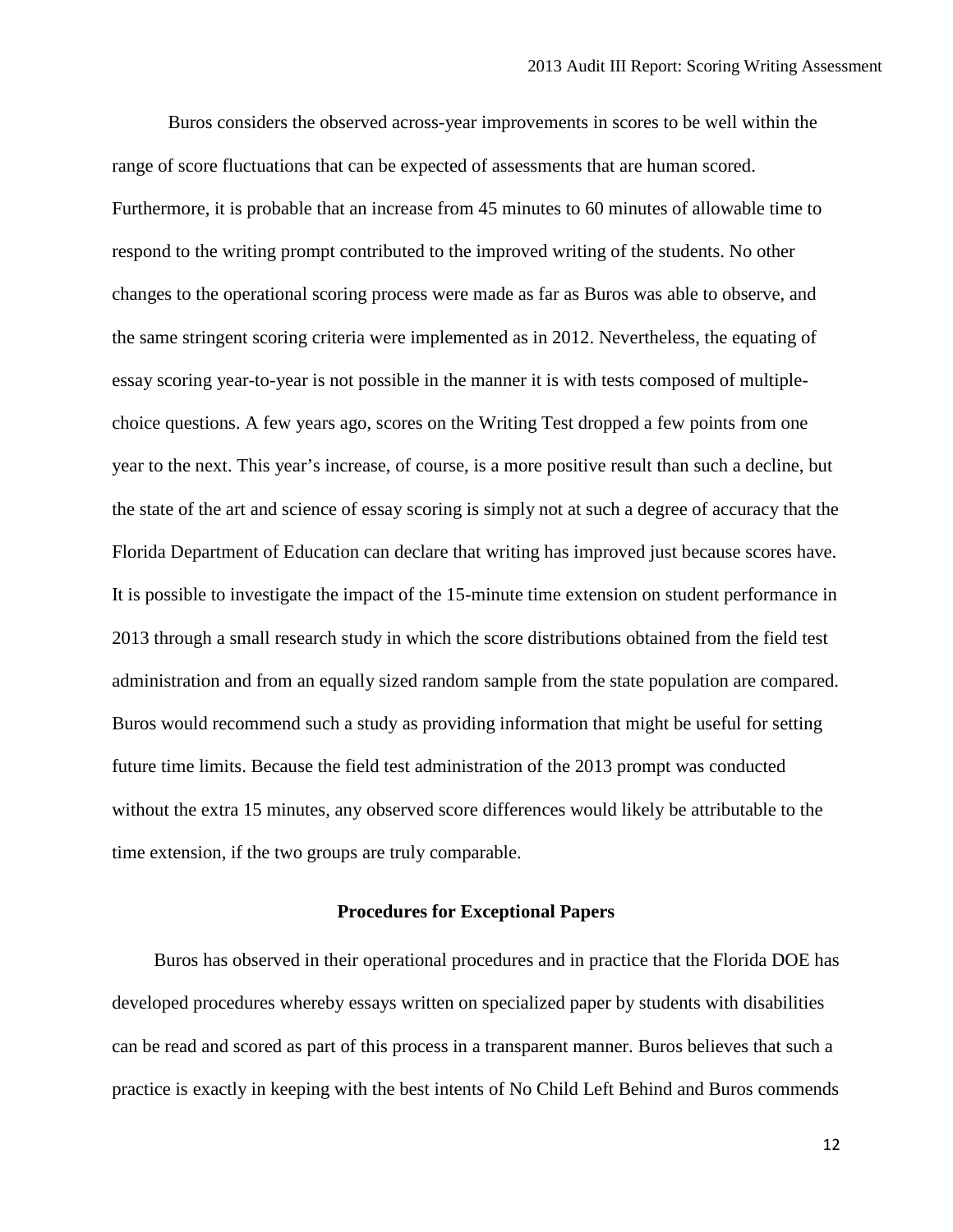the State for this practice. Buros also notes that procedures have been developed whereby a scorer who encounters an essay written by a troubled youth (e.g., one considering suicide) is given special attention and the identity of the individual student is quickly brought to the attention of the Florida DOE. Buros also commends this process as one that helps safeguard the schoolchildren of the State. Buros expects that essays that demonstrate a contemplation of violence would be similarly identified.

## **Conclusions and Recommendations**

Now in its fourth year of conducting an annual review of the handscoring process of Florida's statewide writing assessment, the Buros Center for Testing continues to be impressed by the dedication and professionalism of the staff from the Florida Department of Education, the Test Development Center, and Florida's contractor Pearson to ensure that all Florida students are accurately and fairly assessed on their writing ability. We found that the scoring process was effectively organized, maintained high standards of scoring accuracy, and generally met the standards of best practices in the field. Overall, there are only a few minor recommendations and suggestions Buros has to offer that may be helpful in improving individual elements of the scorer training and quality monitoring of the scoring process.

## Recommendations for document scanning:

1. Consider transcribing Braille test documents at the Pearson scanning facility in order to save time and create efficiency for document transfer and storing.

#### Recommendations for scorer candidate training and qualification:

2. Consider making instruction on scoring strategies a more frequent feature of the training process. Examples of scoring strategies are to read supportively and to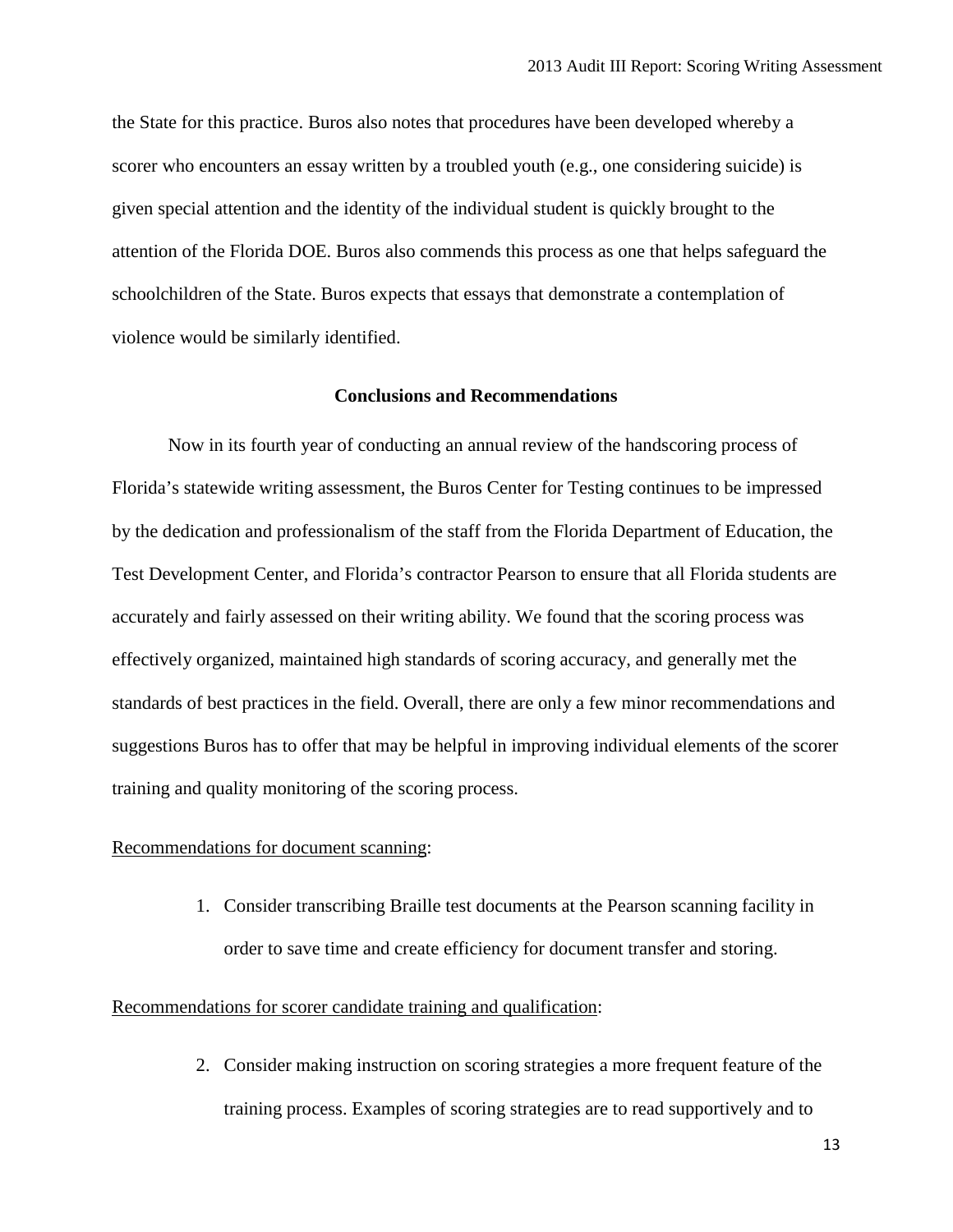consider a student's intent. It may also be helpful to discuss unproductive scoring strategies.

- 3. Continue using the ePEN system for practice scoring and for the delivery of the qualification papers sets. Using the ePEN environment allows scorer candidates to become familiar with the ePEN tools during practice and to experience the scoring process as it occurs in operational conditions.
- 4. Consider the use of a survey to obtain feedback from successful and unsuccessful scorer candidates concerning effective and less effective training elements.

### Recommendations for the operational scoring process:

- 5. Consider implementation of an alert system that tracks the number of reads of validity papers by individual scorers and creates alerts when the number of reads exceeds a specified maximum. Such a system should also be accompanied by increased efforts to keep the pool of validity papers continually updated with new papers.
- 6. Keep the validity paper insertion rate constant for the duration of the scoring project.
- 7. Consider implementing a review process for calibration papers that have been assigned a score by a majority of scorers that is not the pre-assigned calibration score.
- 8. To the extent practicable, use full-size monitors on scorer's workspaces to ensure conditions for viewing and using the ePEN tools are optimal.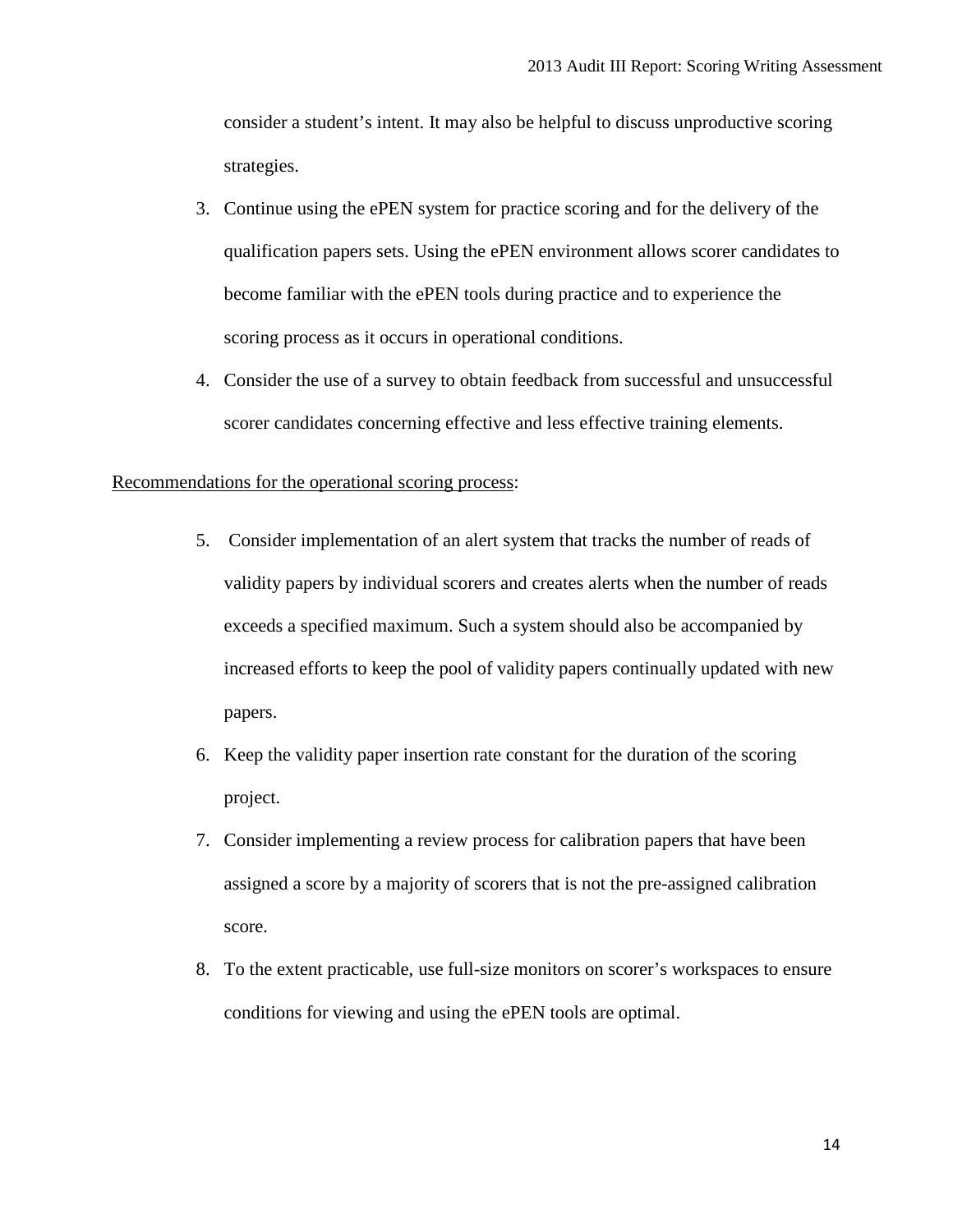# **Appendix**

- 1) Site visit 1: Document preparation and scanning (Iowa City, Iowa, March 4-6, 2013)
- 2) Site visit 2: Scorer Training (Jacksonville, FL, March 12-14, 2013)
- 3) Site visit 3: Scorer Training (Auburn, WA, March 12-14, 2013)
- 4) Site visit 4: Scorer Training (Tucson, AZ, March 12-14, 2013)
- 5) Site visit 5: Operational Scoring (Jacksonville, FL, April 2-4, 2013)
- 6) Site visit 6: Operational Scoring (Auburn, WA, April 16-18, 2013)
- 7) Site visit 7: Operational Scoring (Tucson, AZ, April 17-19, 2013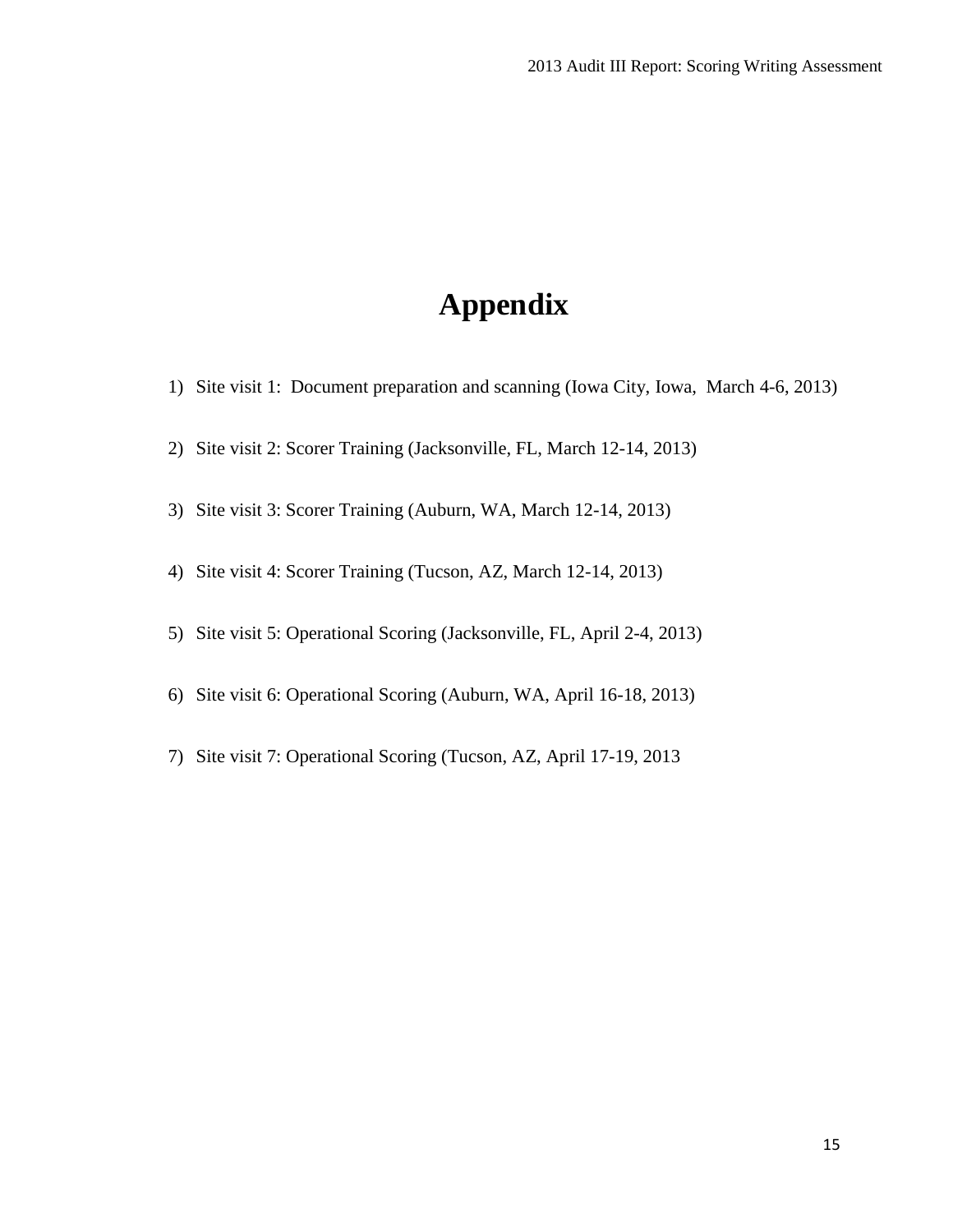## **FCAT 2.0 CONTRACTOR CHECKLIST**

| <b>CONTRACTOR: Pearson</b>                          |                                                       |                | <b>LOCATION: Iowa City, IA</b>              |                 |
|-----------------------------------------------------|-------------------------------------------------------|----------------|---------------------------------------------|-----------------|
| <b>ADMINISTRATION: Spring 2013 FCAT 2.0 Writing</b> |                                                       |                | DATES: 03/07/2013 - 03/08/2013              |                 |
| <b>CHECKLIST COMPLETED BY:</b> Patrick Irwin        |                                                       |                |                                             |                 |
| <b>STAFF ASSISTING:</b>                             | Brian Chase, Toby Trail, Curt Miller                  |                |                                             |                 |
| <b>REVIEWED:</b>                                    | Document preparation, scanning, and editing processes |                |                                             |                 |
| <b>TASKS/ACTIVITIES</b>                             |                                                       | <b>RFP REF</b> | <b>Reviewer</b><br><b>Initials and Date</b> | <b>COMMENTS</b> |
| DEVIEW DOCUMENTS                                    |                                                       |                |                                             |                 |

## **REVIEW DOCUMENTS**

## **Review Disaster Recovery Plan:**

## **Document:**

*Pearson Technology Global Services Iowa City Data Center Incident Response and Recovery Plan Version 2012.1 Release date 10/8/2012* 

The document is Iowa City specific and includes 229 pages of detailed information on how to proceed if there is an actual disaster. The reason it resides in Iowa City is due to the data center also being housed in Iowa City. The document is very specific to how Pearson would proceed if a variety of disasters were to happen.

**Review procedures to safeguard Personally Identifiable Information Section 7.11, Appendix H**

As part of their continual efforts to improve in protecting Personally Identifiable Information Pearson is taking the appropriate steps towards obtaining the ISO-27001 (Information Security Standards) and BS-25999 (Business Continuity Management) certifications. As part of their operational excellence initiative Pearson's State Services Division is working towards obtaining the ISO-9001 (Quality Management System) certification.

## **Appendix H Test Security Requirements, Statute, and Rule**

## *Restrictions on Printing for Security Purposes*

- 1. All test negatives and plates must be maintained under lock and key by the printing supervisor.
- 2. Unauthorized personnel must not be permitted access to the test negatives, plates, or copies.
- 3. All plates and negatives must be destroyed by the contractor upon completion of this contract.

5. All press pull-ins, trim, and waste material must be shredded at the end of each day's press run by a person authorized to do so by the contractor.

6. Each production run must be made under close supervision of the printing supervisor

## *Florida Test Security State Board of Education Rule: 6A-10.042 Maintenance of Test Security*

*(a) Test questions shall be preserved in a secure manner by individuals who are developing and validating the tests. Such individuals shall not reveal in any manner, verbally or in writing, the test questions under development.* 

Any communication within Pearson is done on a secure network and any communication with FDOE is done on the FSTP secure file transfer protocol Florida has in place. All items and tests are stored on a secure network and database.

*(g) Each person who has access to tests or test questions during the development, printing, administration, or scoring of the tests shall be informed of specifications for maintaining test security, the provisions in statute and rule governing test security, and a description of the penalties for breaches of test security.*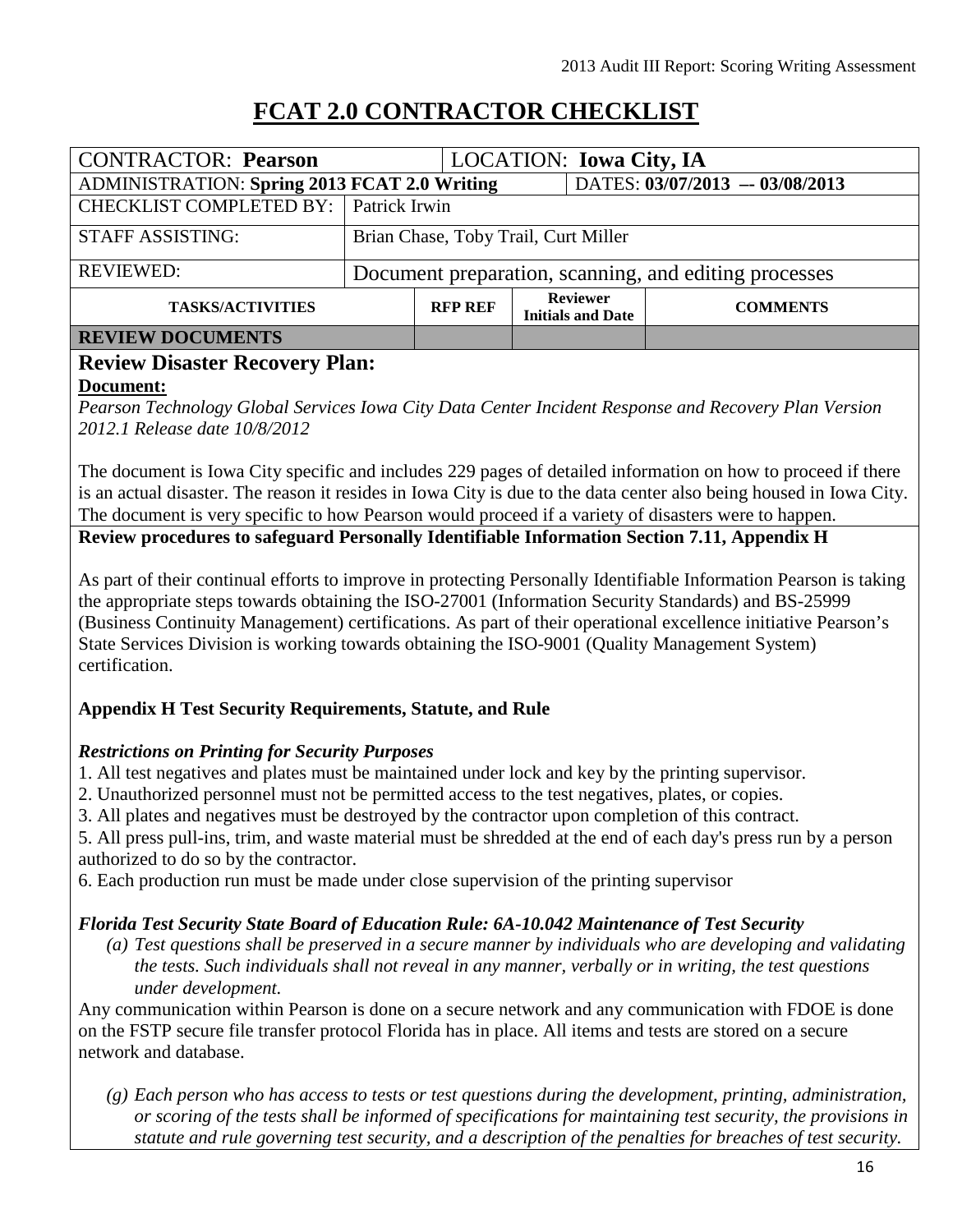Pearson has all employees sign a confidentiality agreement upon hiring and security issues are also covered in the Pearson employee handbook.

## **OBSERVE CHECK-IN PROCESS**

## **Observe to-be-scored documents being processed (removed from boxes, de-humidified, palletized, etc.) Sections 4.1, , 5.3, Appendix B**

## **Documents:**

*IC REC Dock Sort Spec FCAT 2.0 Spring 2013 Writing (Document Number 49260640 Version-5 Pages-3) Data Prep Project Information Requirement Spring 2013 Writing 620-169 Version-1 2/6/2013 3:43 PM FCAT 2.0 Spring 2013 Writing 620-169 What if? Resolution Version-1 2/6/2013 3:45 PM Disposition of Additional Materials* 

FedEx truck arrived and all the pallets were forklifted from the truck, all boxes were removed from the original pallet, scanned in and re-palletized and shrink wrapped. The pallet was stored in a holding area until the Data Prep department was ready for the materials. The boxes were unloaded from the pallet and opened up and placed on carts by Data Prep Department. The carts were then sent to the dehumidified room for a minimum of 8 hours.

**Review Drop Stack Procedure Appendix B Document:**

## *AU & IC Operations Drop Stack Procedure (66551877 Version-1 Pages-1)*

Very simple document describes how to handle a dropped stack. The procedures to follow when a stack is dropped are outlined in the document including notifying a regular full-time employee and the Data Prep supervisor.

## **Review scanner calibration frequency reports, Blue dot runs Appendix B Documents:**

*AU-IC SCN Scanner Quality Check Report WI* – Has the program Specs and Requirements listed. For writing 166 Program is 958 and SSN 003.

*PUMS (Performance Utilization Management System) Report* – Provides quality control checks on ALL scanners scanning the FCAT writing project.

*Scan Program Requirements FCAT Writing Spring 2013 / 620-169* 

*Scan Program Requirements FCAT Writing Spring 2013 VOIDS P620166S (Security Barcode Scanning)*

*Inbound label report* – Each box is scanned and tracked based on school and district. This occurs when the boxes arrive from FedEx and are re-palletized.

*WIP Report (Work In Progress)* – Pearson assigns a bar code (unique number) to each answer sheet/test sent out. This is tracked in Oracle. Pearson is able to account for every answer sheet/test in the WIP system. Pearson knows what has been sent out, but is unable to account for or see what has been returned until the answer sheet/tests have been scanned. When a returned answer sheet/test is on the dock, or in Data Prep, dehumidifying, or cutting they are unable to track the answer sheet/test. Once the documents are scanned they know exactly where the information is located or being stored.

*Security and Resolution Report* – As mentioned above each answer sheet/test form (writing answer sheet) sent out has a unique barcode on the document. The document is assigned to a school and/or a district. All documents are to be returned even if the answer sheet was never used. The unused documents are called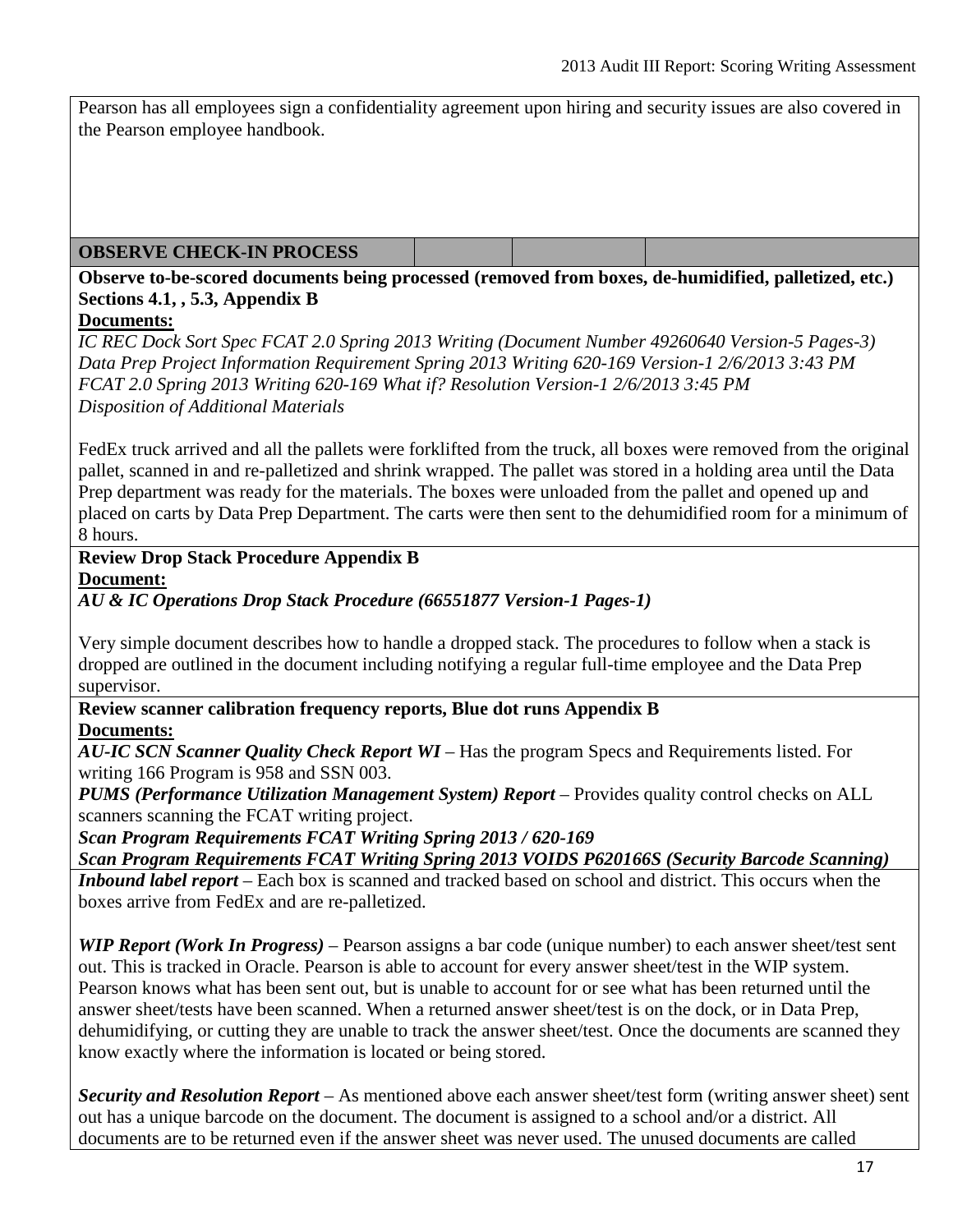"voids." The districts are to send back all voids to be tracked and scanned for accountability purposes. Each district is sent out approximately 15% overage on answer sheet/test forms.

Everything is initially sent to the district but is boxed by school (however, the school uploads the kids in the system Pearson Access).

## **OBSERVE HAND-EDITORS**

**Review training materials and procedures for hand-editing of documents that do not scan properly Appendix B**

## **Documents:**

*AU-IC Flatbed Scanning Procedures (Document Number 15666634 Version-7 Pages-3) AU IC EDT NCount Procedure (Document Number 16285826 Version-6 Pages-2) AU-IC EDT Accuracy Check Procedure (Document Number 15666572 Version-5 Pages-3)* 

**Review procedures for double key-entry (2 people) for item data not scanned Appendix B**

## **Document:**

*AU-IC EDT Online Editing Procedure (Document Number 15667789 Version-5 Pages-3)* 

**Review alert processes Appendix B** Review resolution processes Appendix B

**Documents:**

*Image Writing Edit Specifications FCAT 2.0 Spring 2013 Writing 2/6/2013 10:02 AM Image Program Requirements FCAT Writing Spring 2013 PGM-SSN-620-169 (Version-1.1 Pages-16)*

## **OBSERVE TRANSCRIPTIONS**

## **Review tracking log for special documents Sections 4.12, 5.3, Appendix G**

I was able to watch some of the Braille and large print forms being accepted. Before the Braille is sent out to be transcribed, the materials were checked in (accounted for) and cross referenced with the student data base (Pearson Access) to verify the correct student information and answer sheets were returned. Once the materials were verified they were prepared to be sent out to the transcriber. The materials were boxed up and sent with a tracking number one day mail to the transcriber. The transcriber was sent an email to alert her materials to be transcribed were sent and the quantity. The tracking numbers were stored in a separate database for large print and Braille only. When the transcribed answer sheets return from being transcribed they will then follow the same scanning procedure as all the other student answer sheets. The purpose is for the scorers not to know the students used the Braille accommodation.

Large print also followed the same check-in procedure, but then the student materials were photo reduced to 64%. The photo copy was then cut and taped into a regular test booklet. The photo-reduced booklet will then follow the same scanning procedure as all the other student answer sheets. The purpose is for the scorers not to know the students used the large print accommodation.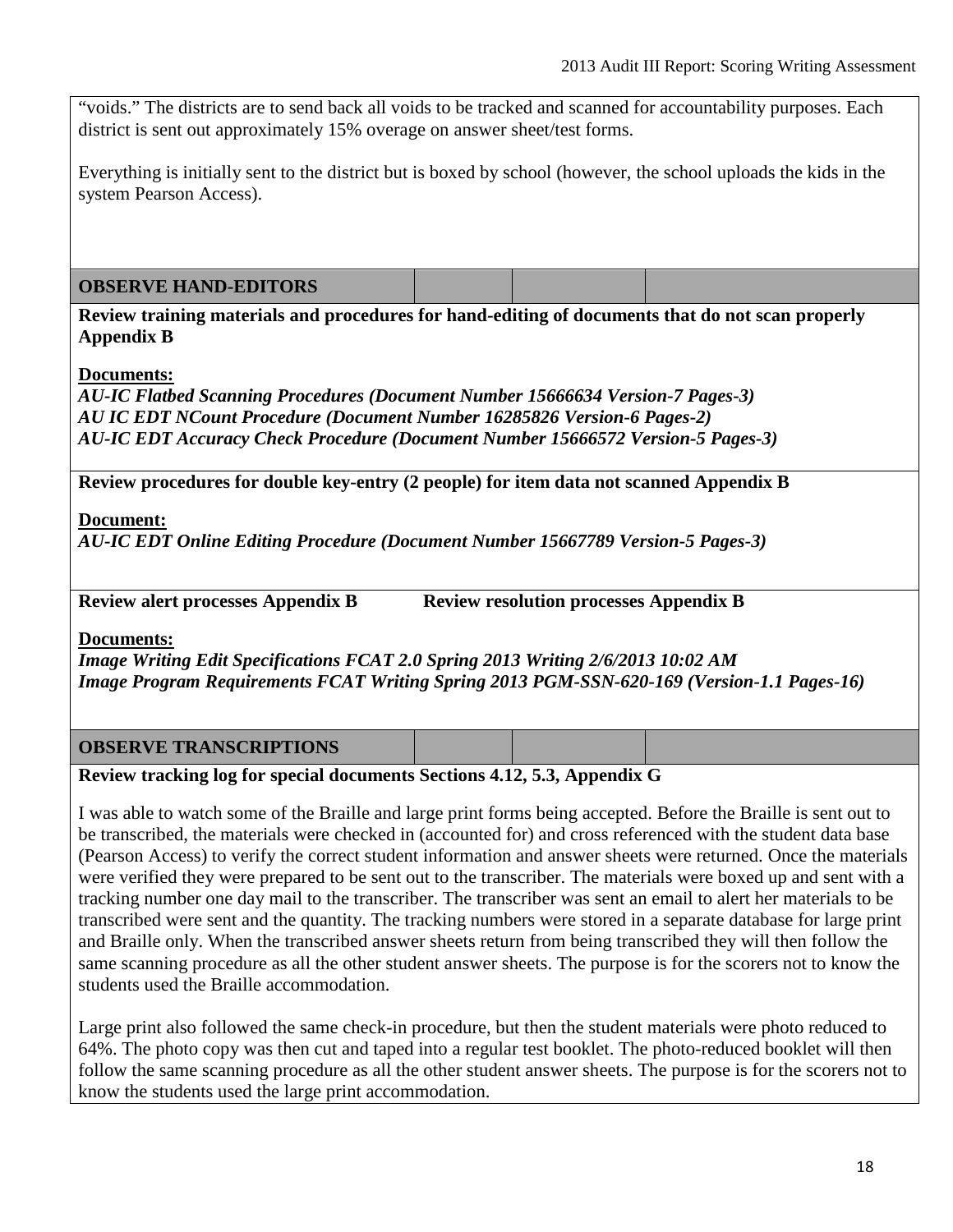## **Review alert processes Sections 4.12, 5.3, Appendix G Review resolution processes Section 5.3, Appendix B**

The alert and Resolution process for a transcription is the same process as all other scanned materials once the materials have been transcribed. The only alert and resolution process that is different for transcriptions is the materials are transcribed from a modified answer sheet to a nonmodified sheet with writing photo reduction and with FCAT R, M, & S, all items are currently multiple choice and the items are just transcribed (a regular sized answer booklet is filled in based on the students' original responses).

**Review training materials and procedures for transcription of LP documents Sections 4.12, 5.3.1, Appendix G**

## **Documents:**

*Project Information Requirements FCAT & FCAT 2.0 Accommodated Documents Transcribing Specifications (Version-1 02/11/2013 Pages-3)* 

Slightly different for writing they photo reduce and paste in answer booklet. Material double checked for quality control and then scanned and processed normally.

**OBSERVE SCANNING PROCESS**

**Compare scan and post edit files to information in answer documents Section 5.3, Appendix B**

I was able to compare the computer or scanned image to the original student written document. Perfect match.

**Review alert processes Section 5.3, Appendix B Review resolution processes Section 5.3, Appendix B**

## **Document:**

*Scan Program Requirements Florida Comprehensive Assessment Test (FCAT Writing Spring 2013 / 620- 169* (Presented in scanner calibrations above)

**Review procedures for storing documents after scanning (preparations for shipment to warehouse) Section 4.4** 

## **Document:**

*Storing Documents Version 5 IC REC Strapping Procedures* 

Once the answer sheets have been scanned and verified they are strapped (bound together) based on their cart, batch, and stack numbering. Then the strapped stacks are bound, labeled, placed into storage boxes. These materials are scanned into the system and tracked by their location in the box (use a Z pattern) to identify placement in the boxes. Boxes are then scanned, labeled, and placed in the Gaylords (giant metal storage racks) that are labeled for easy location. This makes finding a single test document possible and accomplished in a timely manner.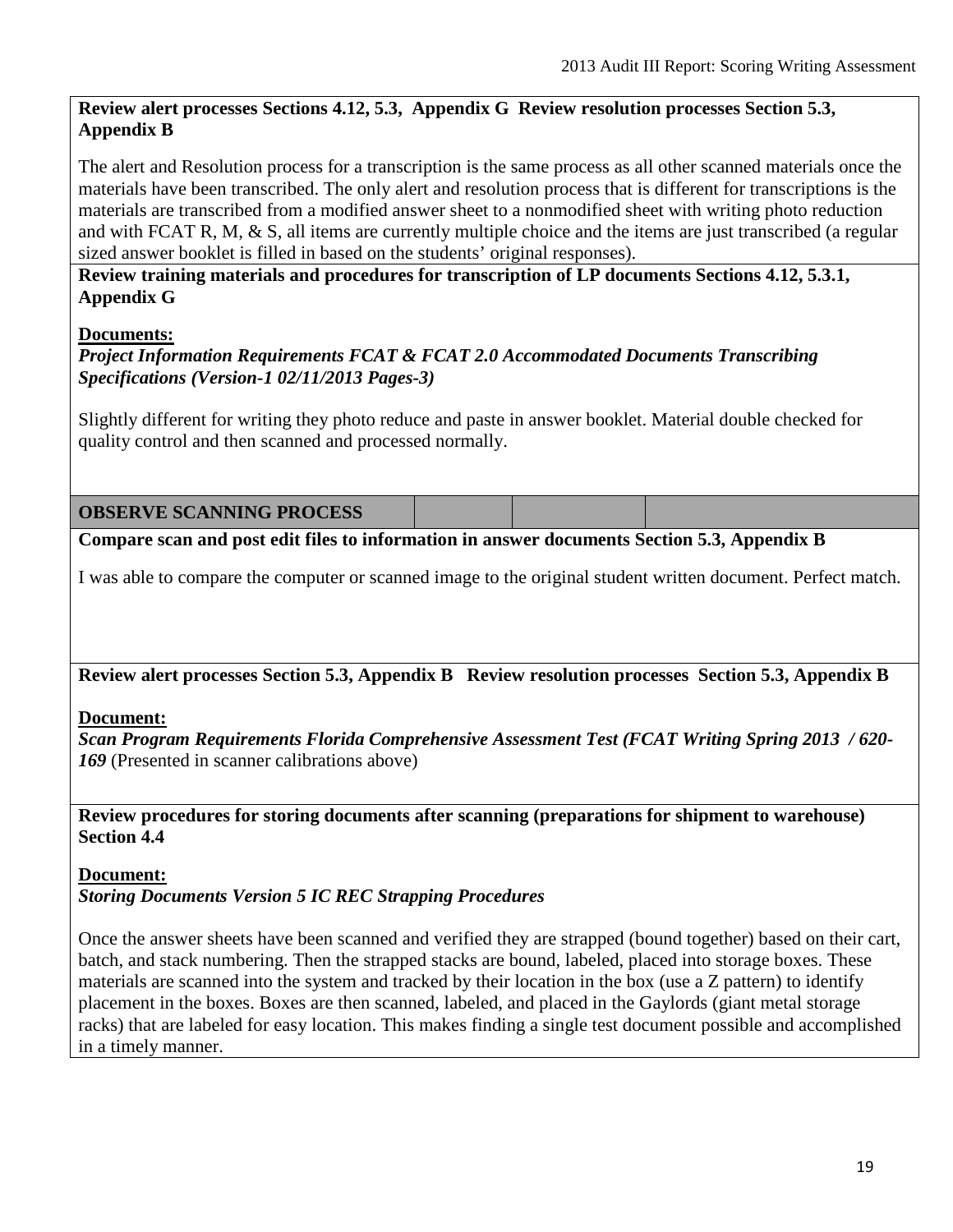FCAT 2.0 Scorer Training Observations

Grade 4 Writing, Jacksonville, FL

Stephen G. Sireci

March 12-14, 2013

## Introduction

I observed the scorer training for the FCAT 2.0 Grade 4 Writing assessment. The scorer training occurred March 12-14 in Jacksonville, Florida. In this report, I summarize my observations regarding security, quality of training, and execution of the training process.

There were several personnel involved in the training, including staff from the Florida Department of Education (FDE) and Pearson.

Staff from the FDE included Steve Ash (Director of Test Development), Victoria Ash, and Elizabeth Tricquet.

Staff from Pearson included Dana Stimpert (Site Manager), Robert Owen (Site Aide), Ron Gibbs (Site Tech), Danny Lunde (Assistant), Mary McIntyre (Chief Scoring Director), Nancy Shafter (Scoring Director), Janice Tarleton (Scoring Director), Wendi Winkle (Project Manager), and 12 Supervisors/Assistants (Donna Adamczyk, Sandra Angus, Jerry Cohn, Sherry Czerniejewski, Brenda Ford, Chris Harper, George Johnston, George Leibig, Maureen McGrath, Wayne Miller, Charles Smith, Shannon Sumner).

In addition to FDE and Pearson staff, there were 237 scoring candidates who were being trained to score the essays. There seemed to be similar numbers of men and women, and some ethnic diversity among the candidates was evident, with approximately 10-20% appearing to be people of color. After training, the candidates are to be evaluated through two rounds of qualification scoring. It is expected that about 170 of the 237 candidates will be selected for operational scoring.

## Security

Comprehensive security procedures were in place, and were adhered to throughout my 3 day visit. Prior to the first day, all scoring candidates had previously registered at Pearson's scoring center and were photographed. Picture ID badges were created, and on the first day (3/12), each scorer checked in at one of four security tables in the morning, signed in, and picked up their picture ID. They were then sent to prearranged seats. Appropriate seating arrangements were made for individuals with disabilities. The scoring candidates and all other personnel were required to wear their IDs at all times. There were at least four Pearson staff monitoring access to the building and the training room to make sure everyone had a visible ID badge.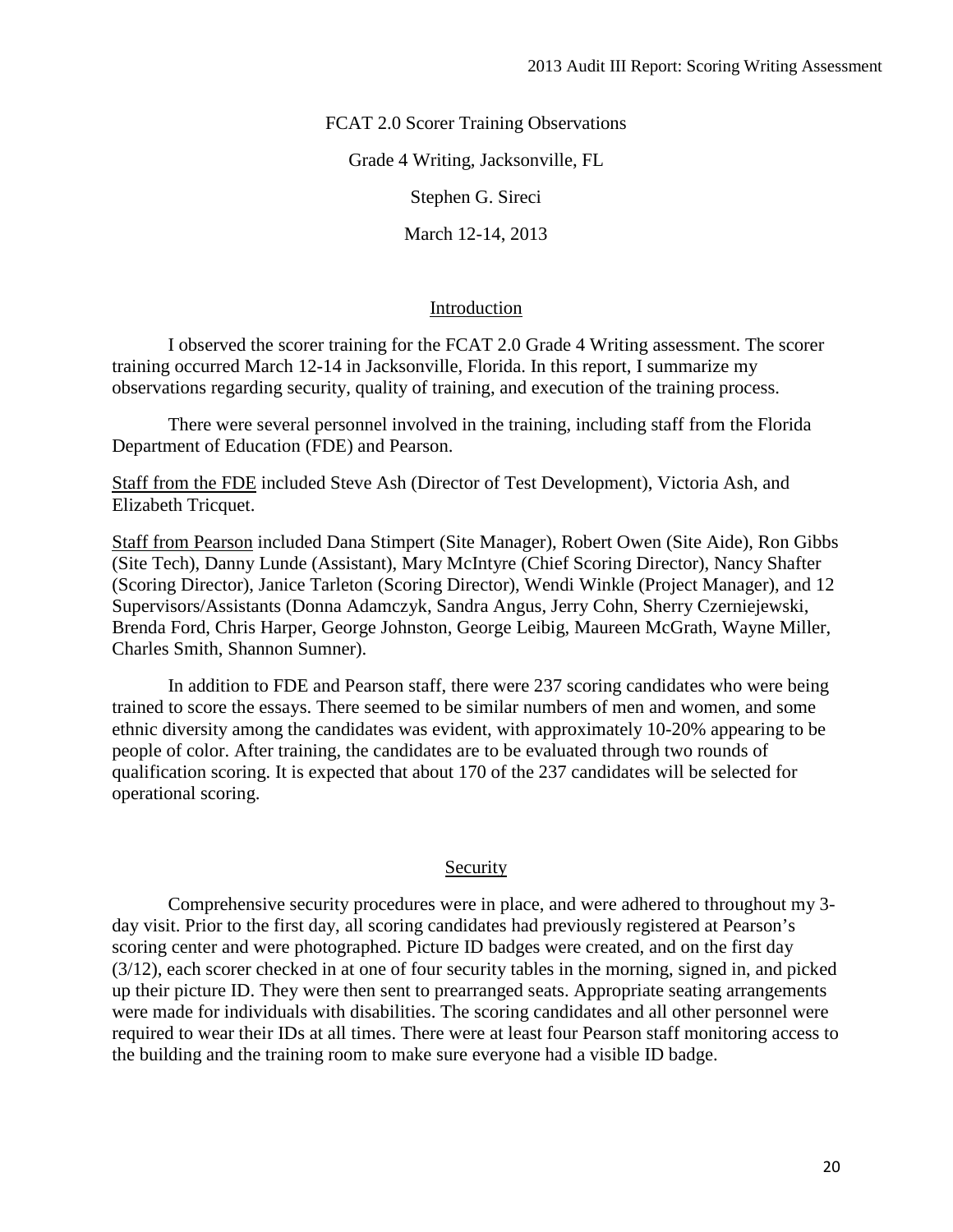On the second and third days, scorers and all other personnel were required to wear their badges to access the building and training hall. They were required to sign in at their respective table. Again, Pearson staff monitored all participants throughout the day.

The meeting materials were also secured through a comprehensive system. Each scoring candidate was assigned a numbered three-ring binder that contained PowerPoint slides and other descriptive information, anchor essays, practice essays, and essays that were used for prequalification and qualification. These binders were placed at the seats assigned to each candidate using a system that numbered the tables and each seat at a table. The materials were collected at the end of training and locked up overnight.

## **Training**

The training was organized in a "conference-like" style, in a large auditorium. The Chief Scoring Director, Mary McIntyre, was situated behind a podium on a stage in front of the scoring candidates. The candidates were arranged across multiple tables, all of which had appropriate views of the stage and within adequate listening distance. There were a few problems with the Chief Scoring Director's microphone on the first day, but the system was quickly fixed, with minimal loss of training time. When candidates had questions during a training discussion, they were given a microphone so that everyone could hear their questions. The set-up for training was appropriate in terms of facilitating quality discussion among the trainers/scoring directors and scoring candidates, and the training appeared well organized.

The training was facilitated using PowerPoint slides. Some of the slides were difficult to see from the last row of tables, but all participants had printed copies of the slides. The slides, other training materials, and discussion focused on (a) expected personal characteristics (punctuality, courtesy), (b) security/confidentiality, (c) the processes that led to the essays selected for training (range finding, etc.), (d) importance of accurate scoring, (e) summary of quality management plan, and (f) discussion of reader bias. The discussion of reader bias included a definition of bias, what scorers should look for and what they should ignore, consideration of their own personal biases (e.g., forget other rubrics they may have used in the past), and other elements of reader bias prevention.

The training included discussions of holistic scoring (the method in general, and guidelines for holistic scoring), scoring criteria, and a review of the rubric to be used in grading the essays. In general, the introductory training materials seemed very good for explaining the process and instructing candidates how to validly score the essays.

After the initial overviews, training involved reviewing the anchor set as a group, and then giving the candidates time to score small sets of essays. The training materials were comprehensive and included the set of anchor papers (with bulleted annotations), practice sets, prequalification sets, and qualification sets. After candidates scored a set of essays, the essays were discussed as a group. Practice Sets 1 and 2 included 5 essays and were discussed on Day 1. Subsequent practice sets involved 10-20 essays and were discussed on Days 2 and 3. The question-and-answer periods in which the essays were discussed was facilitated well and addressed specific questions candidates had about the specific essays they had just scored. This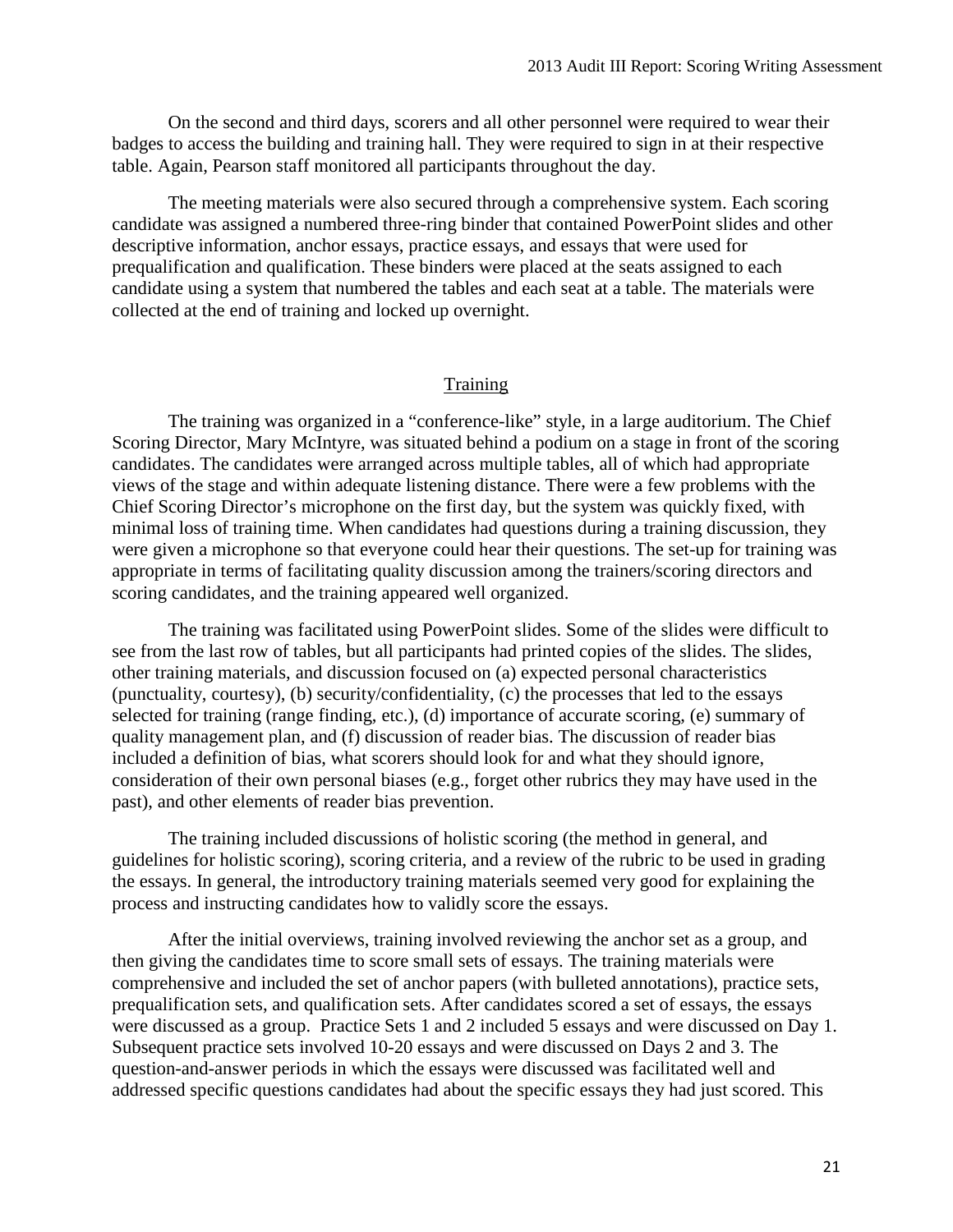"hands-on" training approach seemed to help the candidates understand the rubric and scoring process.

The training featured extensive discussion of anchor and practice papers. In addition to discussing the 6-point rubric, specific issues associated with specific student responses were addressed through question-and-answer discussions, and general guidelines were provided. Examples of guidelines that were generated through discussion were "Don't worry about factual inaccuracies, just judge quality of writing," "Don't score for creativity," and "Don't score for voice." Some discussion focused on papers that could represent the border of two score points, and whether a response was off-topic (e.g., third-person response is okay). Guidelines for fourthgrade grammar were also discussed.

Breaks were given once in the morning at the end of a training or practice scoring session and for lunch (45 minutes). The sessions promptly restarted on time after breaks and lunch periods. The candidates seemed engaged throughout the training process.

## Recording of Data and Evaluation of Candidates

After the candidates scored the practice sets of essays, they handed in their scores (on a paper scoring sheet) to a scoring supervisor/assistant. If the scores were not the same as the score assigned to the essay, the scoring supervisors/assistants wrote the correct score in the column next to the candidate's score. If the candidate's score differed by more than one point, the assigned score was circled to highlight the discrepancy. The percentage of scores that exactly match the assigned score (% exact) and the percentage within one score point (% adjacent) were recorded for each candidate on each set of anchor papers. The rates of discrepancies for specific student responses were tracked to identify trends and issues for discussion. Those anchor papers that had the most discrepancy from the assigned scores were highlighted for group discussion. The data collection, entry, and tracking procedures appeared fully consistent with the processes delineated in the FCAT 2.0 2013 *Handscoring Specifications* document (pp. 26-30, pp. 37-40).

The training process included "validity papers," which were prescored student responses selected by Pearson to represent specific points on the rubric. These validity papers were reviewed and approved by the Florida DOE. Approximately one in seven essays in the practice and qualification sets were validity papers.

To qualify for operational scoring, candidates must have at least 70% exact agreement on one of the two qualification sets of essays, no less than 60% exact agreement on the second qualification set, and no more than one discrepant score that deviates by more than one point from the assigned score.

## Other Observations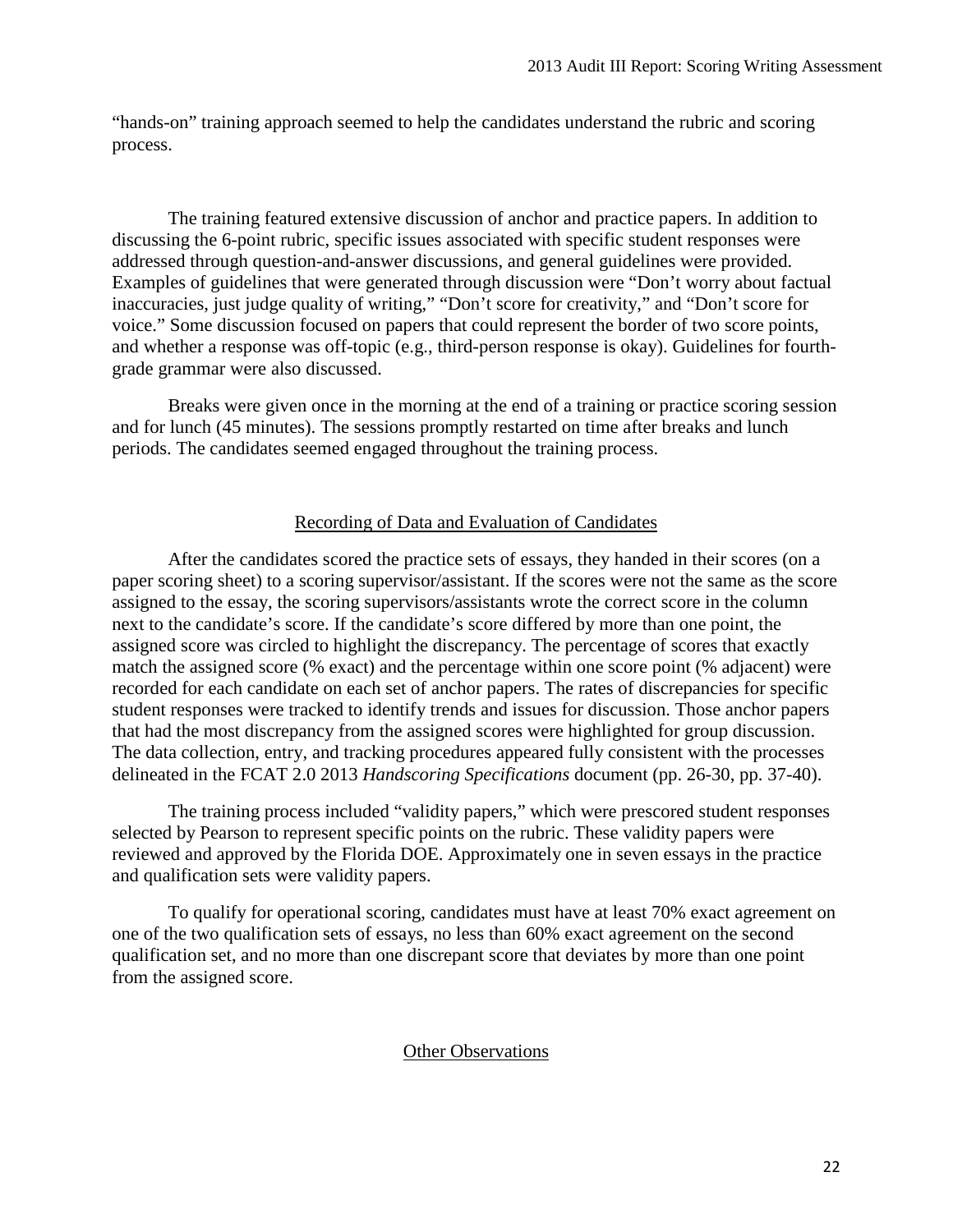I had a chance to observe the ePEN system for viewing essays. I was surprised at how clear the resolution was. Not only was the students' handwriting clear, one could also tell where erasures occurred. I was impressed with the system and believe it will facilitate valid scoring of the students' written responses. I was also impressed with the skills of the Lead Scoring Director. She handled questions well and patiently reviewed anchor papers and other student responses to help the candidates understand the scoring rubric.

## Conclusion and Recommendations

No flaws or inefficiencies were evident in what I observed. The process was extremely well-organized and was executed as planned. Security procedures were in place and were adhered to. My conclusion is that the training of the  $4<sup>th</sup>$  grade essay scorers was conducted efficiently, successfully, and appropriately.

One recommendation for the future is to survey the scoring candidates with respect to their impressions of the training experience. The training seemed good to me, but perhaps some areas were repetitive or conducted too quickly, which would be difficult for an observer to detect. Candidate survey results could help us to better understand which elements they thought went well, and which could use improvement.

When I inquired about surveying candidates, Pearson staff reported that they survey candidates who qualify to ask them about their training experience. I have requested a copy of that survey. It may be helpful for the Florida DOE to review the results from the survey and to consider adding additional questions if necessary. It may also be helpful to survey all candidates, including those who do not get selected, before they are informed of the hiring decision. Comparing the results of such a survey across qualified and unqualified candidates may also prove interesting.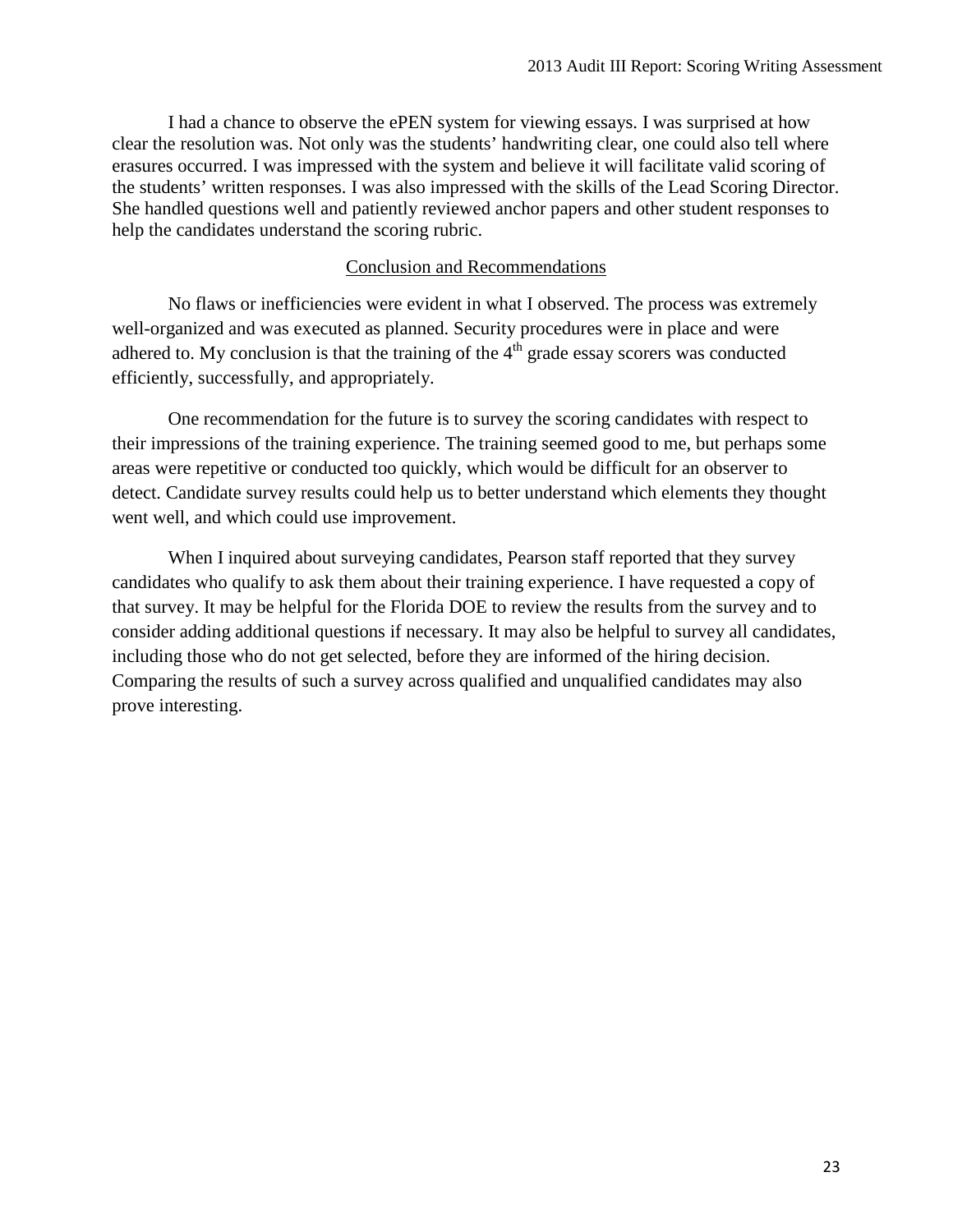FCAT 2.0 Scorer Training Observations

Grade 8 Writing, Auburn, WA

Robert A. Spies

March 12-14, 2013

## Introduction

During the course of the above days, I observed the first wave of scorer training for the FCAT 2.0 Grade 8 Writing assessment. The formal training was conducted away from the Pearson Scoring Center (PSC) in Auburn, Washington, primarily due to the required size of the training class. In this report, my observations are summarized into the sections of security, training, additional observations, and conclusions derived from this specific training period.

There were a number of individuals involved in the initial training process that included both the Florida Department of Education (FDE), Test Development Center (TDC), and Pearson Scoring Center site and visiting personnel.

Visiting Staff from TDC consisted of Renn Edenfield (English/Language Arts Coordinator).

Visiting Staff from Pearson included Bob Sanders (Vice President – Assessment and Instruction), Kenna Fries (Content Specialist), and Molly Less-Peterson (Human Resources Manager).

Site Staff from Pearson included Rob Heinzman, Susan Blake, and Leah DeHoet (Scoring Directors), Bonnie Bizzell (Site Manager), Cassie Chinn (Site Aide), Susan Cochran (Site Tech) and working in an administrative role during this time, Sharon Park, Gregg Rice, and Laura Stark (Scoring Supervisors).

In addition to the above FDE, TDC and Pearson staff, Pearson recruited the specified 18 supervisors and the exact number of 265 scoring candidates for  $8<sup>th</sup>$  grade scoring listed in the Resource Allocation (4.1.4, 4.1.5) of the FCAT 2.0 *Handscoring Specifications.* After training was completed over the course of the 3 specified days, candidates transitioned to the Pearson Scoring Center in Auburn, WA. In order to qualify to serve as scorers, candidates were engaged in qualification rounds that were expected to yield approximately 172 operational scorers.

## Security

Procedures necessary for the secure admission of eligible candidates only into the Puyallup Center were consistently maintained throughout the 3 days of this observation. During the days leading up to initial candidate training, photographs and identifying information were processed for the majority of candidate scorers. For those few candidates receiving authorization just prior to the start of training, temporary badges were issued.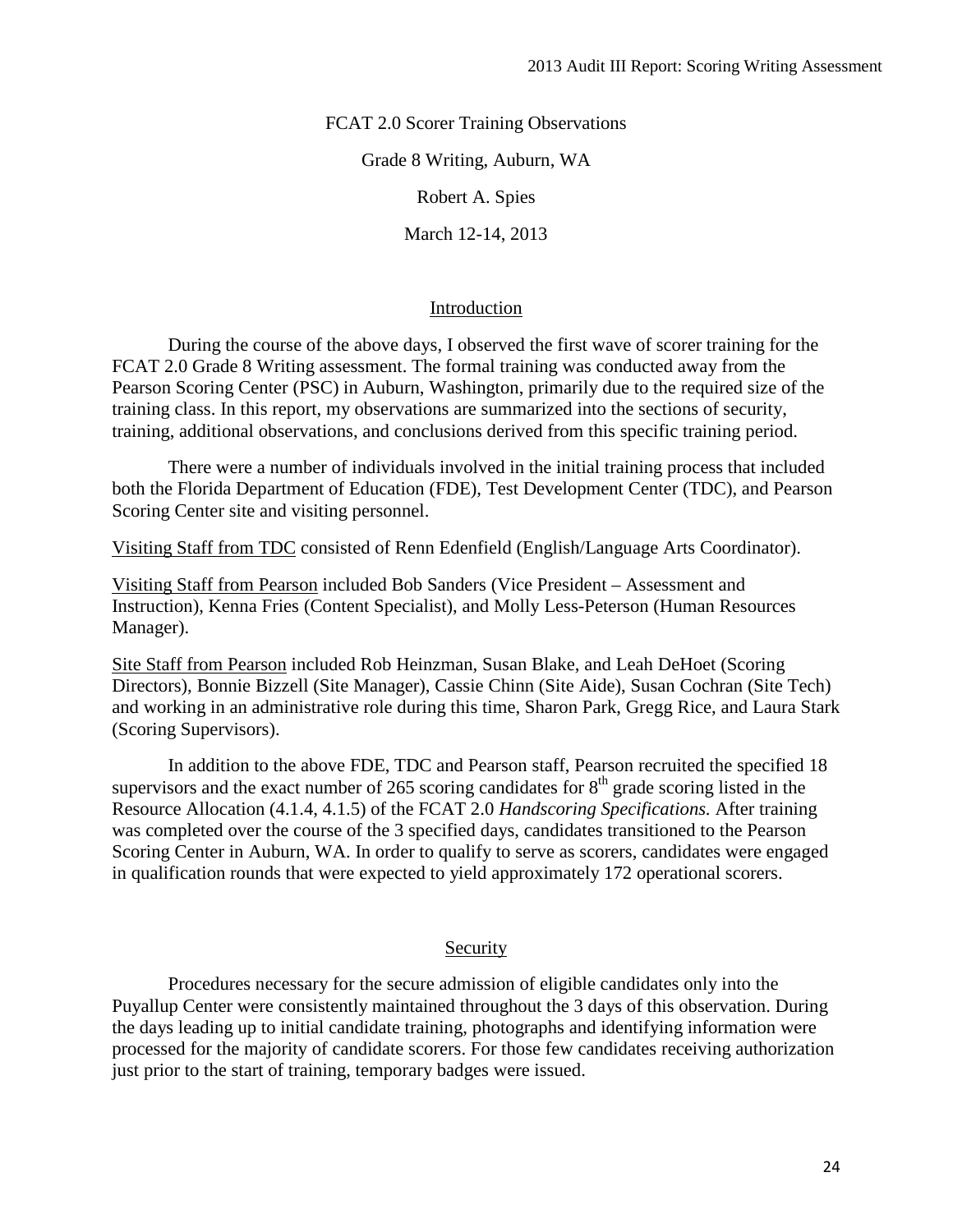On the first day, candidates signed in at the front desk and were issued their Pearson Photo ID. All candidates and staff were instructed to keep their identification in plain sight while inside the Puyallup Center. After admission, candidates walked to their assigned seating in preparation for official instruction to begin. Pearson site staff (listed above) positioned themselves and rotated during scheduled break periods so that they could consistently monitor access to the Puyallup Center entrances, exits, and the materials storage room. Candidates were presented with general scorer guidelines, security, and confidentiality requirements related to essay scoring including nondisclosure rules, limitations with secure materials, and access to personal electronic devices.

In the second and third day of this training period, only candidates with their badges on physical display were directly admitted to the Puyallup Center. An additional screening procedure was required for any candidates who had forgotten their badges. When candidates failed to display their badges properly, they were called on (often by their name) and asked to place the badge so that it was clearly visible. After candidates were admitted into the training room, they signed in at their desks to register both time and attendance. At the beginning of the second day, security procedures were tightened so that only one entrance and one exit (excluding the elevator) were permitted into and out of the training site, and signs were placed on doorways to clearly identify their use. Staff were positioned at tables to enforce this rule.

Training materials were kept in a storage room that had been rekeyed for purposes of enhanced security. All FCAT training materials once distributed were either kept on tables in front of individual candidates or were collected (when completed) by supervisors. Training materials consisted of three-ring binders for each of the candidates containing PowerPoint slides (with procedural and policy rules reviewed the first day), and with FCAT anchor essays (two or three examples at each of six score points). Binders were kept in front of individual work areas. All candidates could be specifically identified at their table and chair. Materials were secured at night and distributed again in the morning. Overall, Pearson's Auburn staff consistently followed the Off-Site Training security procedures identified in the FCAT 2.0 2013 *Handscoring Specifications* (pp. 31-33).

## **Training**

The Puyallup Fair and Event Center was the site of the first 3 days of FCAT training due to its comparatively large rectangular size that could likely accommodate just over 300 candidates and staff. The Scoring Directors (primarily Rob Heinzman) provided instruction from a built-up stage area with podium and a large overhead screen. The training space was constructed so that candidates could easily hear and see the formal instruction from all sections of the room. During 3 days of training at this site, both the audio and visual equipment worked without any apparent difficulties. To facilitate the training experience, candidates with questions during training would either have microphones brought to them or the scoring directors would repeat the candidate's question before providing an answer. Overall, the setup of the site offered scoring directors with the maximum opportunity for training to be seen and heard by candidates.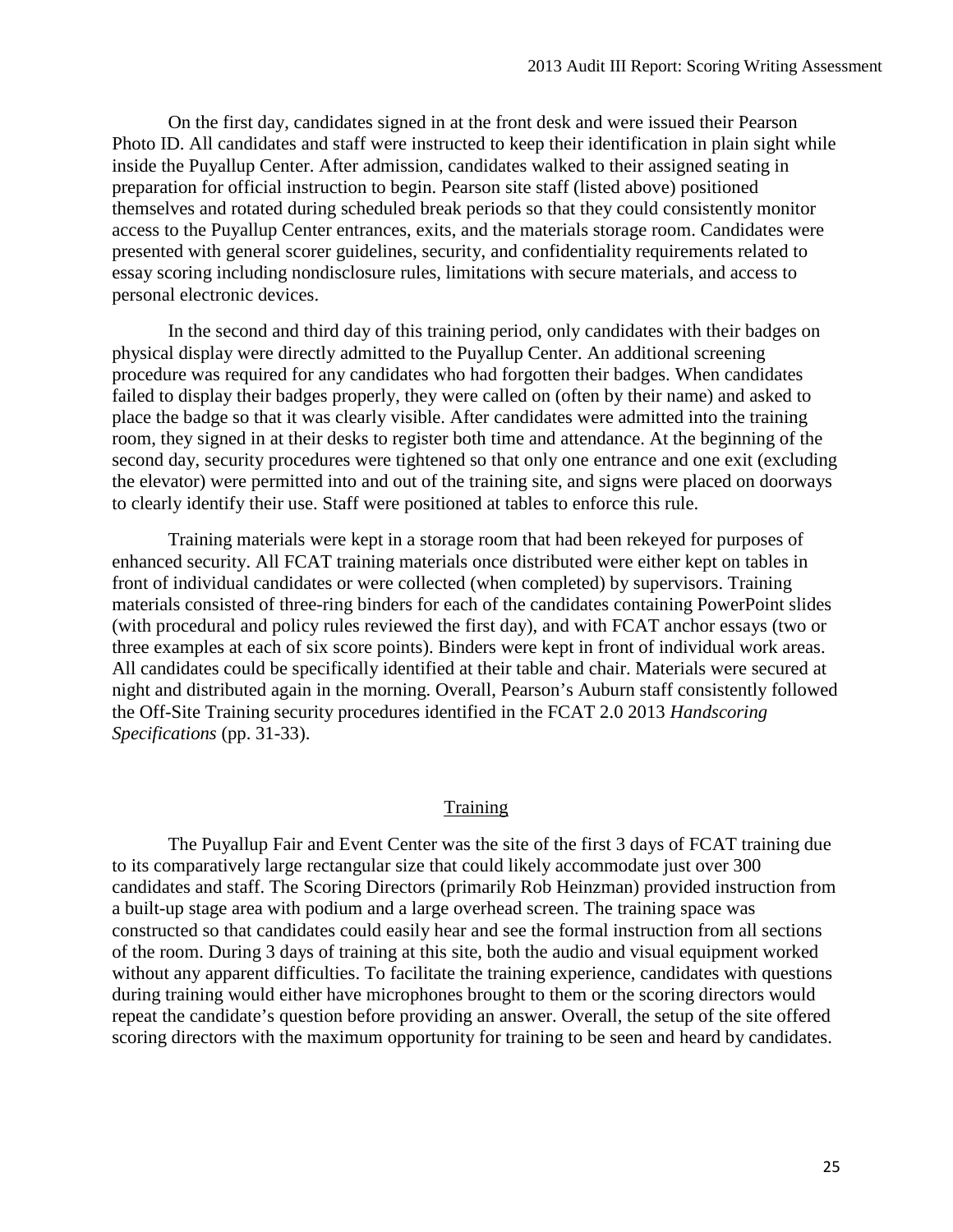Initial instruction for candidates was accomplished through projection of PowerPoint slides and supplemented by the same text being reproduced in the candidates' three-ring binders. Among the expectations for candidate behavior discussed in the early stages of training were maintaining a professional and respectful demeanor, timeliness to training class each day, and the importance of security throughout the scoring process as required by Florida statute and rule. Candidates were reminded on numerous occasions of the importance of accurate scoring to individual students, parents, and school districts. Avoiding bias was presented as essential to the accuracy of all essay scores, and examples were provided (e.g., reactions to style and content, overall appearance) so that candidates had concrete illustrations of bias interfering with score decisions. Scoring directors often stated that their goal was to help all candidates qualify as FCAT scorers, and specified the type of candidate questions that would assist or detract from this overall purpose.

Instruction on the first day included a complete discussion of the holistic nature of essay scoring. Descriptions of the characteristics of the four writing elements (focus, organization, support, and conventions) were provided to candidates along with examples of high versus low scores on each element. Training in the four elements and illustrations of high versus low scores appeared to provide candidates with a very effective path to understanding the four writing elements without confusing the overall importance of integrating these elements into one holistic score.

The FCAT scoring rubric was then described in sufficient detail for candidates to gain a basic conceptual understanding behind each of the six score points. Training proceeded with examples of anchor essays discussed at each score point followed by three sets of practice essays limited to a specific score range (score points 1-3, 4-6, 2-4). After these scoring exercises were completed, candidates moved to larger numbers of essays and the complete range of potential score options in the second and third days of training for their practice and prequalification sets.

When candidates finished their practice essays, the scoring directors read each essay aloud, asked candidates for a show of hands indicating their score for the essay, provided candidates with the assigned score, explained the assigned score, and opened the floor to general questions. Despite the best efforts of scoring directors, in training sessions last year, a small number of candidates became agitated by their failure to understand the scoring rubric. This year, the scoring directors were particularly effective at limiting any disagreements by carefully explaining the rationale behind each score point, by avoiding any defensive tone to the discussion, by addressing questions rather than comments, and by repeatedly focusing on the overall goal of the training process (i.e., to qualify the maximum number of candidates as scorers).

Candidates received regular breaks at mid-morning and mid-afternoon during each of the 3 days of observation. A lunch break of 45 minutes was typically scheduled around noon with small time variations based on the training schedule. Training was restarted in a timely manner.

During the specified period of scorer training above, the Auburn PSC followed the general guidelines and specific procedures described in 7.1 and 7.3 of the FCAT 2.0 2013 *Handscoring Specifications*.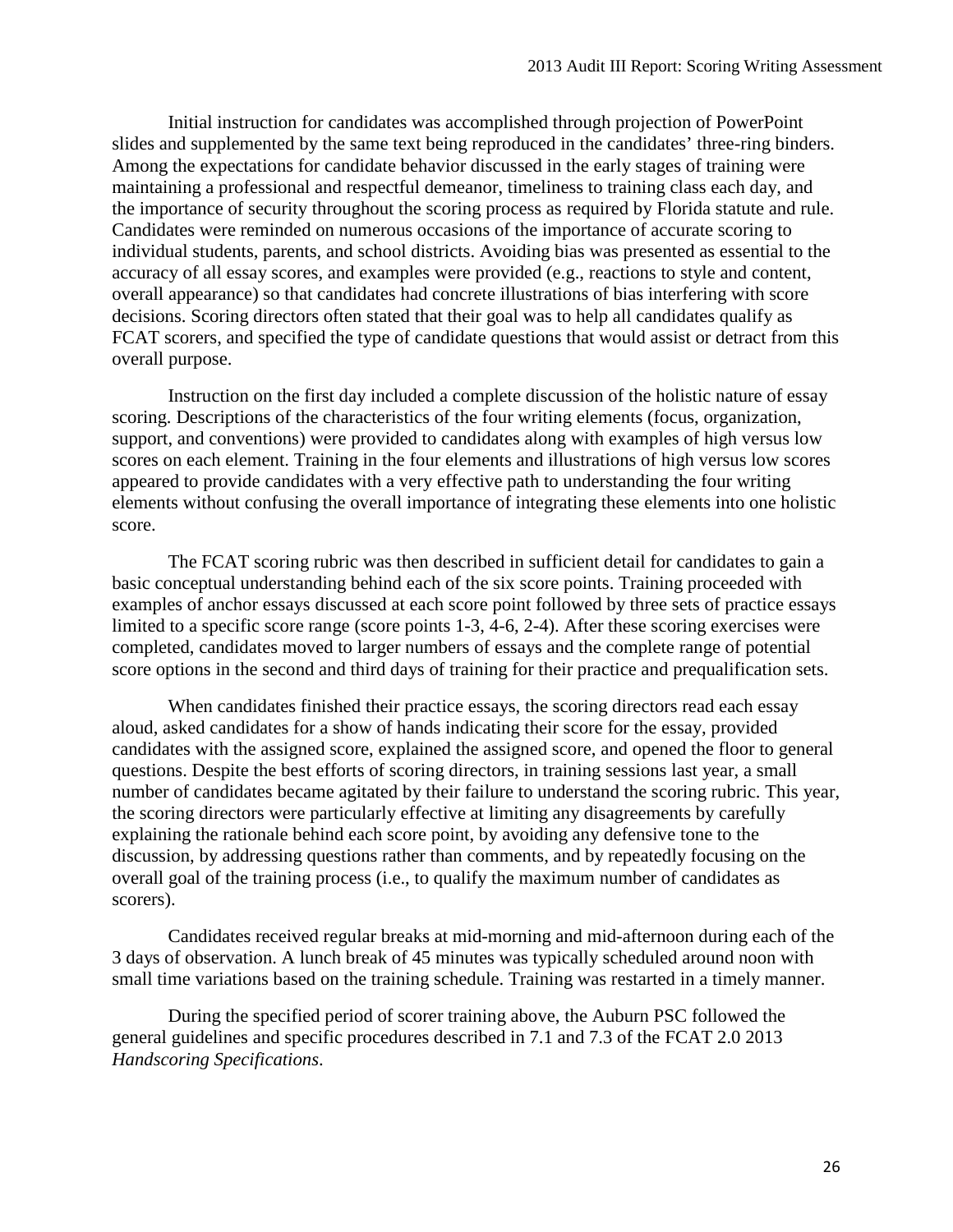#### Data Recording and Candidate Evaluation

As part of the training process, candidates recorded their scores during practice scoring and prequalification rounds on two paper forms. When these scores were completed during the time limit specified by the scoring directors, supervisors collected and scored the forms, passing one set back to the candidates and the other to Kenna Fries (Pearson Content Specialist). Records were kept for purposes of general record keeping and identifying latent trends and training needs. Forms tracked the percentage of correct scores listing exact match, adjacent scores, and nonadjacent scores compared to the assigned score for all practice and prequalification rounds.

#### Other Observations

The materials and organization of the candidate qualification process at the Puyallup Center exceeded the appropriate standards set in the previous year. During a substantial amount of the available training time, candidates were actively engaged in learning the fine details of scoring essays. Few moments of administrative downtime were apparent. The Scoring Directors (particularly Rob Heinzman) provided candidates with a variety of strategies designed to assist their development of essay scoring expertise. Active instruction coupled with the paced introduction of new skills, consistent reassurance of candidates (especially during intervals of greater learning frustration), and the frequent injection of humor established a productive learning environment for candidates to learn the required  $8<sup>th</sup>$  grade scoring rubric.

#### Conclusions

The first round of training at the Puyallup Center consistently followed the specifications outlined by the FCAT 2013 *Handscoring Specifications* during the 3 days of this observation. The Auburn PSC met the expected candidate target (265) essential to employing a sufficiency of FCAT essay scorers. Based on statements made by Pearson's visiting and site staff, individual scorers were recruited in numbers that considerably exceeded the actual numbers needed. Both personnel and scoring directors were able to examine potential scorers on a variety of selection criteria that increased candidate chances of being successful.

Secondly, the anchor sets prepared during field-testing clearly demonstrated both between-point (1-6) and within-point (low, middle, high) scoring differences that could be consistently and coherently explained by scoring directors to inexperienced candidate scorers. During the observed training period, few candidates expressed any confusion at their inability to understand either the anchor sets or the scoring decisions in FCAT practice or prequalification essay scoring.

Finally, security was consistently maintained during all aspects of training at the Puyallup Center. Staff remained in their specified positions until relieved by other staff members so that no security breakdowns could occur. The training materials were not subject to compromise at any specific points and only authorized candidates for training were admitted to the facility as stipulated by the FCAT 2.0 2013 *Handscoring Specifications*.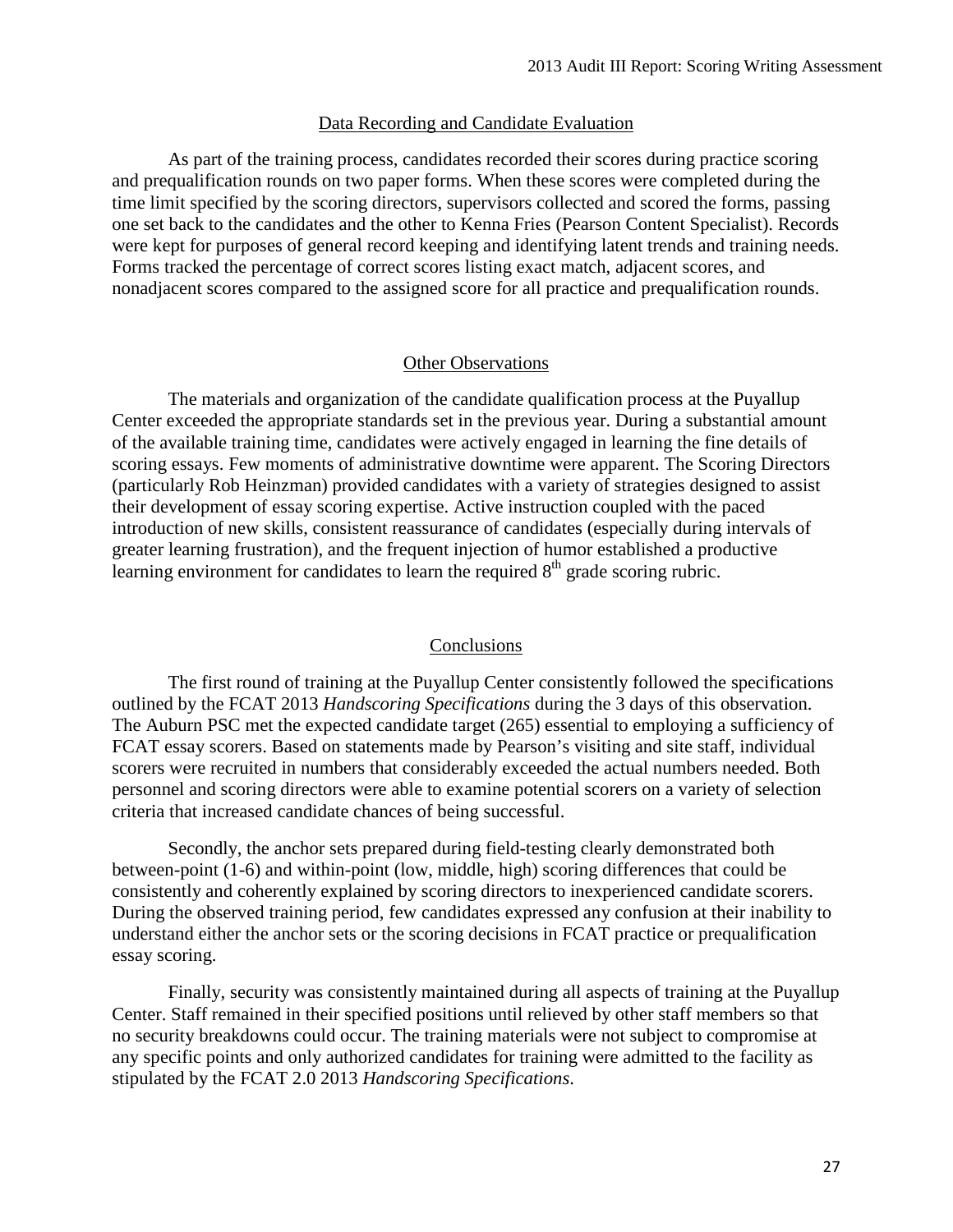FCAT 2.0 Scorer Training Observations Grade 10 Writing, Tucson, AZ Anja Römhild March 12-14, 2013

#### Introduction

I observed the scorer candidate training for the 2013 FCAT 2.0 Grade 10 Writing assessment at the Pearson Scoring Center in Tucson, Arizona from March 12 to March 14, 2013. This report summarizes my observations and evaluation of the training process and the training materials I reviewed. Some information in this report is based on conversations with Sally Rhodes, the representative of Florida's Test Development Center, and members of the Pearson project team including the program manager Ross Holstein, site manager Martina Teran, and the Pearson scoring directors Alexandra Atrubin, Milton Eichacker, and Anita Cook.

## Security

Pearson implemented multiple security measures that ensured only authorized personnel were able to enter the facilities and that kept sensitive test materials secure throughout the training. The security procedures appeared to be very appropriate for the site and were consistently adhered to by Pearson staff. Entrance to the site was continually monitored by the front desk staff. All scorer candidates were issued a photo-id badge on the first day of training and were required to wear the badge visibly throughout the day. Sign-in and sign-out sheets logged visitors to the site. Visitors were also required to wear name badges. At the beginning of training, all scorer candidates signed nondisclosure agreement forms and were instructed not to copy, remove, or discuss any test materials, individual student responses, or information pertaining to the scoring project outside the scoring center. Materials given to scorer candidates were collected at the end of each training day and kept secure in a locked space.

Training Site and Logistical Arrangements

The scorer training in Tucson, AZ was attended by approximately 310 scorer candidates who had been prescreened by Pearson to meet educational degree requirements. Many of the invited candidates also had previous scoring experience. The scorer training took place on the fourth floor of a former furniture store that had been leased by Pearson for the duration of the scoring project. The training space consisted of a large open area in which rows of desks were set up at which the candidates were to sit. Additional screens were set up to project the presentation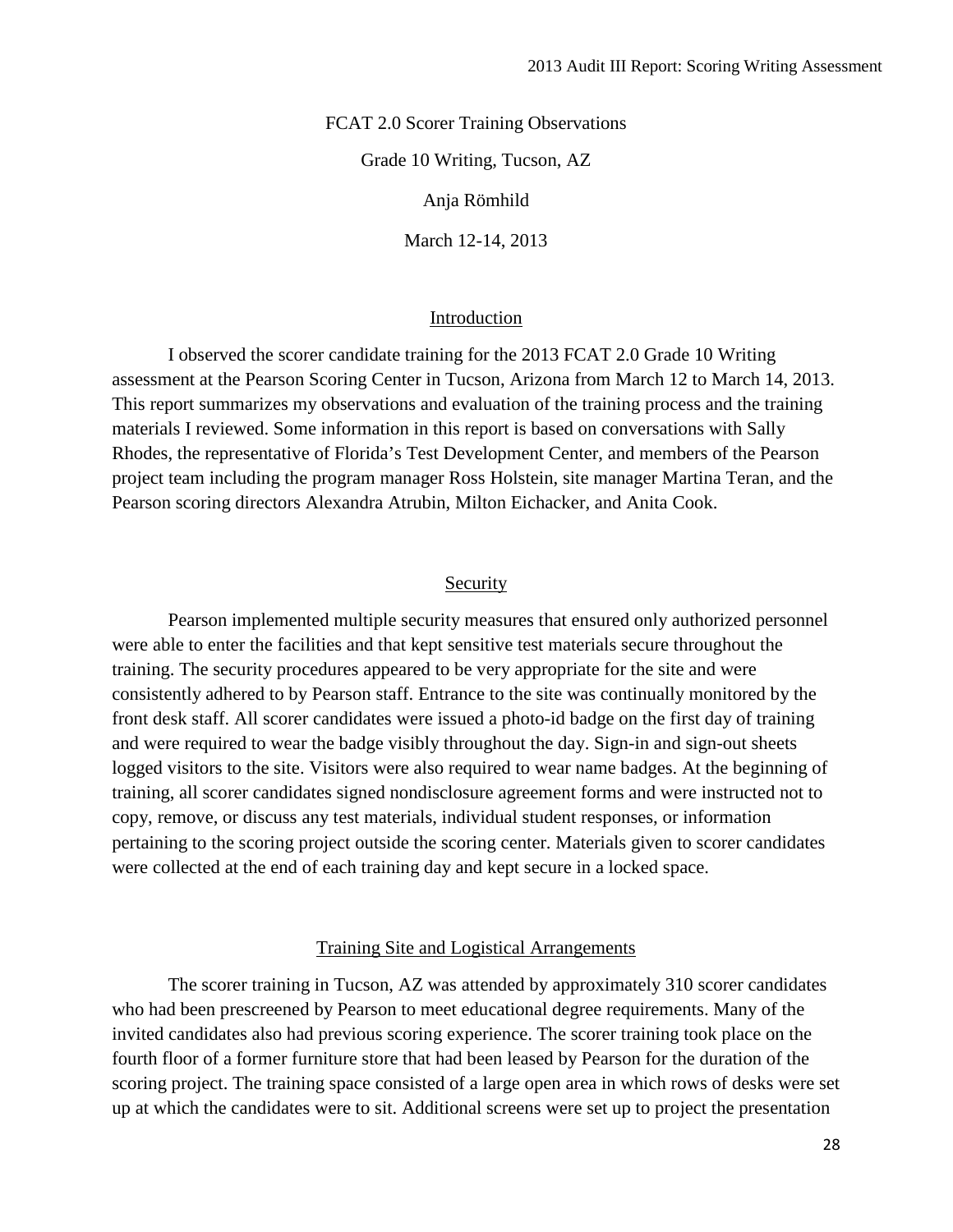materials to the back rows. Speakers and microphones ensured that everyone was able to hear the presenters and candidates asking questions. Overall, the space was quite pleasant and conducive for the purpose of training such a large group.

On the first day of training, all scorer candidates were checked in and assigned a desk space, which was theirs for the remainder of the training. Presentation materials were distributed in a binder and included the orientation PowerPoint slides, several materials with information about the scorer qualification standards, the holistic scoring method and scorer bias, the writing prompt with allowable interpretations, the scoring rubric, and lastly, the anchor paper set with annotations. Once the training transitioned into practice scoring, candidates also received separate packages with practice papers and one prequalification paper set. All materials were collected at the end of the day by scoring supervisors and stowed away in a locked room.

During the training, candidates were allowed two 15-minute breaks and one 45-minute lunch break. In general, the Pearson scoring directors were very good at keeping candidates on schedule.

## Training Process

Training began with a 2-hour morning orientation led by the lead scoring director, Alexandra Atrubin. The orientation started with a reminder to scorer candidates of the security and confidentiality of the training materials and gave instructions concerning expectations of professionalism during the training process. An overview of the lifecycle of the FCAT 2.0 Writing assessment was given by Sally Rhodes from the Test Development Center, which provided useful background information to contextualize the scoring task. Scorer candidates were then introduced to the various training materials (anchor, practice, prequalification and qualification sets) and their functions, which was followed by a discussion of the scoring qualification standards specified in the quality management plan. A tutorial on reader bias concluded the general overview section of the orientation. The following presentation focused on introducing the writing prompt and the holistic scoring approach. A fair amount of time was devoted to introducing and discussing the scoring rubric and its four writing elements. In particular, the rubric element support was discussed in more depth in order to develop an understanding in candidates of different levels of support that can be found in students' writing. The orientation concluded with a reminder to scorer candidates of how to successfully apply the holistic scoring method using a variety of useful strategies. I found that the discussion of these strategies was quite useful. It may be helpful to candidates if those strategies were addressed more frequently throughout the training. Overall, the morning orientation flowed well and provided a thorough introduction to the scoring process. Scorer candidates appeared to follow along attentively, with many of them diligently taking notes and marking their materials.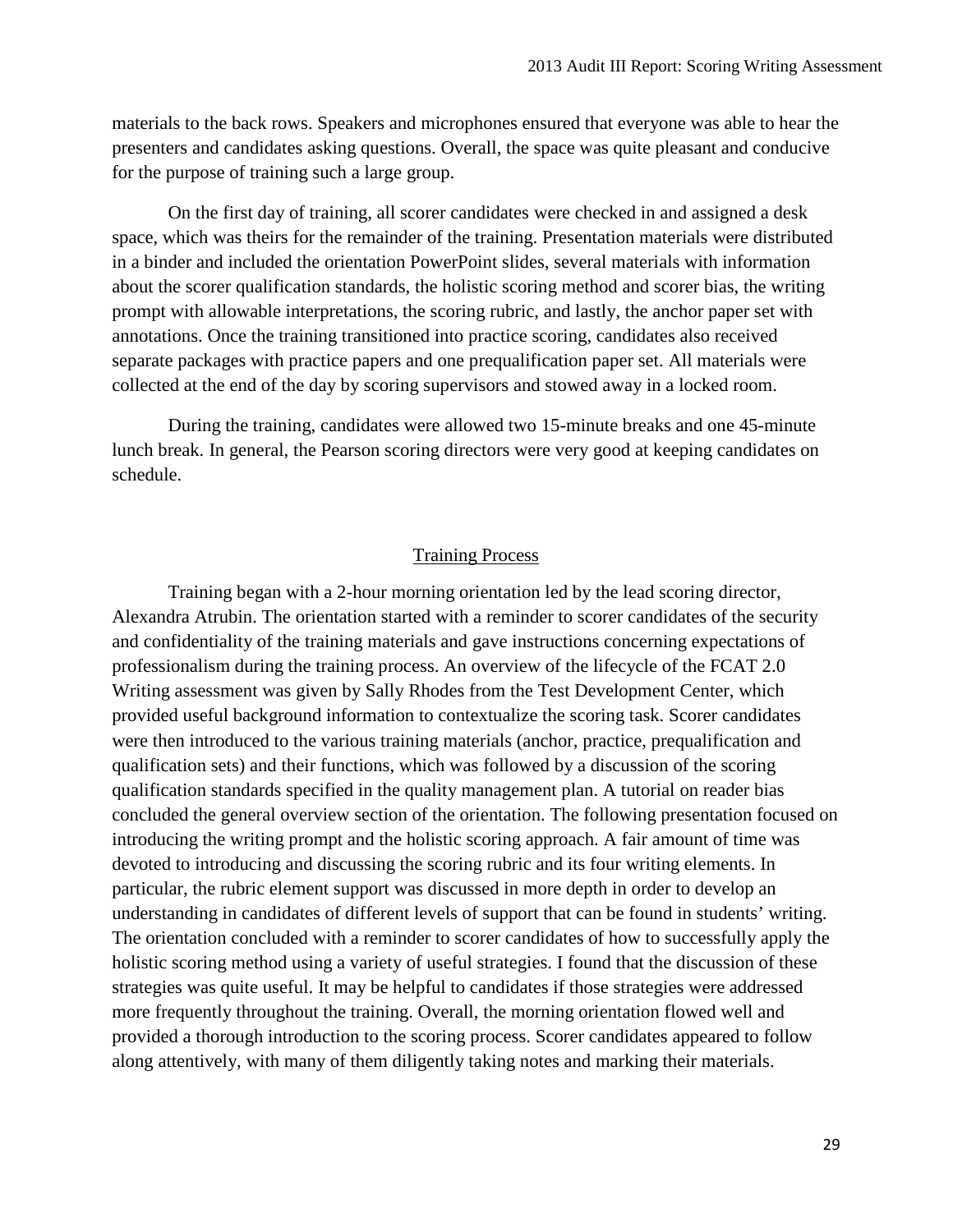After the morning orientation, a thorough introduction of the anchor paper set was given. The lead scoring director read out loud each individual anchor paper and the annotations that had been developed for it. Additional clarifications were made as needed, and scorer candidates were encouraged to ask questions. In the afternoon of the first training day, candidates took the first two practice paper sets, which each consisted of five prescored student essays that represented a score point range from 1 to 3 in the first set and 4 to 6 in the second set. Candidates were informed in advance of the score point range of each set. Three additional practice sets were given on the following 2 training days. The third set included 5 essays in the score range from 2 to 4. The last two sets included 12 and 15 essays each and spanned the entire score range from 1 to 6. A special prequalification set consisting of 20 essays and representing all score points was also given on the third day of training. This set was assembled under the same parameters as the qualification sets and was intended to familiarize candidates with the task of scoring 20 essays at once. Because the qualification sets were going to be administered in the ePEN system and not on paper, however, it may be beneficial if scorer candidates can practice scoring the prequalification set in the ePEN system as well.

Once scoring of a practice set was completed, supervisors collected the score sheets from each candidate. The practice scores were entered into a spreadsheet to track the distribution of scores per essay as well as the scoring accuracy rates of individual candidates and the candidate pool. Those accuracy rates (exact score agreement and exact or adjacent score agreement) were marked onto each candidate's score sheet and then returned to the candidates. For the review of each practice set, the scoring director read each individual paper and commented on the paper's score using prepared discussion points. These discussions typically focused on specific characteristics in the paper and related them to rubric elements. In addition, the scoring director also referenced a specific anchor paper for comparison. Scorer candidates were able to ask many questions during each review, which the scoring directors willingly addressed.

During the site visit, I attempted all five practice sets and the prequalification set. I found that scores within each set were quite evenly distributed so that essays with the same score point would not appear back-to-back in a set. This observation influenced how I assigned scores. For example, knowing that I scored the previous essay with a score point of 3, I would be swayed to give the next essay a score other than 3. Such strategies, whether productive or not, would be disabled if the order of essays within a set were better randomized and allowed for the same score point to occur back-to-back within a set.

## Conclusions

The scorer training for the Grade 10 FCAT 2.0 Writing assessment was competently executed and provided an effective structure for candidates to learn the complex task of scoring student essays. The strong emphasis on practice scoring during the training is particularly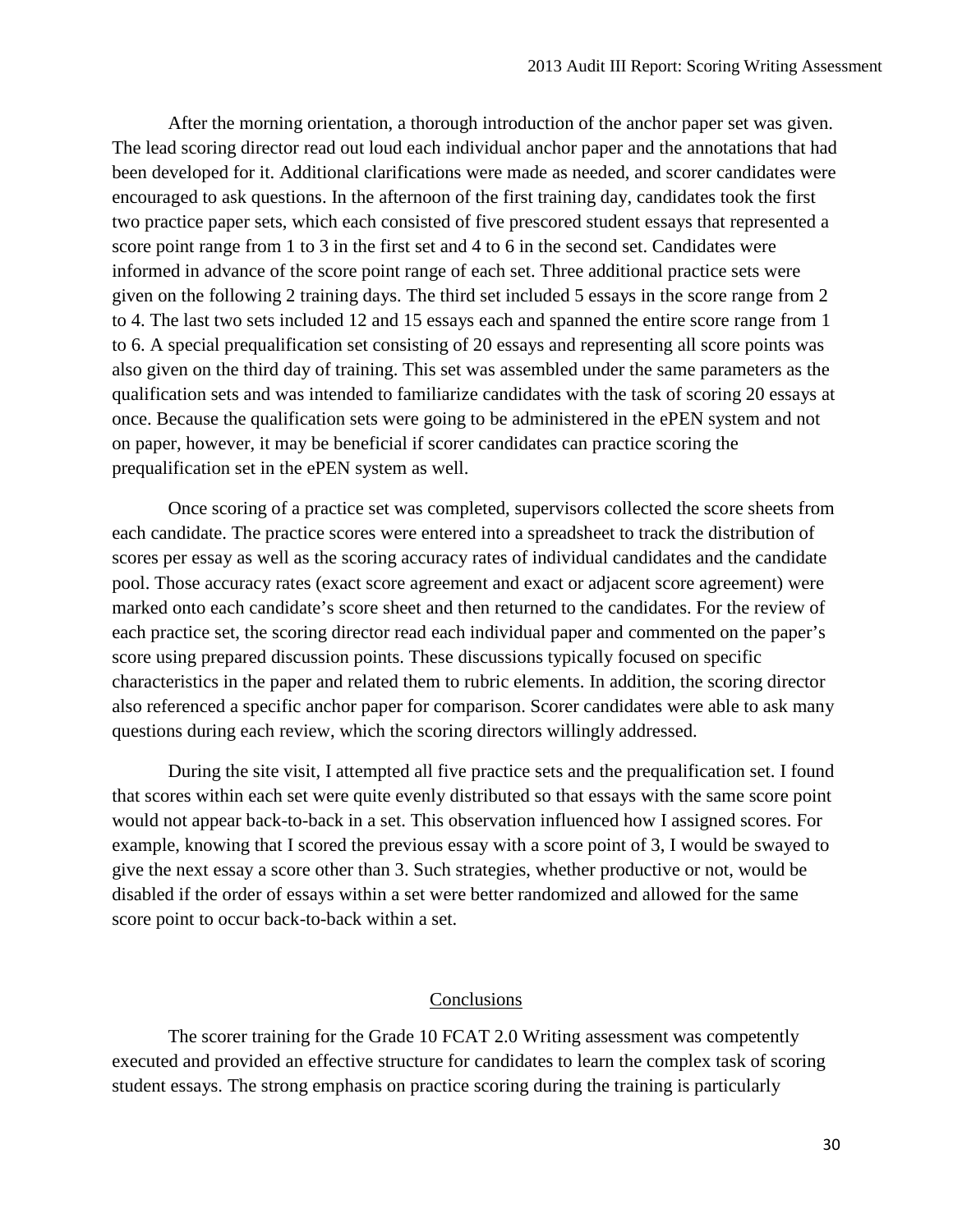valuable and I welcome the fact that this year additional practice opportunities were created with the prequalification set and the advanced session of pseudoscoring in ePEN.

The scorer training was also faithfully executed in accordance with the *Handscoring Specifications* and with the security of the test materials consistently maintained. Throughout the training, the Pearson scoring directors provided helpful guidance and instruction and created a supportive environment for candidates. In turn, scorer candidates appeared to be focused and genuinely concerned about giving fair and accurate scores to students' work. Overall, I found that the scorer training accomplished its purpose with great success.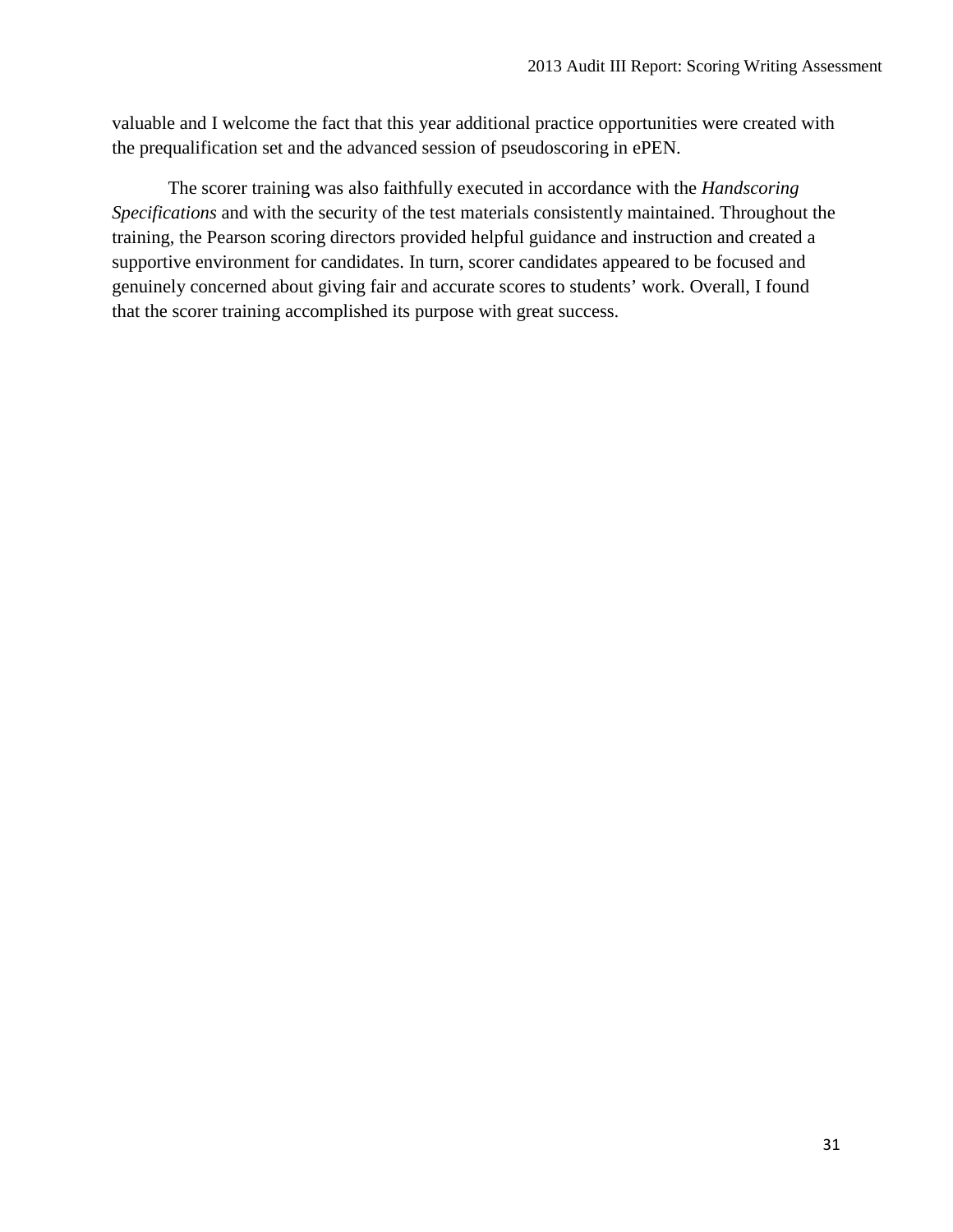FCAT 2.0 Observations of Operational Scoring

Grade 4 Writing, Jacksonville, FL

Stephen G. Sireci

April 2-4, 2013

#### Introduction

I observed the 4th grade essay scoring from Tuesday April 2, 2013 through Thursday April 4, 2013 in Jacksonville, Florida. In addition to observations, I discussed the scoring processes and progress with Pearson staff, particularly Scoring Directors Mary McIntyre and Nancy Shafter. I also interviewed one experienced scoring supervisor and two scorers. The interviewed scorers were a convenience sample of  $n = 2$ .

In addition to the aforementioned Scoring Directors, Pearson staff on site included Robert Owen (Site Aide), Dana Stimpert (Site Manager), Ron Gibbs (Site Tech), Janice Tarleton (Scoring Director), and several Supervisors/Assistants (Donna Adamczyk, Sandra Angus, Sherry Czerniejewski, George Johnston, George Leibig, Maureen McGrath, Wayne Miller, Shannon Sumner).

There were approximately 72 scorers, which represents about half of the desired number. Apparently, many of the 237 scoring candidates were not successful in achieving the criteria required to be certified for scoring. Pearson ran a second scoring training/recruiting series to address this problem, recruiting about 70 new candidates, but again the acceptance rate was low, with only about 10 candidates qualifying. On the positive side, the low number of certified scorers demonstrates that the strict quality control standards for selecting quality scorers were adhered to. Clearly, the scorer selection process is criterion-referenced, adheres to high standards in scoring, and does *not* become norm-referenced if there is a shortage of qualified scorers. The approximately 72 scorers who were hired met the requirements for beginning to score FCAT essays.

### Security

As with scorer training, security at the site was well organized. All scorers were given picture ID badges, and these badges were checked at the door each morning by Pearson staff. There was only one entry point for the building and it was continuously monitored by at least one Pearson staff member. The ID badges for all personnel were clearly visible. Visitors such as I were required to sign in at the door. Scorers sign in each morning with their assigned supervisor. They were assigned a seat at a scoring table, and given their binder that contained the training materials (anchor sets, etc.). All scorers were also assigned a laptop on which the essays they were to score were presented. I reviewed the sign-in sheets and all processes appeared to be appropriately followed.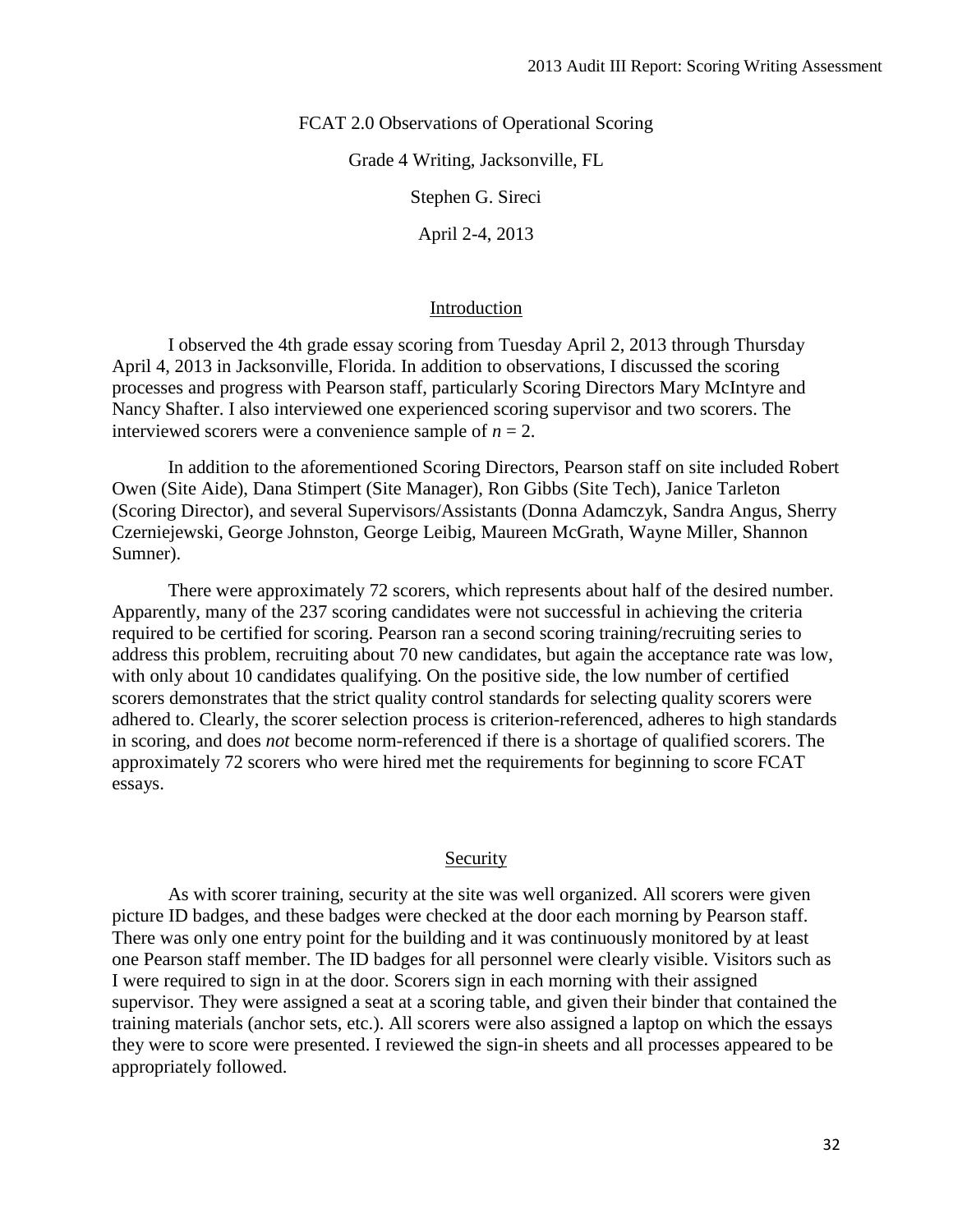#### Materials and Arrangements

Each scorer worked on a laptop to read and score the essay responses. The electronic images of the essays were clearly displayed on the screen. Anchor sets – discussed thoroughly during training and then briefly each day during scoring – were provided to each scorer in a three-ring binder. Most scorers referred to the anchor sets during the scoring process and had written extensive notes, highlighted text, and annotations on them. Additional materials, such as new calibraton papers for discussion, were handed out as needed, and the scorers could insert them into their binders.

The Scoring Supervisors sat facing their team. If scorers had a question or issue, they simply raised their hand and the supervisor came over to assist them. Each supervisor had between 5 and 12 scorers on their team, which was appropriate, given the smaller number of scorers than anticipated. One positive consequence of the smaller group was that all scoring and discussions occurred in a single room, which facilitated discussion of calibration papers, anchor papers, etc. Discussions were held at the beginning of each day, and following breaks when needed. The microphones, lighting, seating, and other logistics all functioned well.

The day began with a discussion of specific essays (either anchor, calibration, and/or validity) designed to address a problem the Supervisors noted the previous day (e.g., a "4/5 line"). These discussions typically ran 45 minutes to an hour. Scorers then graded continuously with the exception of 15-minute breaks in the morning and afternoon, and a lunch break for 30 minutes in the middle of the day. Due to the lower number of scorers than desired, scorers who had high validity ratings could qualify for "overtime," where they could come in an hour early and stay an hour later to score essays. The daily conference calls documented the numbers of scorers who took advantage of overtime.

#### Monitoring and Feedback

The Supervisors and Scoring Directors appeared to be continuously monitoring and supporting scorers. Feedback and training were provided in several different ways including group discussions and personal feedback. Supervisors provided feedback to scorers through personal conversation or via notes that could be sent to scorers over the ePEN system. These notes could be positive reinforcement for scorers based on an improvement that was observed or could be suggestions to correct a problem noted by the Supervisor. Scorers also received assistance based on annotations that were placed on the validity papers they scored.

The quality control and scorer monitoring procedures included *validity papers, calibration papers*, and *backreading*. Validity papers represent prescored and preselected essays that were agreed upon by Pearson and the FDOE. Scorers must score 70% of these papers exactly as the assigned score to continue to qualify for scoring. Scorers must also demonstrate 60% interrater reliability, which is defined as scoring 60% of their essays the same as the second score assigned to these essays by other scorers. Scoring Supervisors also backread and scored essays scored by their team members, focusing particularly on members whose validity or interrater reliability statistics suggest they are falling off the rubric. At least 5% of a scorer's essays are backread; but Supervisors are likely to read more for scorers for whom they are most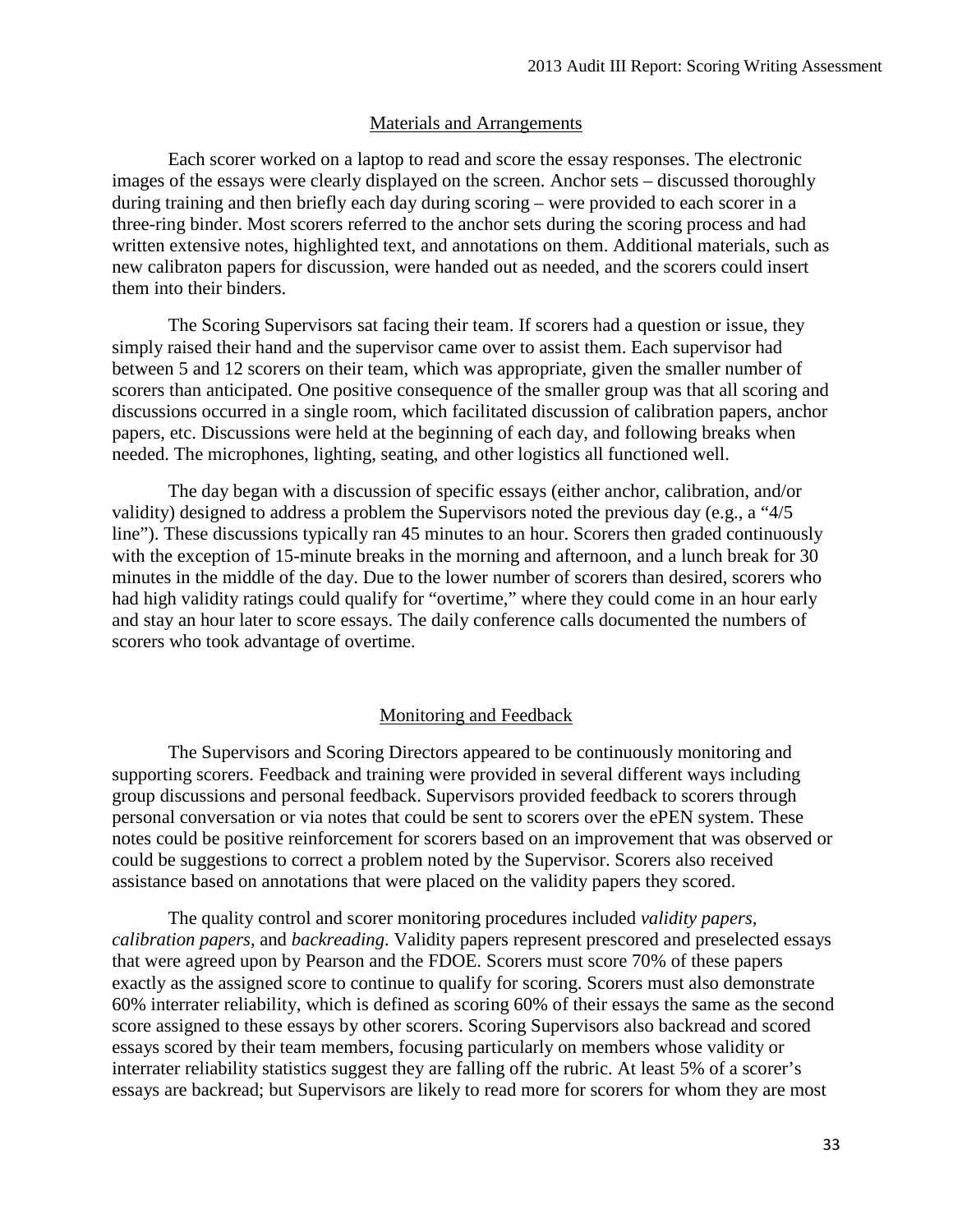concerned. Calibration papers focus on specific "lines" in the score rubric and are chosen to coach scorers for specific problem areas noted during recent scoring (e.g., the previous day). Calibration sets are typically 1-3 essays, and Supervisors and Scoring Directors discuss scorers' responses to these sets to help them improve assigning scores to essays at the relevant score points on the rubric.

Monitoring of scorers' performance was facilitated by the ePEN system. I viewed this system and spent some time viewing the reports available to the Scoring Directors and Supervisors. I was impressed. The numbers and percentages of operational, calibration, backread, and validity essays scored by each scorer, scoring teams, and the total group of scorers could be easily reported. The statistics calculated were understandable and were presented in a manner in which Supervisors and Scoring Directors could easily identify several indices to flag a scorer. Statistics were also produced for the essays scored by the Supervisors, whose performance was also monitored. These reports are described in the FCAT 2.0 2013 *Handscoring Specifications* document, but examples of the reports are not included in that document. In addition to the "17a and 17b" reports just described, Supervisors and Scoring Directors could also access "validity disagreement reports," which provide data to evaluate scorers' performance on the validity essays. All reports could be produced on-the-fly in real time, with new data continuously populating the reports as scorers entered their scores.

## General Observations

In addition to the security and logistic observations already noted, my impressions were that the scorers appeared to be concentrating on scoring the essays at all times, and were generally engaged in the group discussions. The scoring and monitoring processes seemed entirely consistent with the descriptions in the FCAT 2.0 2013 *Handscoring Specifications* document (pp. 26-30, pp. 37-40).

#### Interviews

Over the 3-day period I had several conversations with the Scoring Directors and Site Manager, and I requested an interview with a Scoring Supervisor, which was granted. All Pearson staff members were extremely helpful in answering questions and providing any information I needed. In addition, during one of the breaks, I introduced myself and described my role to two scorers, and I asked if I could ask them a few confidential questions about their experiences. These interviews contributed to my observations. The information I received from these different interview sources led me to conclude the operation was proceeding as expected, with the exception of the disappointing number of scorers who qualified. The scorers noted that they particularly valued annotations on the validity papers, which helped them a lot, and the discussions of the calibration and validity papers. The scorers did not find their individual statistical reports very helpful for improving their scoring. When asked if they could recognize a validity paper they previously scored, they said they could, but they were not able to remember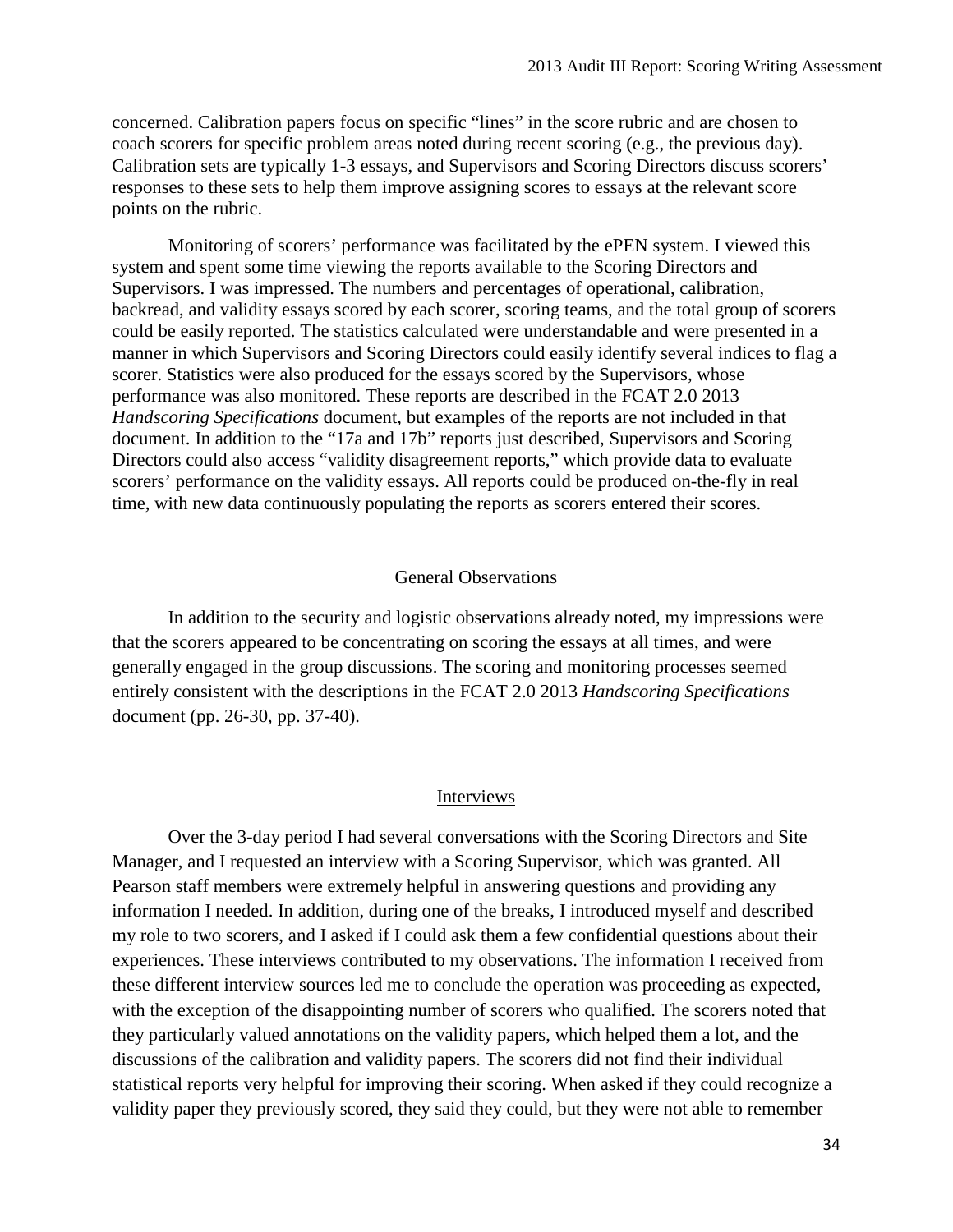the previous scores they assigned to these essays, and so remembering the essay did not affect the score they assigned the next time around.

## Conclusion

Based on my observations, interviews, and review of ePEN reports, it appears the scoring of the 2013 FCAT 2.0 Grade 4 Writing Assessment is being appropriately conducted and adheres to the quality control criteria specified in the FCAT 2.0 2013 *Handscoring Specifications* document. The team of Pearson staff appears to be working very hard to support the scorers to help them to continue to reach the high validity standard that will enable them to continue to score. The system is set up so that the scorers who start "drifting" the most are quickly identified and intervention commences to get them back on track.

## Recommendations

Although the quality control and scoring processes were deemed appropriate, there are some minor recommendations that can be offered based on the observations.

- 1) Include sample monitoring reports from the ePEN system in the appendices of the FCAT 2.0 2013 *Handscoring Specifications* document. Doing so will help future auditors understand the statistics supervisors use in monitoring scorers, and how the Supervisors and scoring sites are monitored.
- 2) Investigate reasons why the success rate in acquiring qualified scorers was much lower than expected, and lower than previous years. Given that the training appeared effective, changes in the candidate pool, and the recruiting strategies employed, should be evaluated.
- 3) Continue to provide annotations to validity papers and other essays graded by scorers that are used to coach them towards improvements. The scorers seem to like these annotations and use them in grading.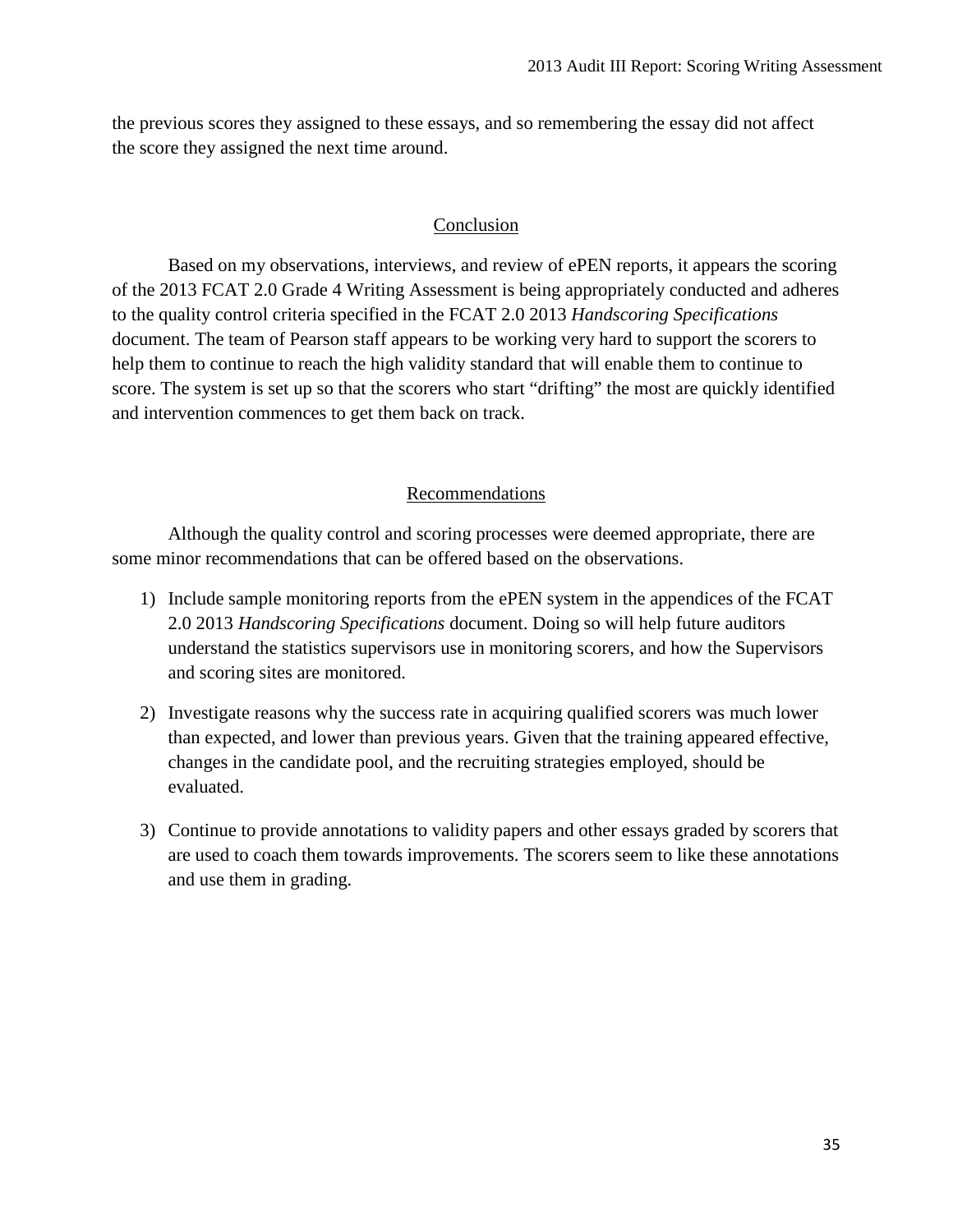FCAT 2.0 Observations of Operational Scoring

Grade 8 Writing, Auburn, WA

Robert A. Spies

April 16–18, 2013

#### Introduction

The second observation period for the  $8<sup>th</sup>$  grade essay scoring in Auburn, WA began April 16, 2013 and was completed April 18, 2013. During the time period, I held a number of conversations with supervisors and staff from the Auburn Pearson Scoring Center (PSC) and conducted systematic observations.

Of the initial 265 candidates who began scorer training, 29 scorers dropped out prior to the qualification process being completed. After the qualification sets were finished, the remaining 236 candidates were reduced to 161 qualifying scorers. This number of qualifying scorers was nearly the 172 expected (FCAT 2.0 2013 *Handscoring Specifications*, pp. 34). By the time of the second visit, 11 scorers had voluntarily left FCAT scoring for a variety of reasons (e.g., prior employment reinstatement, new job position, family emergencies) but only one had been discharged due to the scorer exception process. Over the 3 days of this current observation, between 100 and 106 Grade 8 scorers were on-site along with 12 Grade 8 supervisors.

During the week previous to this visit, 45 scorers and 3 supervisors in the Auburn PSC had been reassigned to work on the Grade 4 scoring project. These Grade 4 scorers and supervisors underwent the same process previously required of Grade 8 qualifying staff. Auburn PSC Grade 4 scorers and supervisors worked in a separate, partitioned-off section of the building. When the anchor reviews were conducted for Grade 4 and Grade 8 at the beginning of each day, Grade 4 scorers and supervisors moved to a separate section of the Auburn PSC to prevent any disruption of the anchor review process for either group. Of the 45 original Grade 8 scorers who were redesignated to work on Grade 4 essays, 30 scorers and 3 supervisors (plus Nancy Shafter from the Jacksonville PSC) participated during this observation period with the Grade 4 scoring. Scorers not qualifying for Grade 4 scoring were eligible to return to the Grade 8 FCAT scoring process.

## **Security**

The organization of security at the Auburn PSC was consistent with the procedures previously implemented at the Puyallup Fair and Event Center during the initial training period. One entry and one exit (the same) were accessible to scorers, supervisors, and staff. Two emergency exits also existed within the building, but alarms were set to sound immediately if these doors were opened. All scorers, supervisors, and staff displayed photo ID badges that were on physical display. If the badge was not immediately apparent, one of the three staff members at the front desk (Cassie Chin, Susan Cochran, or Bonnie Bizzell) would request the individual to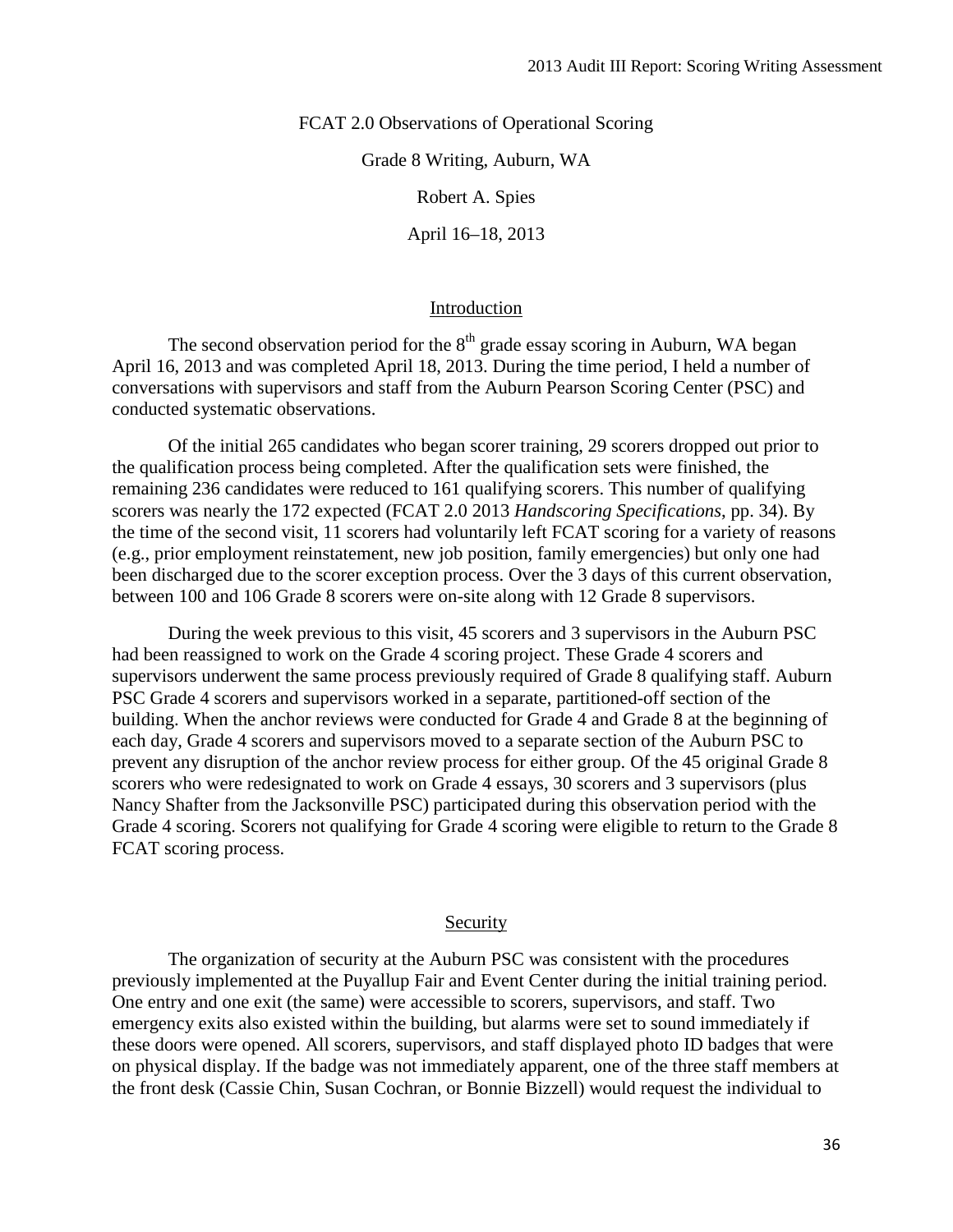display their badge more prominently. The front desk was continually staffed. There were no occasions where secure entrance to or exit from the Auburn PSC was compromised. Scorers typically signed into the PSC at their supervisor's desk in the morning and out when leaving for the day. On the occasion when a scorer forgot to sign in, their direct supervisor would bring the sheet over for their signature. I examined the sign-in sheets during this visit and found the number of official scorers to be appropriately listed on the form, in their assigned desk space, and within the visual observation of their supervisor. No phones, recorders, cameras, or similar electronic devices were permitted (or observed) in the scoring area.

### Materials and Arrangements

All scorers for the Grade 8 project in the Auburn PSC worked from Dell 260/280 desktop computers with 15-inch flat screens that easily could be adjusted to increase or decrease the display size of the FCAT essay. The majority of desktop computers used ethernet ports to connect to the Pearson mainframe, with no access to other websites available. Scorers and supervisors accessed the ePEN system via their assigned login and password. A minority of desktop computers in the Auburn PSC accessed ePEN through wireless (wifi) access. Although all wifi access was restricted to the Pearson website, complications would sometimes arise when resetting wireless computers (through the simultaneous press of the control, alt, delete keys) because it would first restart the Windows (XP) Operating System. The Dell computers also contained USB ports, but without the required administrative access, ePEN will (by report of the Auburn site tech) not allow recognition or any type of systems access.

Each day began with an anchor review typically selected based on an examination of the scoring results (using Report 34A, 34B) from the previous day. On the first day of the week, scoring directors reviewed the full anchor set to reintroduce scorers to the full anchor point range. On subsequent mornings of the week, scoring directors would focus on one score point or the borderline range between two score points. These reviews would typically require between 30 and 60 minutes depending on the number of score points and follow-up questions being discussed. During the anchor review process, individual scorers were observed examining their anchor sets, rechecking additional materials in their three-ring binders, or visually following the scoring directors as anchor sets were being read aloud. After anchor set reviews were completed, scorers proceeded directly to scoring FCAT essays.

Scorers and supervisors were all within adequate visual and auditory range to be understood during these anchor reviews. In addition, building temperature, lighting, and other environmental factors at the Auburn PSC were within the expected comfort range. Scorers received two regularly scheduled 15-minute breaks in the morning and afternoon, along with a 30-minute lunch break. If needed, scorers were also permitted short individual breaks. Due to the size of the break room at the Auburn PSC, all breaks were split so that only half of the scorers would be away from the scoring area at one time.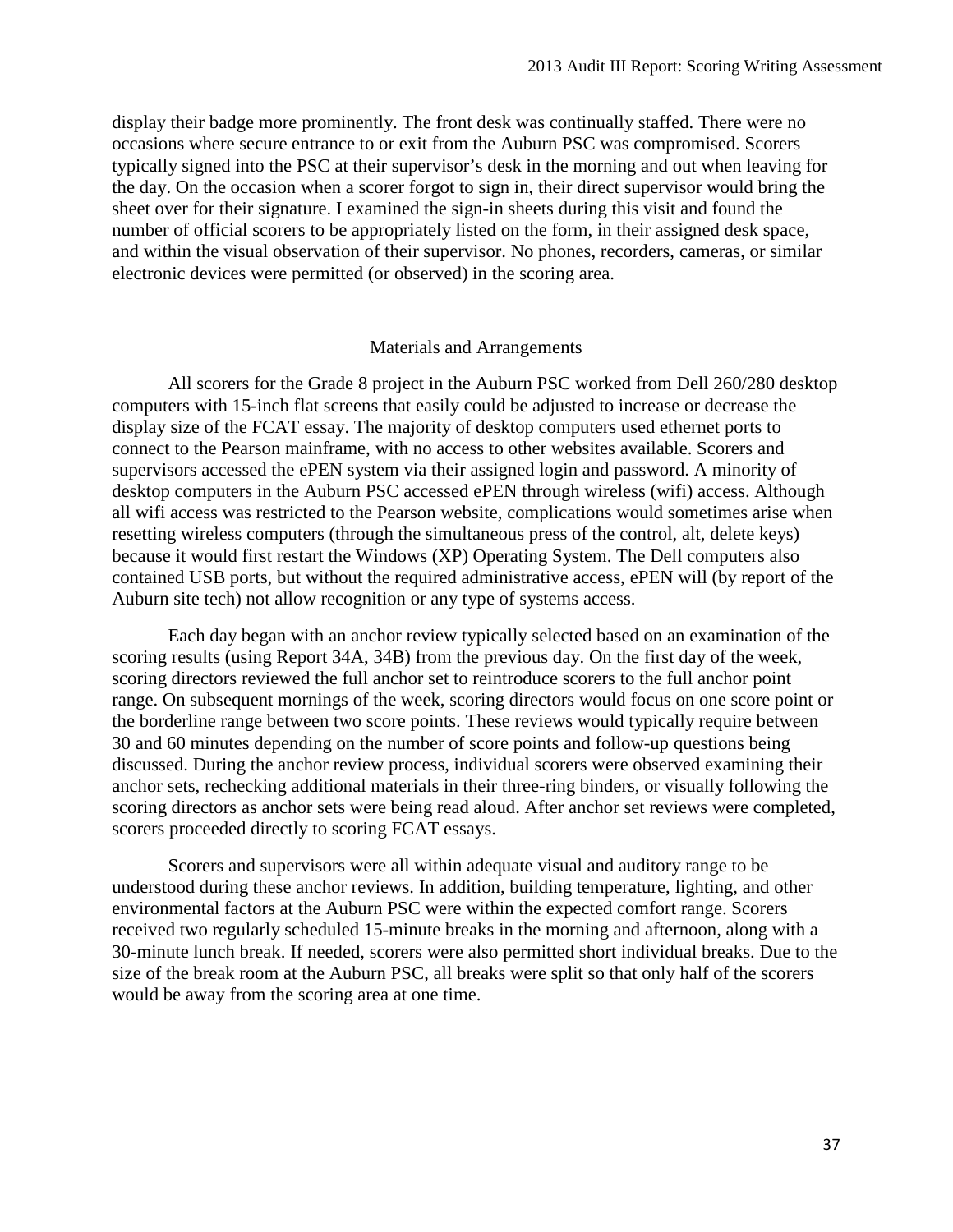## Monitoring and Feedback

During the observation period, scoring directors were consistently engaged in training scorers in large groups or reviewing the scoring process to evaluate potential problems with Grade 8 scoring accuracy. Individual score points for training were frequently identified using Reports 17A, 17B, 34A, and 34B. In addition, scoring directors acted to support scoring supervisors in those instances where individual scorers would suddenly demonstrate variability in their score accuracy. Overall, scoring directors worked through scoring supervisors to impact individual scorers.

Each scoring supervisor was observed to have direct responsibility for between 7 and 10 scorers. Scorers would typically raise their hands to request the assistance of their supervisors when any questions or scoring difficulties were encountered. The primary responsibility of scoring supervisors included monitoring individual scorers through a variety of tools available through ePEN. Supervisors often used electronic messages to contact their assigned scorers. When an individual scorer had improved their accuracy, supervisors would send a message of encouragement. When problems were noted, scorers would receive a message to visit their supervisor. Supervisors indicated a strong preference for personal discussions when scorers were at risk of being discharged or when small adjustments were needed to maintain scoring accuracy.

Four discrete quality control procedures were designed to ensure the accuracy of FCAT scoring. First, the ePEN system automatically maintains a validity check on the quality of FCAT scorer performance. Validity is measured by comparing the exact agreement of a scorer's rating against essays rated by specialists from the Test Development Center and Pearson. Approximately every seventh essay represents a validity paper in the scorer's queue. In order to meet the expected standards, scorers must exactly match the previously established rating on 70% of these essays. Secondly, because all FCAT essays are scored twice, scorers must match the second scorer's assigned rating (i.e., interrater reliability or IRR) 60% of the time. Both daily and cumulative validity and IRR scores are reported during regular FCAT telephone conferences. In addition, supervisors are required to examine at least 5% of their individual scorers' ratings through a system of "backreading" scores. This scoring requirement provides supervisors with a means to evaluate individual scorer tendencies to consistently miss the score point rating (e.g., too high, too low) or to mistake a specific score judgment (e.g., 3 versus 4) on their assigned essays. Finally, calibration papers offer scoring directors and supervisors the opportunity to coach scorers on particular problem areas of essay scoring that have often proved difficult to score. These essays are sometimes found as a result of scorer questions or on observed inconsistencies between scores that then became the subject of specific training.

During the 3-day visit, there were a number of opportunities to examine the ePEN system in regular use. Scoring directors made training decisions based on cumulative score point errors that could be easily identified by accessing specific reports (e.g., Report 34A, 34B). Supervisors used ePEN to read essays, to review the individual ratings of scorers, to identify scorers demonstrating variance in their application of the scoring rubric, and to communicate directly with scorers. The ePEN system appeared user-friendly and was continually in use by supervisory staff.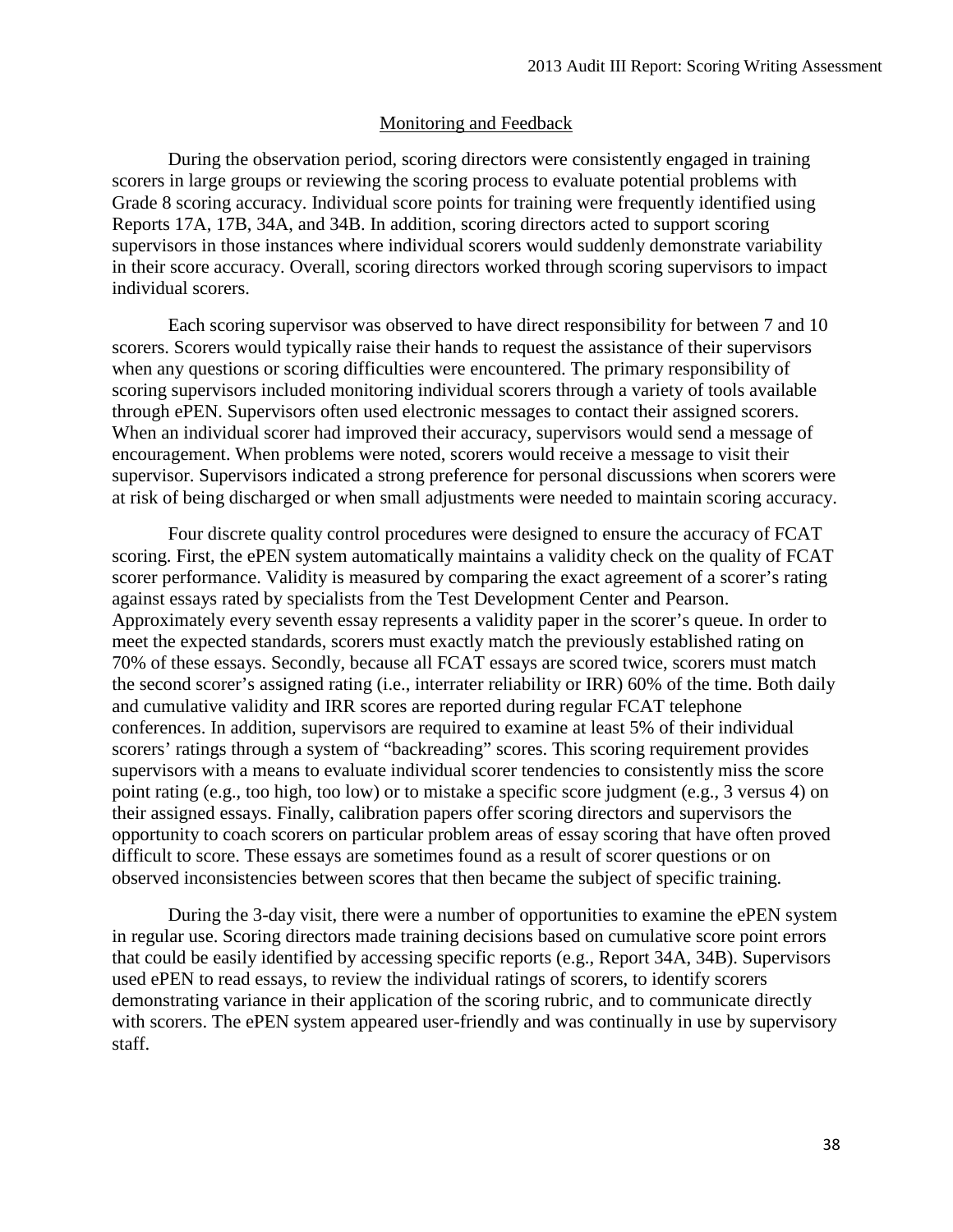## Interviews

Interviews were conducted during the two visits with Bonnie Bizzell (site manager), Rob Heinzman, Susan Blake, and Leah DeHoet (scoring directors for Grade 8), and Nancy Shafter (scoring director for Grade 4). In addition to this supervisory staff, I also held discussions with Susan Cochran (site tech), Cassie Chinn (site aide), Heidi Miller (human resources), several experienced scoring supervisors, and four essay scorers.

## General Observations

During the two observation periods of this year's Grade 8 FCAT 2.0 Writing scoring, it was apparent that both the Florida TDC and Pearson had made substantive efforts to organize this year's FCAT scoring consistent with the specifications listed in the *Handscoring Specifications of the Florida Comprehensive Assessment Test FCAT Writing 2013*. For example, this year's Grade 8 persuasive writing prompt appeared to provide an effective forum for students' written communication. Several Grade 8 scorers with previous Grade 8 FCAT scoring experience volunteered that the anchor papers presented by scoring directors progressed in a consistent and logical order for them to effectively evaluate FCAT essays. In addition, Pearson Human Resources appeared very successful at recruiting high caliber scorers at the Auburn PSC.

The scorer qualification process this year used a variation from the previous year with the pseudoscoring of essays occurring **before** (rather than after) the qualification sets used to determine the eligibility status of scorers. This change of sequence provided increased training opportunities for scorers and may have allowed more skilled individuals to qualify for FCAT scoring. In addition, because computer monitors were used for the qualification process rather than paper, the task was more analogous to the actual process being used during FCAT essay scoring. Both changes may have contributed to the higher number of scorers qualifying this year compared to the previous year. Of the 236 scorers who took these qualification sets, 161 (67%) became eligible to score Grade 8 essays. However, it must be noted that different results were observed at Grade 4 and Grade 10 scoring PSC sites.

In previous years, small scorer groups at risk of being dismissed were gathered together for additional scorer instruction and calibration review. This remedial process, although well intentioned, may have contributed to an unnecessarily large number of scorers becoming discouraged about their continuing employment and their ability to score essays. During Grade 8 scoring this year, underperforming scorers were not directly identified to their peers and instead received electronic notices and targeted remedial calibration training sent directly to their computer screens. Scoring directors believed this specific revision to last year's procedures was an effective tool that raised morale while maintaining a larger number of active scorers. Based on the numbers of individuals who continued to score Grade 8 essays, sufficient evidence exists for continuing this practice.

Scorers easily accessed the annotated essays in their computer library, which provided increased assistance (in addition to the anchor essays in three-ring binders) for making difficult score point discriminations. Although some scorers expressed concern about the time pressures resulting in reviewing these essays, all scorers addressing this topic believed that annotated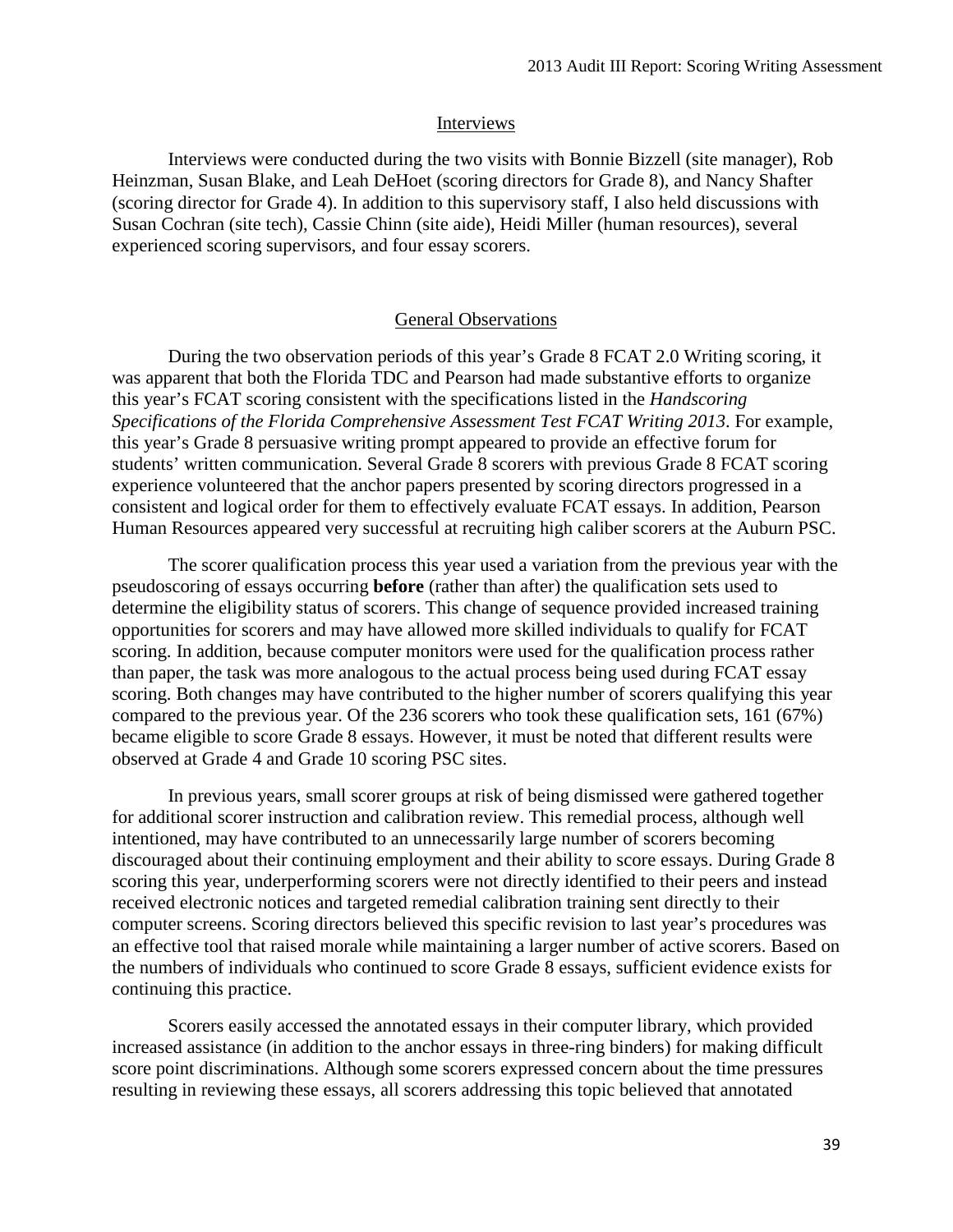essays provided valuable information not otherwise available from anchor items and their (sometimes) vague memory of previous calibration training.

## Conclusion

Overall, the results of the two observation periods and specific reviews of training documents suggest that the Auburn PSC followed with fidelity the *Handscoring Specifications*  for Grade 8. Pearson's ePEN software system effectively managed multiple scoring tasks (e.g., validity, IRR, calibration, qualification) with no observed compromises to either the timeliness or integrity. The procedural changes made to this year's scoring process (documented in the general observations section) appear to have been effective at retaining greater numbers of qualified scorers and streamlining the overall scoring process.

## Recommendations

Based on the observations of the Grade 8 FCAT scoring procedures during the current year, the following recommendations are made:

- 1) Identify personnel practices and policies at the Auburn PSC that allowed the successful recruitment of the large number of skilled candidate scorers during this year's FCAT scoring;
- 2) Continue this year's practice that postponed scorer qualification until after pseudoscoring had been completed in order to allow scorers sufficient experience with ePEN and the holistic scoring process;
- 3) Instead of using small group instruction for scorers at-risk of being discharged, continue this year's practice of remedial training administered individually through the ePEN system and through targeted calibrations;
- 4) Maximize the numbers of annotated essays and ease of access to the ePEN reference library (especially during the early scoring stages) for scorers seeking help with difficult score point discriminations.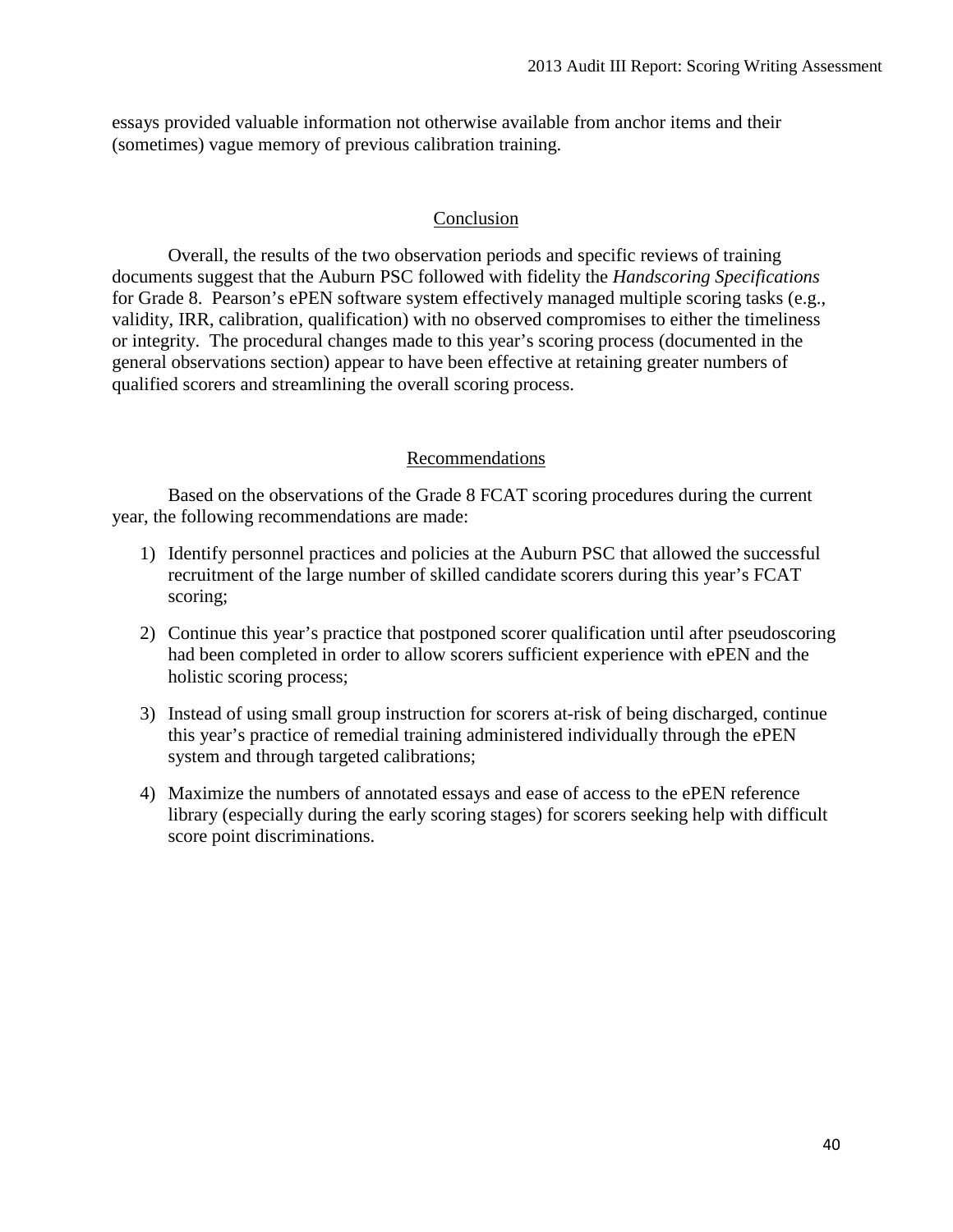FCAT 2.0 Observations of Operational Scoring

Grade 10 Writing, Tucson, AZ

Kurt F. Geisinger

April 17-19, 2013

## Introduction

I observed the scoring of the FCAT  $10^{th}$  Grade Writing Test from April 17-19 in Tucson, AZ, Wednesday through Friday. In addition to making frequent observations in as unobtrusive a fashion as possible, I also interviewed several participants briefly and discussed the scoring process informally with many others. The Pearson staff on hand included three scoring directors (Alex Atrubin, Milton Eichacker, and Anita Cook) and the Site Manager, Martina Teran. In addition on April 17, there were some 95 of the 102 scorers and all 12 supervisors in place. After their second wave of training, 125 scorers met standards to be scorers. On the second day of this visit, one scorer had not shown up for several days and was eliminated; therefore, from April 18<sup>th</sup> on, the number of possible scorers was 101.

I had not seen this scoring site before, but had seen three other Pearson scoring centers. This one is without a doubt the best and most conducive for scoring. The facility is spacious and not crowded as some others have been. Scorers have room to spread out if they wish to do so or to be nested with colleagues if that is their preference. I was struck that the large, bright monitors are excellent for scoring essays and are certainly to be preferred over laptops. I observed a number of essays and they were generally quite easy to read, and that makes the scoring process go easier. My observations, described again below, also indicated that the scorers were taking their work very seriously and appeared quiet and focused. Scorers were also able to increase the size of the handwriting, making the process easier when handwriting or wording is somewhat difficult.

The facility is obviously an unusual one; it is the top floor of a building that used to be a furniture store. However, that means that the ceilings are high, there is a large atrium-like skylight across much of the ceiling, and two very pleasant places that can be used by the scorers during breaks and for lunch. The walk from the front door and rest rooms to the scoring area is perhaps 50-75 yards, which gives people a nice chance to stretch their legs a few times each day, although some scorers complained about the distance a little. The space is also quite quiet and conducive for the type of work required of the scorers. There is a discount movie theatre at the opposite end of the fourth floor of the building, and I could not hear any sounds at all coming from that facility. (Indeed, it is at the opposite end of the building, perhaps 100 yards and some walls away.)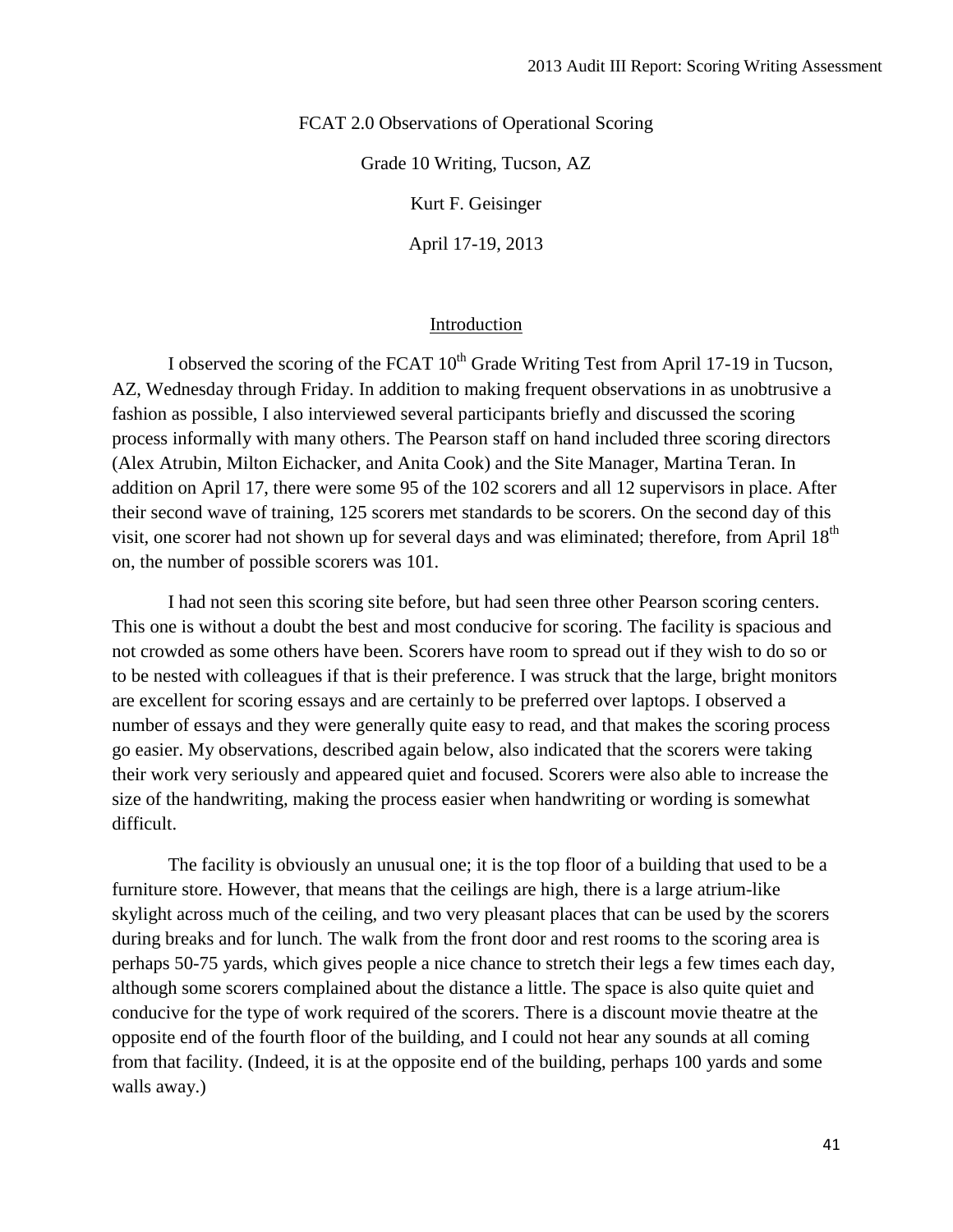I understand that the 95 scorers present were more than 90% of the full complement of scorers. I was informed that they are ahead of their schedule and have only permitted 2 days of overtime to the scorers thus far. Supervisors sometimes worked overtime resolving nonadjacent scorings (resolution scoring) while the scorers were not there and on the  $18<sup>th</sup>$  during the conference call, it was asked that the supervisors come in for this purpose. At the conclusion of the daily training/calibration on the 17th, one individual asked a question about the possibility of overtime the upcoming weekend.

#### Security

The security at this facility is quite remarkable. All employees including scorers wear picture id cards at all times. There is a manned desk immediately by the door to the scoring space. During normal working hours, one cannot get into the space without passing through that doorway and I understand that the other doors to the building are locked at all times. Visitors must sign in and be expected to gain entry. In addition, the site manager, Ms. Teran, showed me the two wall-mounted closed circuit cameras that are aimed at the lobby (at the entry area outside the scoring area), at the door of the scoring area, and in other places. There are also motion detectors. Although there are other doors to the building as a whole (I was told this but did not walk through the closed section of the building to count them or ascertain that they were locked), I was informed that Pearson keeps the doors locked and has the doors rekeyed each year. It would appear to be a very secure space.

#### Materials and Arrangements

Each scorer works behind what is or amounts to a terminal that has a large Dell computer screen. They work at these work stations that are lined up in fours or fives using the ePEN system to score the  $10<sup>th</sup>$  grade essays. In some instances, all the workstations—which are about the size of a small rectangular kitchen table—in a row are used, in other cases, they are empty. There is also a whole room of terminals that is not being used presently, but it was used during training. That they have this extra space would be ideal if more scorers had qualified to serve. I did not know why the spacing of scorers throughout the room was so uneven, whether their desks were where they were first during training, or whether they simply sat in teams in a manner they preferred. The issue is probably of little consequence. One of the scoring directors told me that because of the loud speakers in the front of the room, scorers do not wish to sit too close to the front. The scorers sit with their teams and near their supervisors.

Each scorer has a keyboard and the screen and they can enter their scores using the keyboard after they read the essays on the screen. One advantage of these screens that I noticed is that the scorers can change the size of the handwritten essays they are scoring to be more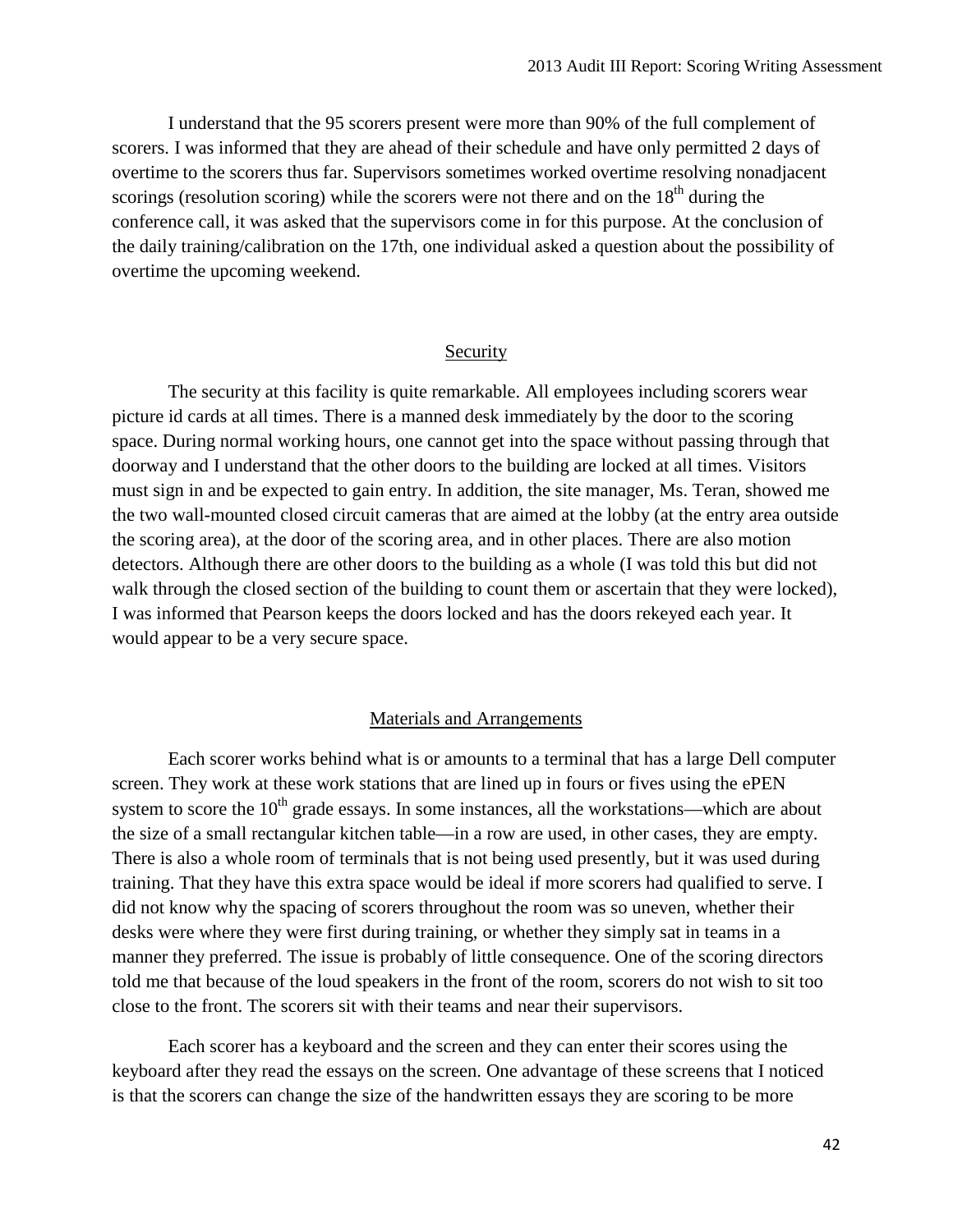certain of what students are writing, or to make the essay more legible. The scorers are spaced very reasonably in a bright and comfortable room. They have scrap paper available to make notes and various office supplies in close proximity, usually in front of the supervisor. Their supervisors are nestled among them, typically, it appears at the end of the rows of tables. The screens are 23 inches and they are large and quite bright. Scorers read essays and input the scores that they assign to the essay using the keyboard. It is an efficient process, made more so by these excellent monitors and terminal combinations.

The scorers all have notebooks with the anchor paper sets available. Certainly, the vast majority of the scorers had their books open in front of them during the whole day. They refer to the anchors often. Watching them, one can see a scorer read the essay, then refer to the anchors, turn pages back and forth in the anchor book, and then look back to the essay. This iterative process continues until they assign a score. I assume it happened even more often earlier in the scoring process as these scorers are now quite experienced on this rubric and essay prompt.

Each day began with some instruction and reminders related to the rubric. The staff decided what score point may need the most attention on a given day and the next day it was discussed. After this instruction, the scorers evaluated one or more calibration papers that have previously been identified with what is believed to be that essay's "true score." The percentages of scorers who get the correct score for the question are determined and announced at the afternoon conference call. It is also determined and shared whether those who answer incorrectly have given a higher or lower score. Such feedback helps the Pearson team to plan future instruction. The first day I attended (April 17), the instruction took perhaps 20 minutes. On my second day, the instruction went for just over 30 minutes and was quite informative and even lively. It began with some reminders of scoring procedures, and subsequently, an essay was read aloud by the lead Scoring Director Alexandra Atrubin, who was the instructor that day. All of the scorers could also see the essay on their own screens. The paper that day was a "low 5.".The scorers all reviewed it and entered their scores. A show of hands indicated that the vast majority scored the essay a 5, a very few a 6, and about the same number a 4. That type of scoring was indicative of reliable and valid scoring. Ms. Atrubin continued after this to discuss any issues the scorers had; she justified the score of 5 and then talked about the distinctions between essays that were 3s and 4s, the so-called 3-4 line.

The scorers work from 8:00 am through 4:30 pm. They receive one half hour for lunch and two 15-minute breaks, one in the morning and one in the afternoon. Brief conversations with about a dozen scorers indicated to me that many found the job challenging, all found it important, and they worked diligently. Some said that they experienced eye fatigue near the end of the day. I am sure that the monitors reduce this to a great extent.

Throughout the day, scorers occasionally ask their supervisors for advice on specific essays. The supervisors spend a considerable amount of time back-reading the essays scored by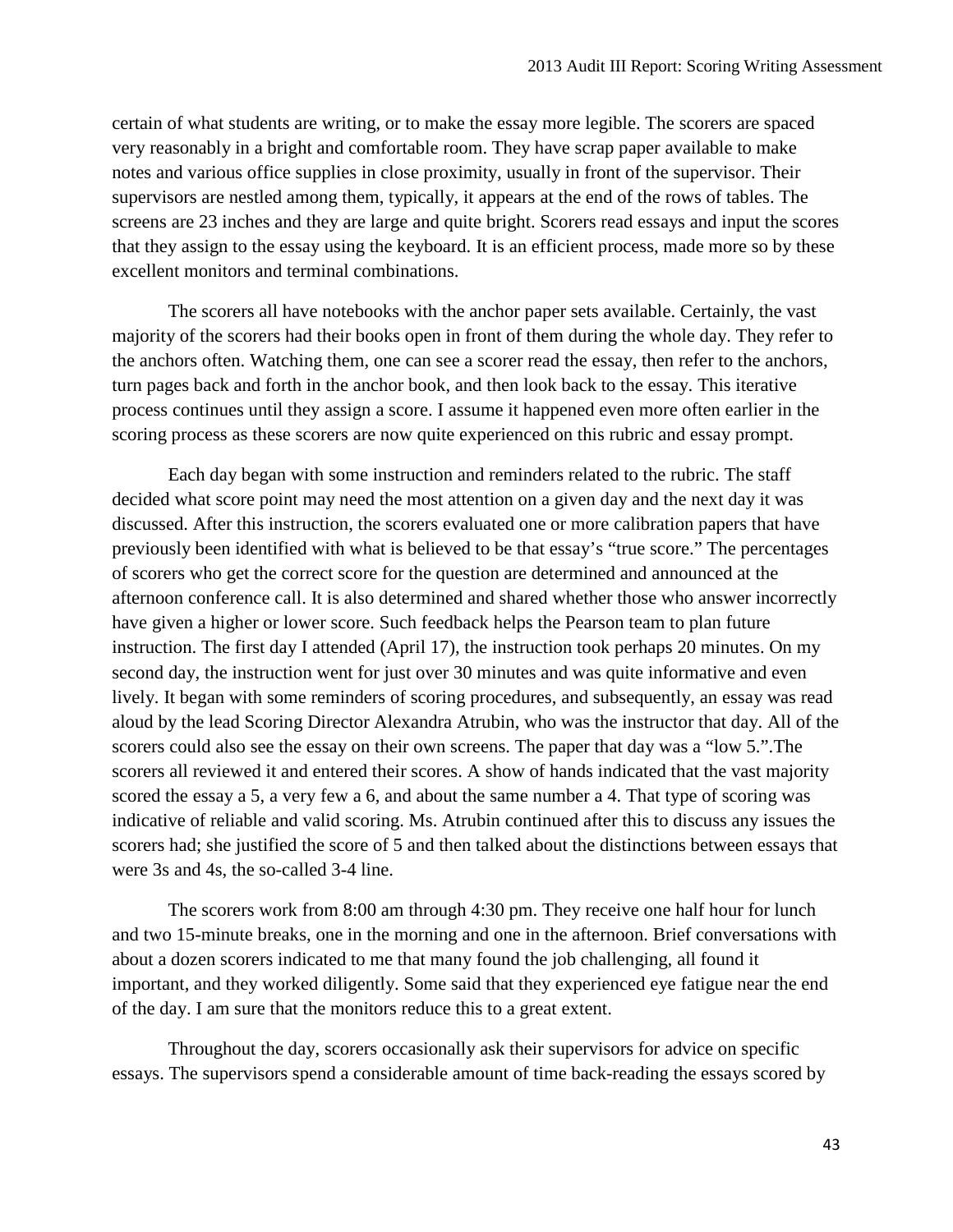the individuals in their scoring team. They then provide suggestions and guidance to their scorers.

## Results

The quality control and scorer monitoring procedures included *validity papers, calibration papers*, and *backreading*. Validity papers represent prescored and preselected essays that were agreed upon by Pearson and the FDOE. These prescorings were probably based on essays written during pretesting. Scorers must score 70% of these papers exactly as the assigned score to continue to qualify for scoring. Scorers must also demonstrate 55% interrater reliability, which is defined as scoring 55% of their essays the same as the second score assigned to these essays by other scorers. Scorings supervisors also backread and scored essays scored by their team members, focusing particularly on members whose validity or interrater reliability statistics suggest they are falling off the rubric. At least 5% of a scorer's essays are backread, but Supervisors are likely to read more for scorers for whom they are most concerned. Calibration papers focus on specific "lines" in the score rubric and are chosen to coach scorers for specific problem areas noted during recent scoring (e.g., the previous day). Thus, there are multiple types of quality control. For example, each scorer is evaluated regularly in terms of their individual IRR rates and validity scores. In addition, the supervisors regularly review the work of each scorer and provide feedback to them in this regard. In addition, of course, there is regular training to make certain that the scorers continue to understand and use the rubric as it is.

During the daily phone call, it was reported that the IRR rate here was running at a cumulative 56% accuracy and had been operating at 57% and 59% on the  $16<sup>th</sup>$  and the first part of the 17<sup>th</sup>, respectively. Their rate on the 17<sup>th</sup> and the first part of the 18<sup>th</sup> was 59% and 59%, respectively. Their cumulative on the  $18<sup>th</sup>$  was 56%. They had a validity index of 81% for the  $16<sup>th</sup>$  and the first part of the  $17<sup>th</sup>$ % also achieved 81%. Their validity index on the  $17<sup>th</sup>$  and the first part of the  $18<sup>th</sup>$  were 81% and 83%, with a cumulative validity of 77%. Moreover, it was reported that they are ahead of schedule and have operated with only 2 days of overtime for the scorers to date. Supervisors may have some additional opportunity for overtime, and all scorers who achieve a certain degree of accuracy in scoring are permitted either to come in an hour early to work or to stay an additional hour late at the end of the work day.

#### Recommendations

The scoring of the  $10<sup>th</sup>$  grade FCAT 2.0 Writing Test in Tucson is functioning smoothly from both operational and psychometric grounds. There are few recommendations to make. Nevertheless, two are made below.